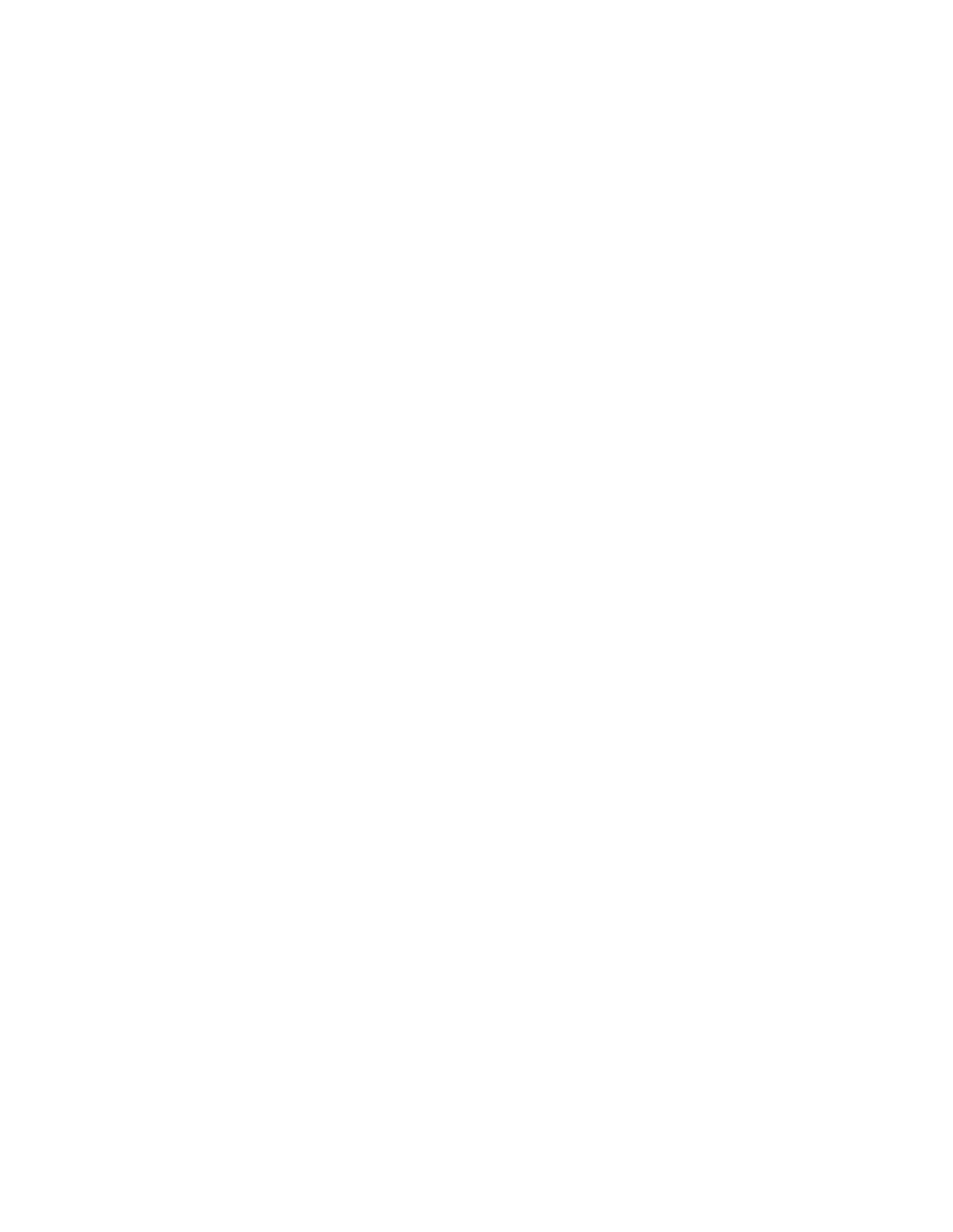### **Imprint Gpg4win**

Copyright © 2002 Bundesministerium für Wirtschaft und Technologie (German Federal Ministry of Economics & Technology) Copyright  $\odot$  2005 g10 Code GmbH

Copyright © 2006 Brigitte Hamilton

Permission is hereby granted to copy, distribute and/or modify this document under the terms of the GNU Free Documentation License, Version 1.2 (or newer) published by the Free Software Foundation; with the Invariant Sections being "Impressum", no Front-Cover Texts, and no Back-Cover Texts. A copy of the license is included in the section entitled "GNU Free Documentation License".

Special Thanks to: Bernhard Reiter for minor edits and coordination (2006, 2007). Michael W. Lewis for proofreading (2007). Andre Hosch for screenshots (2007)

> The statements on the **next page** are not anymore correct. Due to a wrong application of the terms of the GFDL, it is legally not possible to fix them. Please add new copyright notices only here.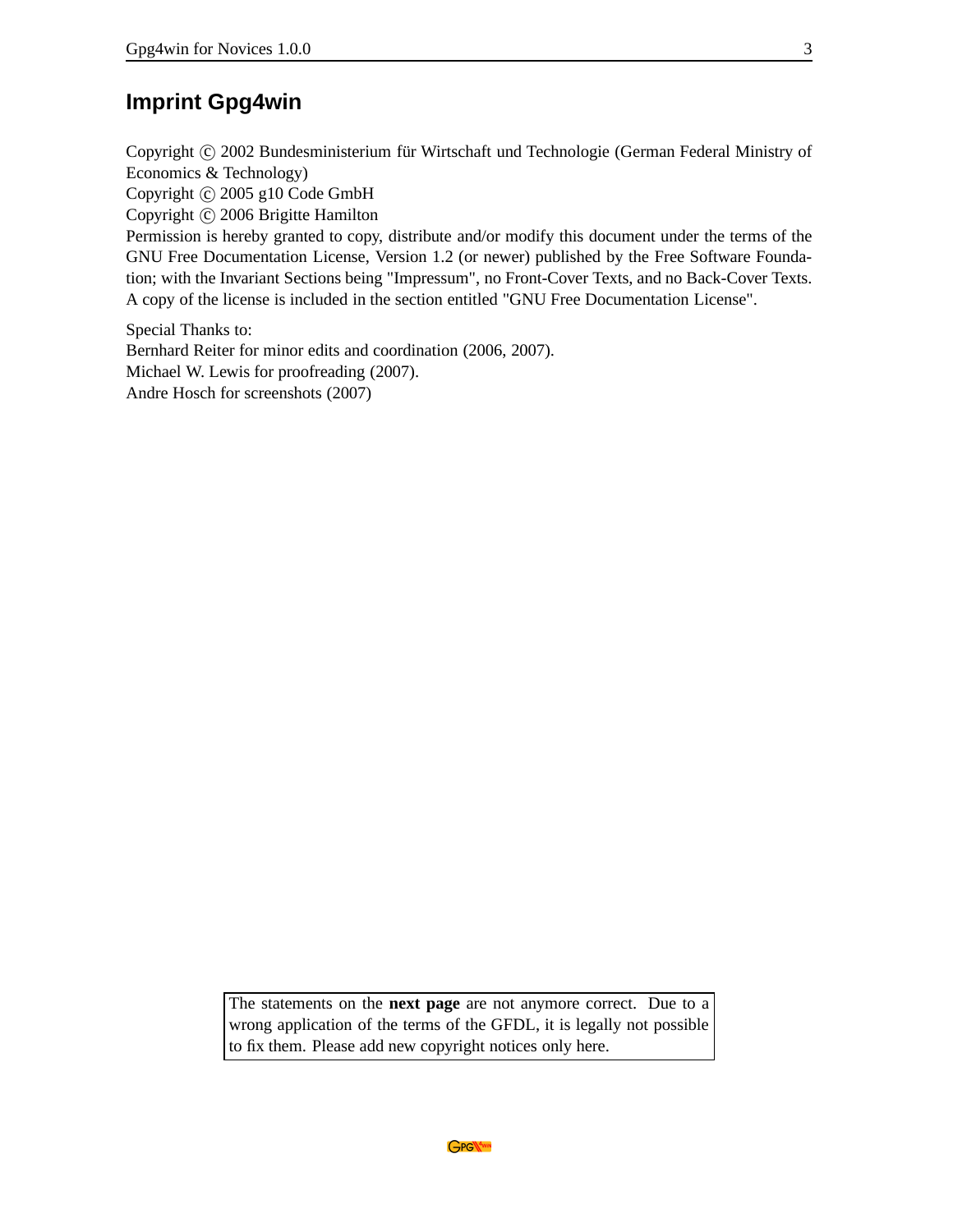#### **Impressum**

Diese Seite darf nicht verändert werden.

Autor: Manfred J. Heinze, TextLab text+media Beratung: Lutz Zolondz, G-N-U GmbH Illustrationen: Karl Bihlmeier, Bihlmeier & Kramer GbR Layout: Isabel Kramer, Bihlmeier & Kramer GbR Fachtext: Dr. Francis Wray, e-mediate Ltd. Redaktion: Ute Bahn, TextLab text+media 1. Auflage, März 2002

Copyright © Bundesministerium für Wirtschaft und Technologie

Dieses Buch unterliegt der "'GNU Free Documentation License"'. Originaltext der Lizenz: http://www. gnu.org/copyleft/fdl.html. Deutsche Übersetzung http://nautix.sourceforge.net""/docs/fdl.de.html sowie auf der beiliegenden CD-ROM. Es wird die Erlaubnis gegeben, dieses Dokument zu kopieren, zu verteilen und/oder zu verändern unter den Bedingungen der GNU Free Documentation License, Version 1.1 oder einer späteren, von der Free Software Foundation veröffentlichten Version. Diese Seite ("'Impressum"') darf nicht verändert werden und muss in allen Kopien und Bearbeitungen erhalten bleiben ("'unveränderlicher Abschnitt"' im Sinne der GNU Free Documentation License). Wenn dieses Dokument von Dritten kopiert, verteilt und/oder verändert wird, darf in keiner Form der Eindruck eines Zusammenhanges mit dem Bundesministerium für Wirtschaft und Technologie erweckt werden. Wie das OpenSource-Kryptografieprogramm GnuPP selbst wurden diese Texte nicht für Mathematiker, Geheimdienstler und Kryptografen geschrieben, sondern für jedermann.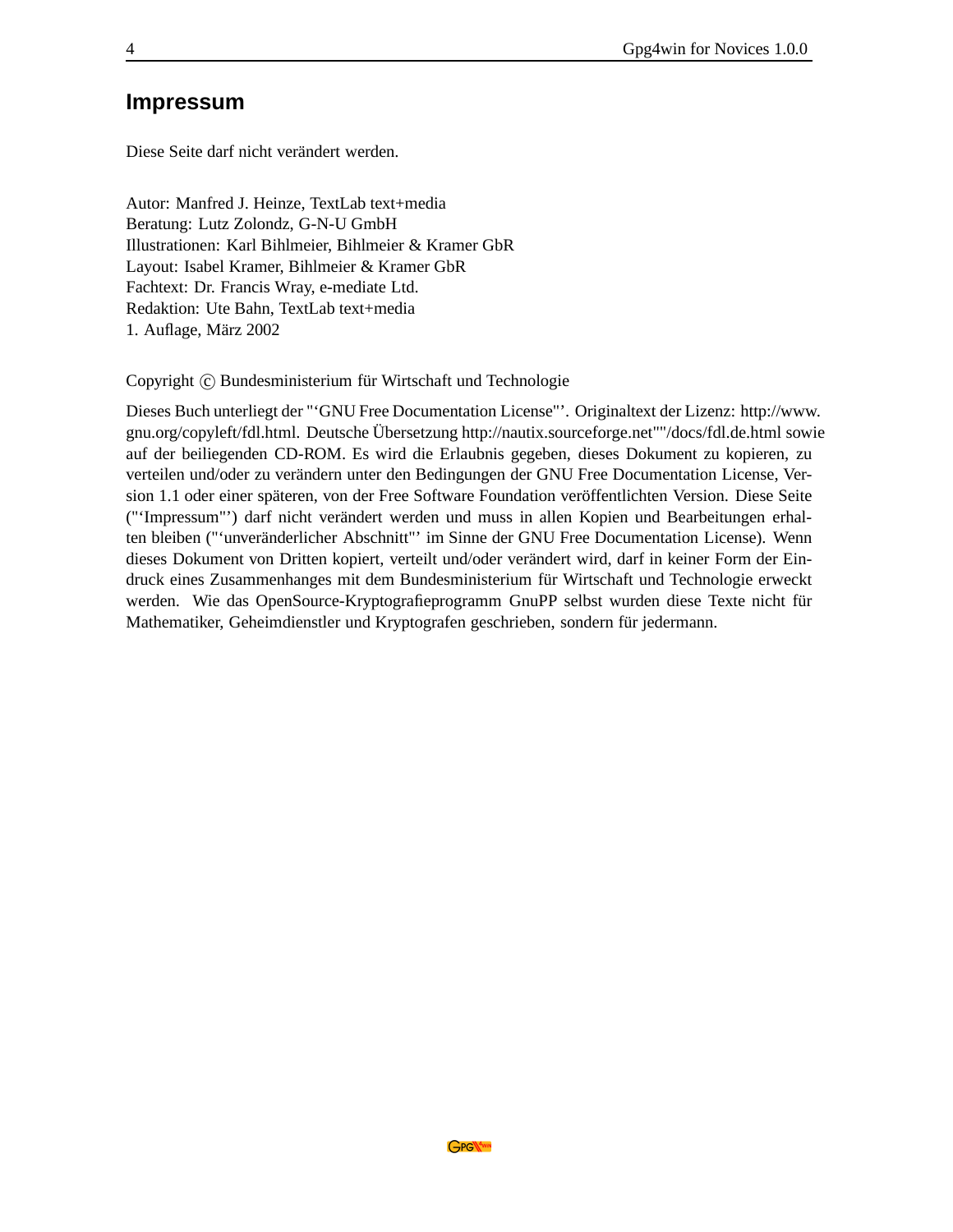# **Contents**

| 1. About this manual                                                   | 6                       |
|------------------------------------------------------------------------|-------------------------|
| 2. What is Gpg4win?                                                    | $\overline{\mathbf{r}}$ |
| 3. Installing Gpg4win                                                  | 8                       |
| 4. Creating a key pair                                                 | 18                      |
| 5. Publishing your key per email                                       | 25                      |
| 6. Sending your key to a keyserver                                     | 31                      |
| 7. Decrypting an email                                                 | 32                      |
| 8. Attaching a key to your key ring                                    | 38                      |
| 9. Encrypting emails                                                   | 43                      |
| 10. How to archive/store encrypted emails                              | 46                      |
| A. Suggestions regarding the Outlook plugin GPGol<br>A.1. Installation | 49<br>49<br>50          |
| B. Transferring from other GnuPG programs                              | 52                      |
| C. History                                                             | 53                      |
| <b>D. GNU Free Documentation License</b>                               | 54                      |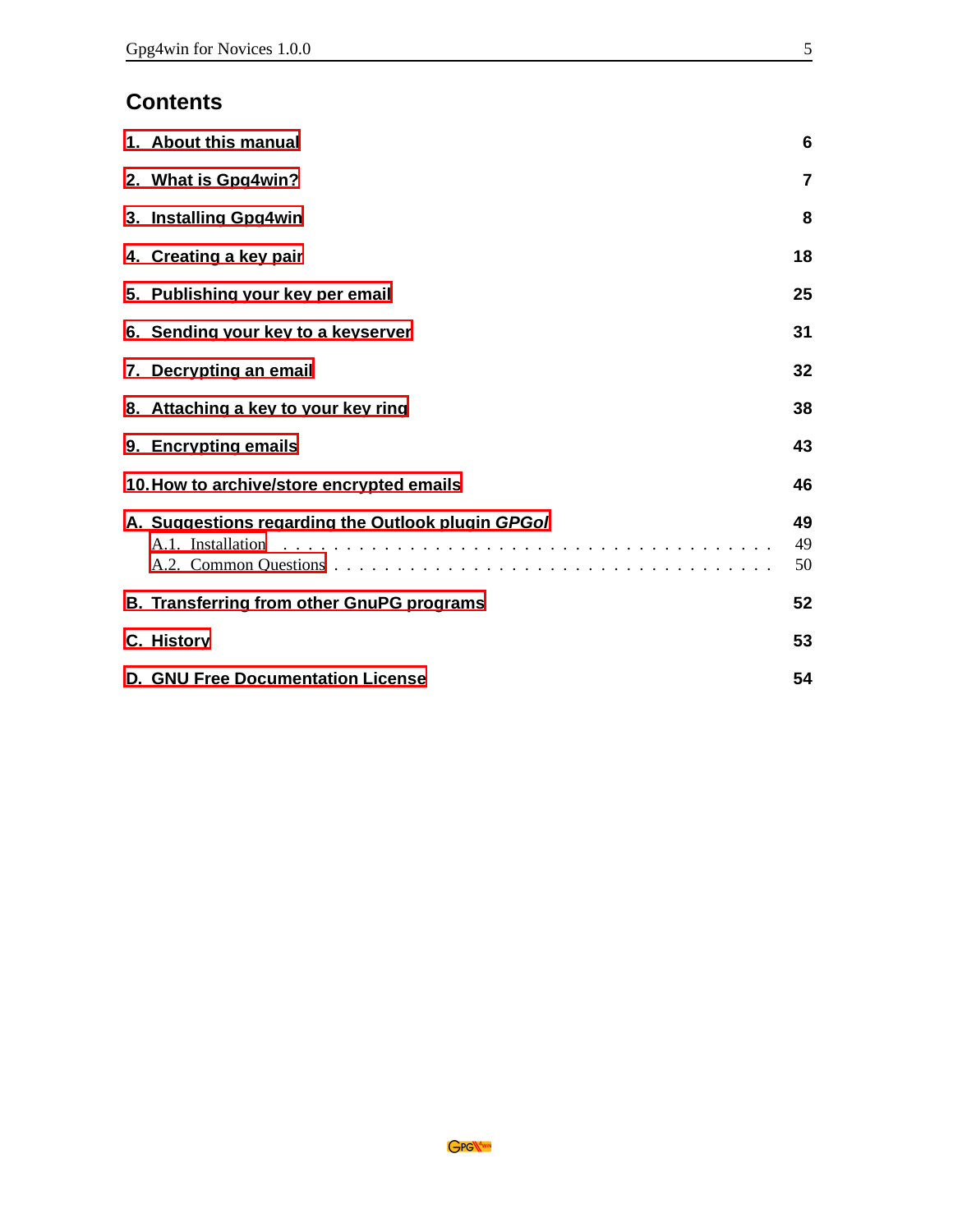### <span id="page-5-0"></span>**1. About this manual**

The Gpg4win manual and exercise module consists of three parts:

- **an introductory guide called "Gpg4win for Novices",** which you are reading right now,
- **the manual "Gpg4win for Advanced Users"** in PDF-Format, which can be found on your hard drive after you have installed Gpg4win,
- the exercise robot Adele, which allows you to practice the email en- and decryption process(an internet connection is required).

**"Gpg4win for Novices"** is a quick guide to the installation and everyday use of the Gpg4win software. You will need about half an hour to work through this manual, depending on your knowledge of computers and Windows.

**"Gpg4win for Advanced Users"** provides in-depth information about the basic principles and mechanisms usbed by Gpg4win, as well as its less commonly used capabilities.

Both manuals are available in PDF format; you can print your own manual if you did not receive a printed copy.

Each manual can be read independently. We suggest, however, that you read both manuals in order to get a better understanding of the software.

♠ This symbol references a link to the other manual.

**The practice robot Adele** is available on the Internet. Adele receives, sends and decrypts encrypted emails. You can use it to practice a complete cryptographic exchange, as often as you need to be fully familiar with the software.

Adele was developed as part of the older GnuPP project, where it is still used. "Gpg4win for Novices" also uses this very reliable practice robot and hereby wishes to express its gratitude to the owners of gnupp.de for operating Adele.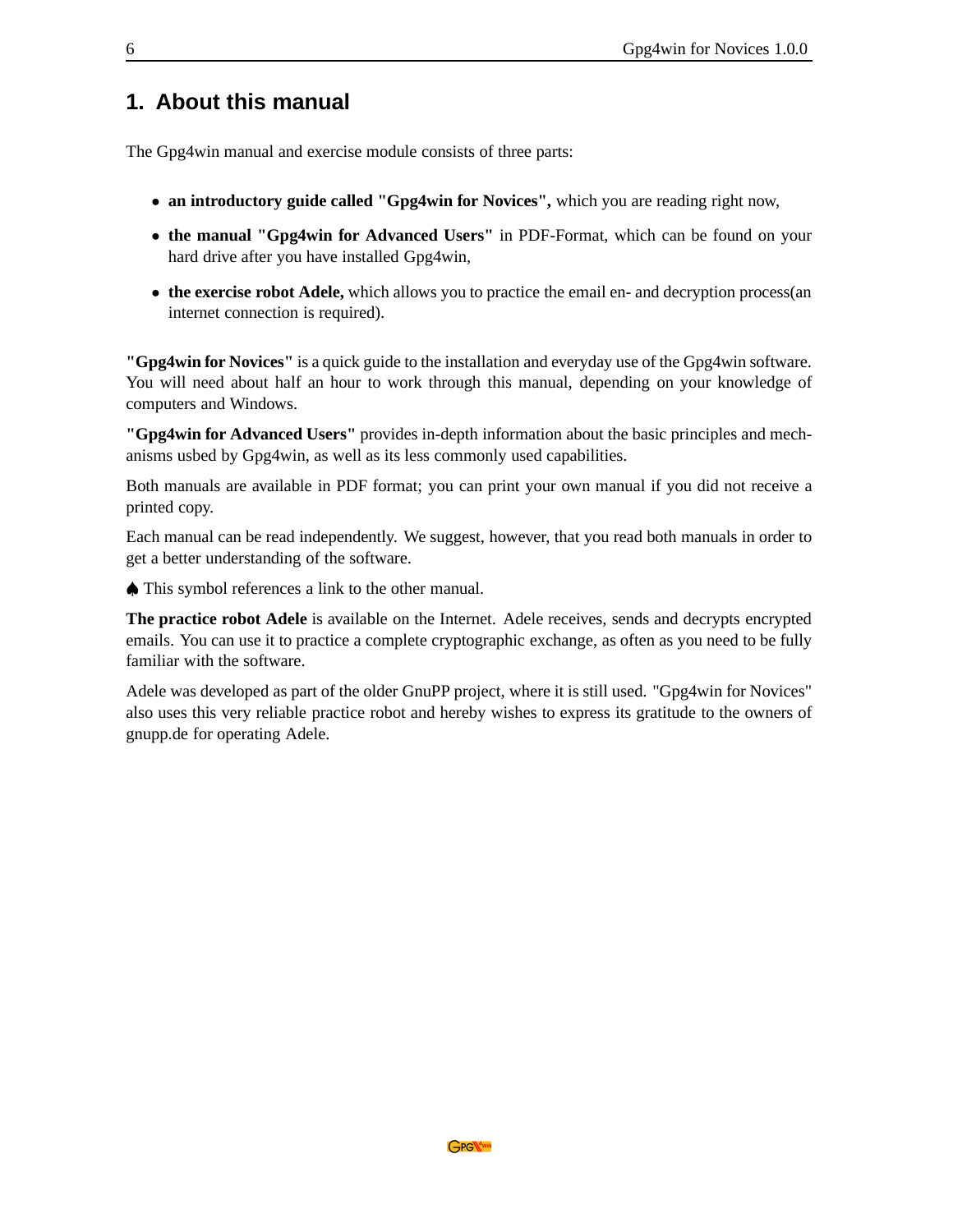# <span id="page-6-0"></span>**2. What is Gpg4win?**

**Gpg4win (GNU Privacy Guard for Windows) is an email encryption software. It is the result of a project initiated by the Federal Office for Information Security, and includes the following components:**

**GnuPG**: its key component, the encryption software **GPA**: GNU Privacy Assistant, a key manager **WinPT**: Key Manager, which also supports encryption via your Clipboard **GPGol**: a plugin for Microsoft Outlook which integrates the operation of GnuPG **GPGee**: a plugin for Windows Explorer which allows encryption of data by right-clicking on your mouse **Sylpheed-Claws**: a complete email program with integrated GnuPG operation

The encryption program GnuPG (GNU Privacy Guard) provides you with a secure, simple and free method of email encryption. It can be used privately or commercially without restrictions. The encryption technology used by GnuPG is extremely secure and cannot be broken using current technology.

GnuPG is a free software<sup>[1](#page-6-1)</sup>. This means that anyone can use the software for private or commercial purposes, as well as analyze or change the source codes (ie. the actual programming commands), and distribute the same. $2$ 

The transparency of the source code forms an essential part of a security software, as it is the only way to verify the trustworthiness of the program.

GnuPG is based on the international standard OpenPGP (RFC 2440), is fully compatable with PGP and uses the same infrastructure (key server etc.).

PGP ("'Pretty Good Privacy"') is not free software; many years ago it was available on a temporary basis under similar conditions as GnuPG, but is no longer considered state-of-the-art.

Additional information regarding GnuPG and other projects undertaken by the german government in the area of Internet security can be found on the website of the Federal Office for Information Security www.bsi-fuer-buerger.de [www.bsi-fuer-buerger.de](http://www.bsi-fuer-buerger.de)

<sup>&</sup>lt;sup>1</sup> sometimes incorrectly identified as Open Source Software

<span id="page-6-2"></span><span id="page-6-1"></span><sup>&</sup>lt;sup>2</sup>However, keep in mind that a fair amount of technical knowledge is required to change the program, otherwise the program's security may be compromised.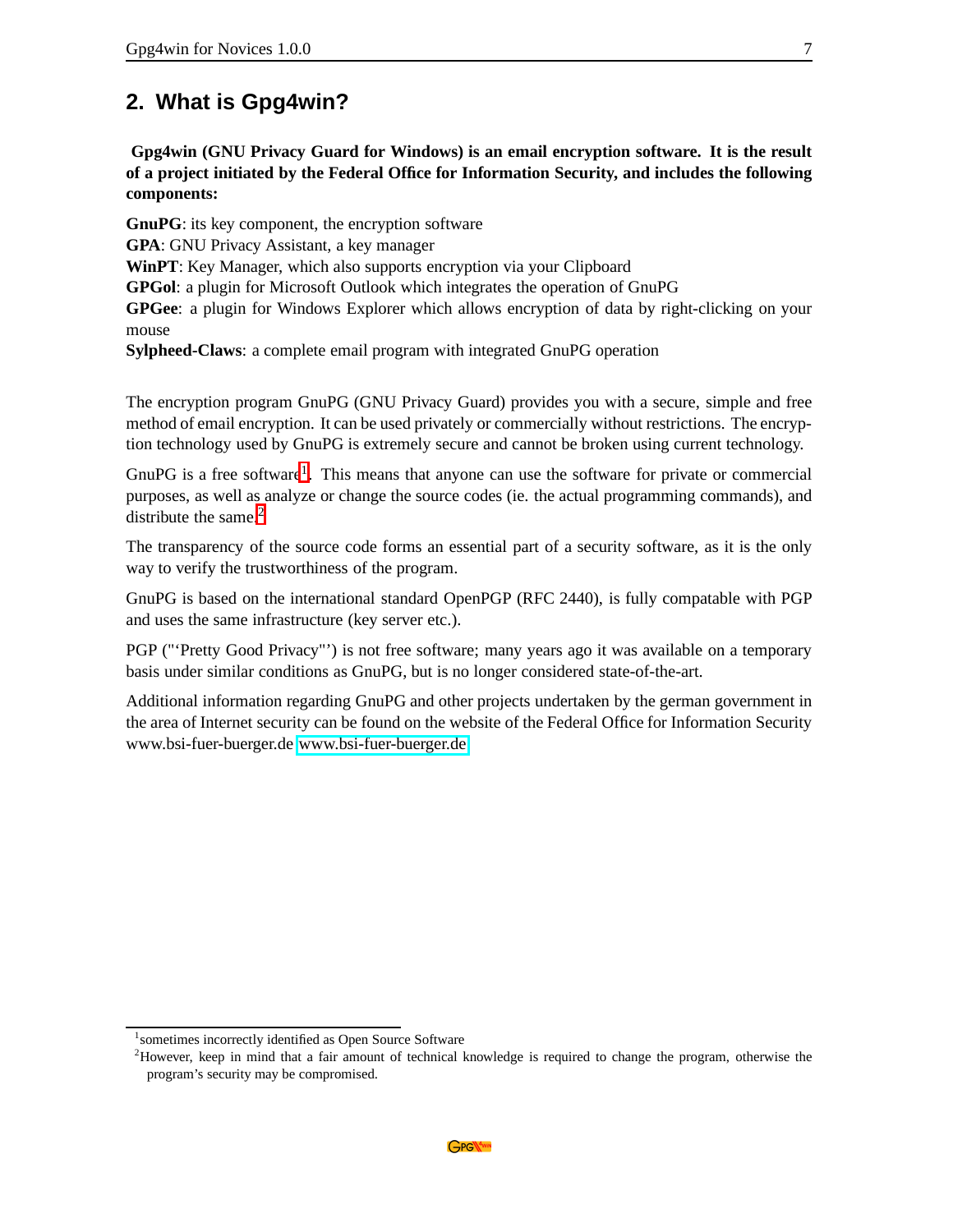# <span id="page-7-0"></span>**3. Installing Gpg4win**

If you already have a GnuPG-based application such as GnuPP, GnuPT, WinPT or GnuPG Basics installed on your system, we recommend that you read the Appendix [B](#page-51-0) to find out how to migrate existing keys.

Installing Gpg4win from a CD-ROM:

Insert the CD-ROM in the CD-ROM drive of your computer and log in as Administrator. On the screen click on the CD-ROM icon titled 'Gpg4win'. Once the CD-ROM icon opens, click on the installation icon titled 'Gpg4win'.

Installing Gpg4win from the Internet:

If you have downloaded Gpg4win from the Internet, click on the new file (it should be named  $gpg4win-1.1.0.$ exe or a newer version). Please ensure that you have downloaded the file from a trustworthy site.

The following installation steps apply to all situations:

You will be asked if you want to install the program; click on [Yes].

The following screen will appear:



If you have other programs running on your computer, close them now and click on [ Next ].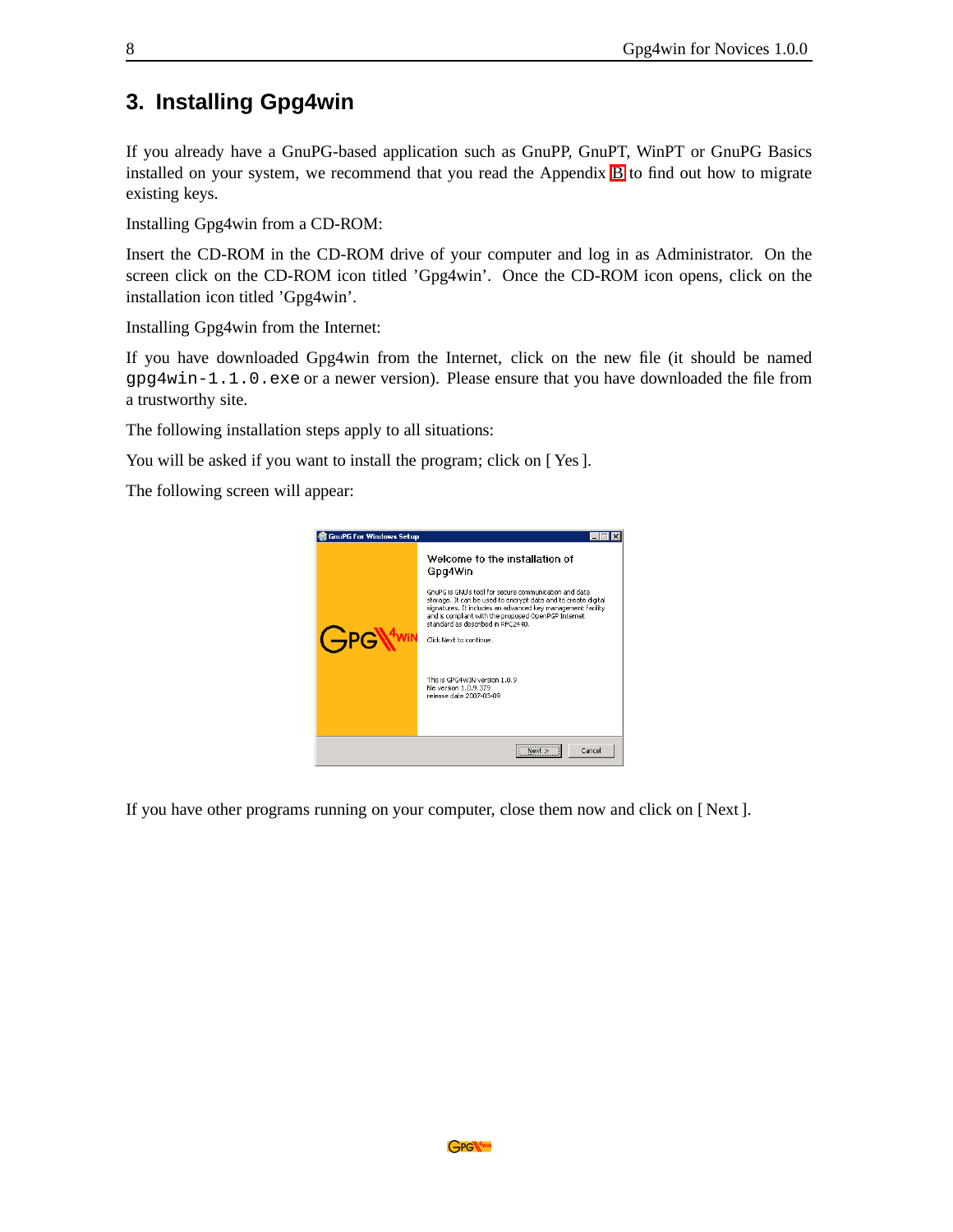The licencing page contains information regarding the licencing of this software.

If your sole intention is to install and use the software, you do not need to read this information.

However, if you plan to distribute and/or alter the software, you must familiarize yourself with the conditions contained in the licencing agreement.

| <b>GnuPG For Windows Setup</b>                                                                                                                                                                                                                     |        |
|----------------------------------------------------------------------------------------------------------------------------------------------------------------------------------------------------------------------------------------------------|--------|
| License Agreement<br>This software is licensed under the terms of the GNU General Public License (GPL)<br>which quarantees your freedom to share and change Free Software.                                                                         |        |
| Press Page Down to see the rest of the agreement.                                                                                                                                                                                                  |        |
| GNU GENERAL PUBLIC LICENSE<br>Version 2, June 1991                                                                                                                                                                                                 |        |
| Copyright (C) 1989, 1991 Free Software Foundation, Inc.<br>51 Franklin Street, Fifth Floor, Boston, MA 02110-1301 USA<br>Everyone is permitted to copy and distribute verbatim copies<br>of this license document, but changing it is not allowed. |        |
| Preamble                                                                                                                                                                                                                                           |        |
| The licenses for most software are designed to take away your                                                                                                                                                                                      |        |
| In short: You are allowed to run this software for any purpose. You may distribute it as long<br>as you give the recipients the same rights you have received.                                                                                     |        |
| Nullsoft Install System v2.06                                                                                                                                                                                                                      |        |
| Next<br>$<$ Back                                                                                                                                                                                                                                   | Cancel |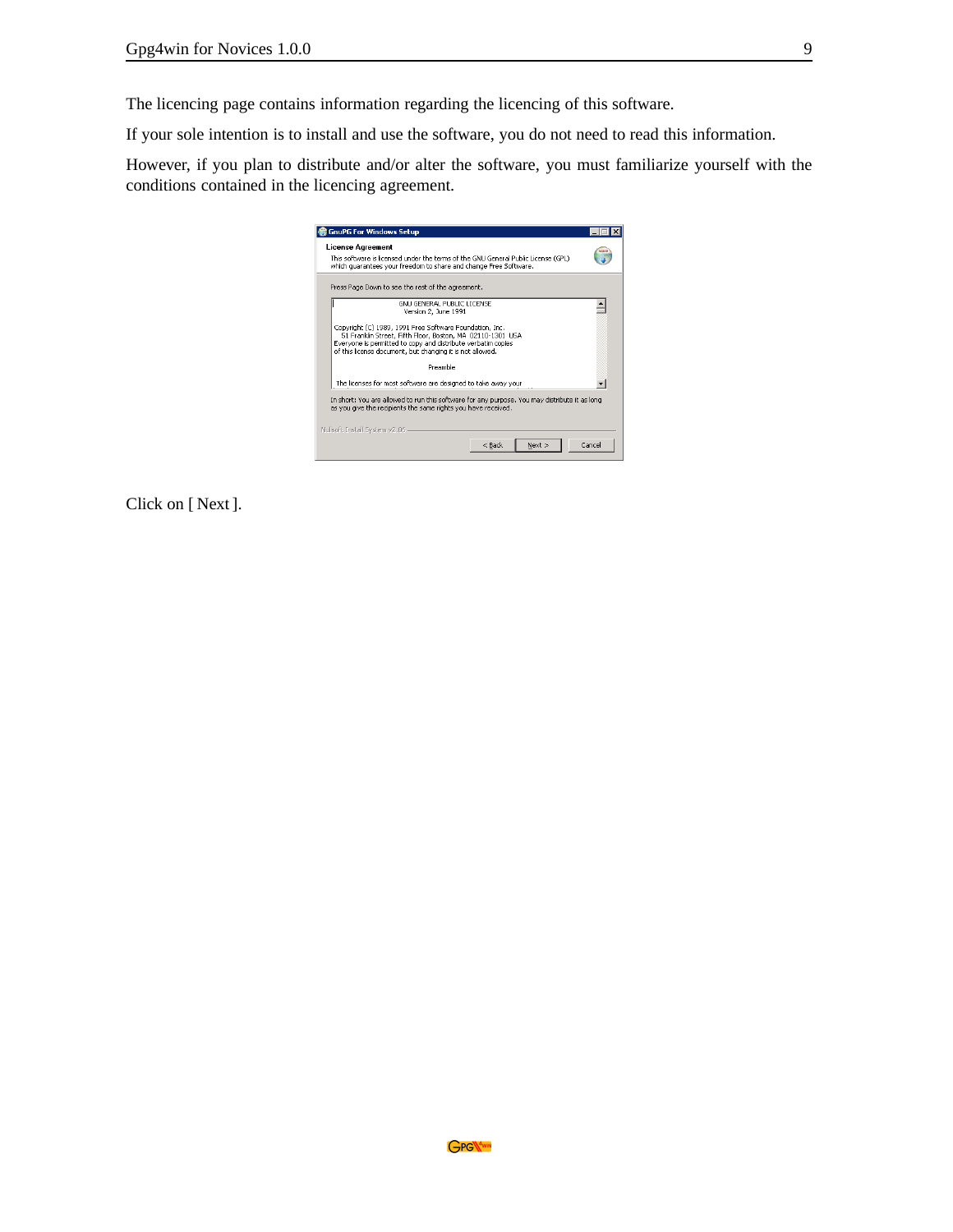On the components page you can select which features of GnuPG For Windows you want to install.

To assist you with your selection, a short description window appears when you move the mouse over a selected item. At this point, you may want to check the available free space on your hard drive as well.



The recommended minimum installation consists of GnuPG, GPA, WinPT and the manuals. If required, the remaining programs can be installed later.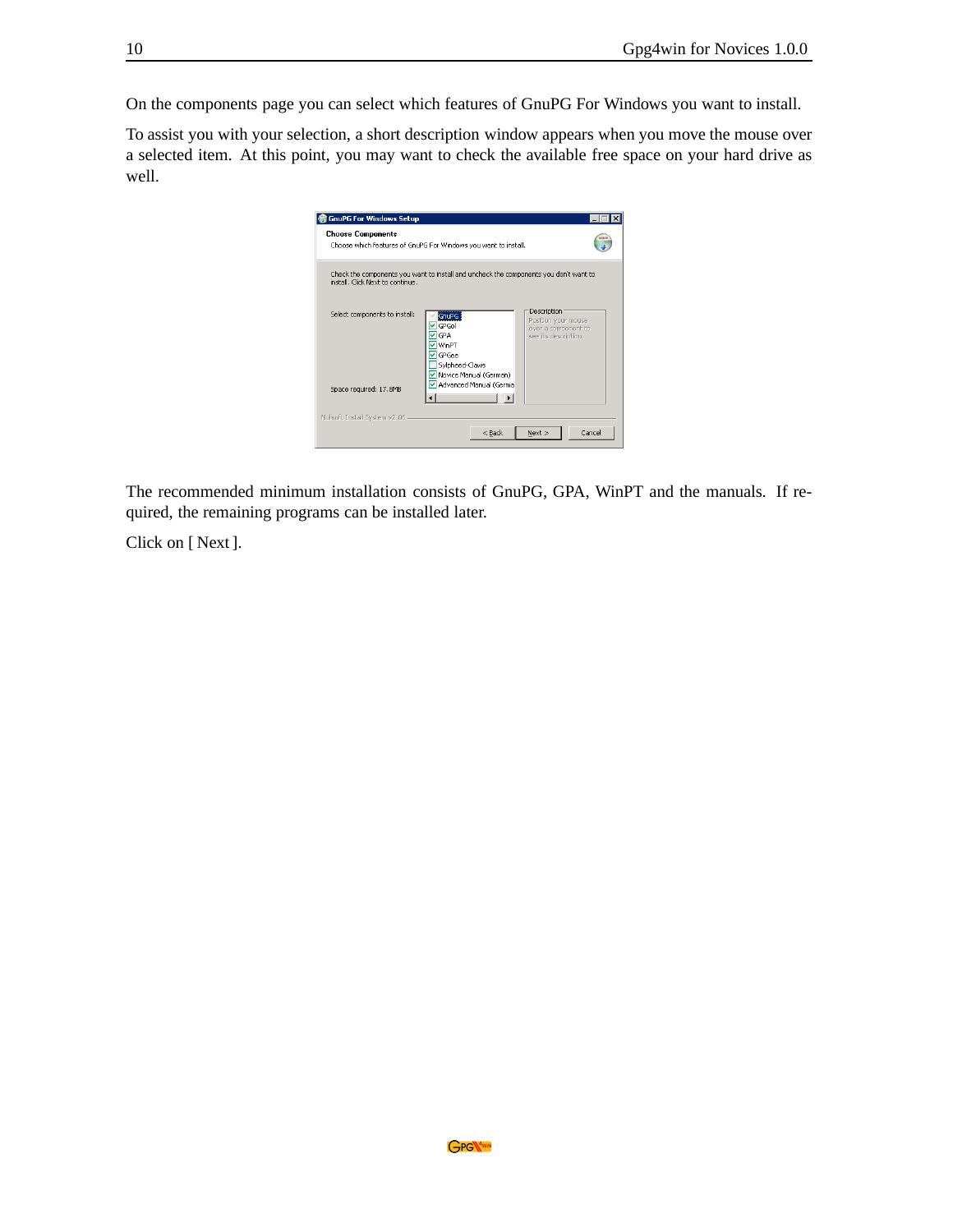On this page you can choose the folder in which to install Gpg4win on your computer. If you do not enter a folder name, you should accept the default folder name, which is: C:\Programme\GNU\GnuPG

| Choose the folder in which to install GouPG Eor Windows.                                        |  |        |
|-------------------------------------------------------------------------------------------------|--|--------|
| Setup will install GnuPG For Windows in the following folder. To install in a different folder, |  |        |
| click Browse and select another folder. Click Next to continue.                                 |  |        |
|                                                                                                 |  |        |
|                                                                                                 |  |        |
| Destination Eolder                                                                              |  |        |
|                                                                                                 |  | Browse |
|                                                                                                 |  |        |
| C:\Program Files\GNU\GnuPG                                                                      |  |        |
| Space required: 18.5MB                                                                          |  |        |
| Space available: 13.6GB                                                                         |  |        |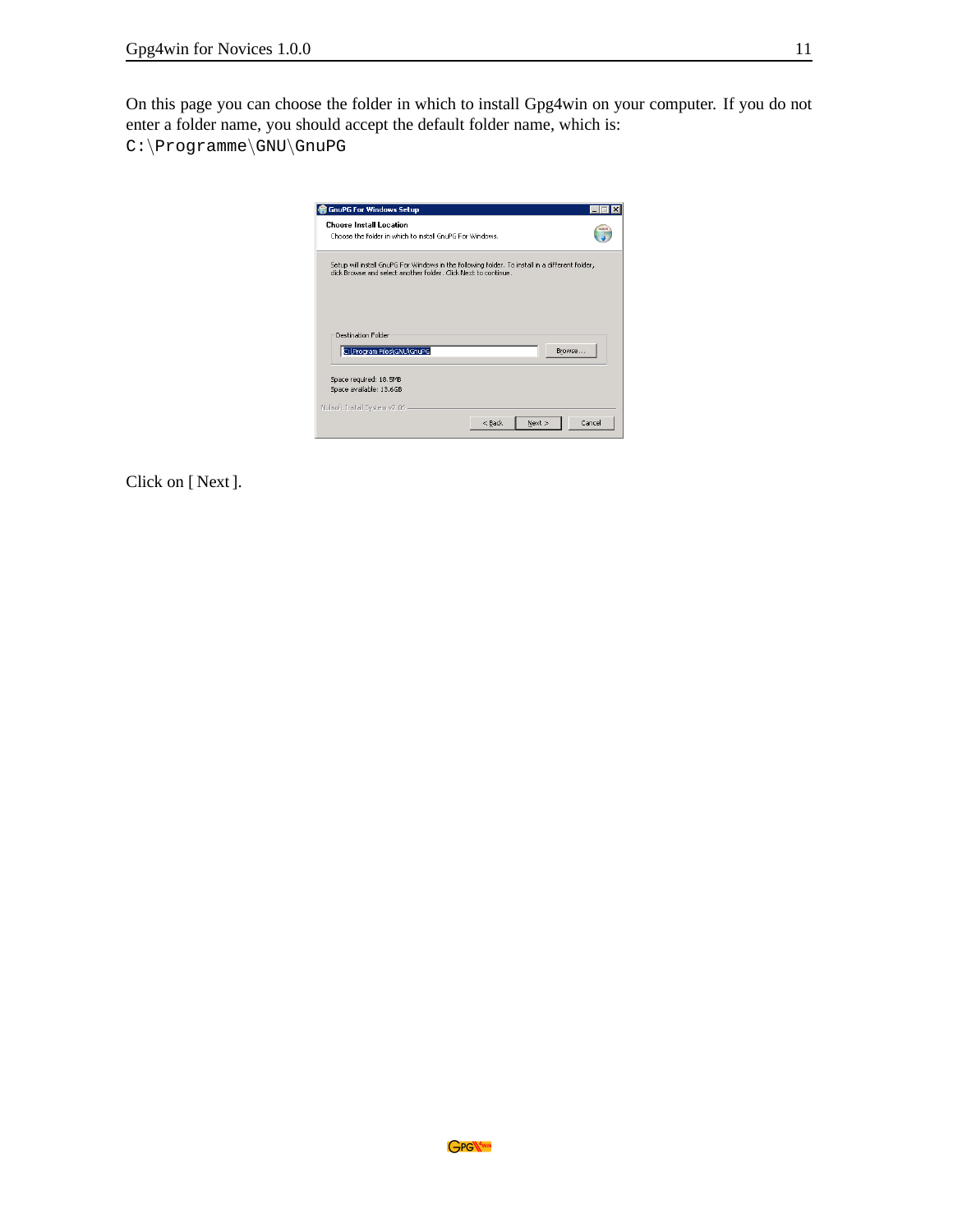This page allows you to set start links for the program. The default setting adds Gpg4win to the start menu only. You can change these settings within Windows at anytime.

| <b>Install Options</b>                                    |  |
|-----------------------------------------------------------|--|
| Start links                                               |  |
| Please select where Gpg4win shall install links:          |  |
| <b>▽</b> Start Menu                                       |  |
| Desktop                                                   |  |
| Quick Launch Bar                                          |  |
| (Only programs will be linked into the quick launch bar.) |  |
|                                                           |  |
|                                                           |  |
| Nullsoft Install System v2,06                             |  |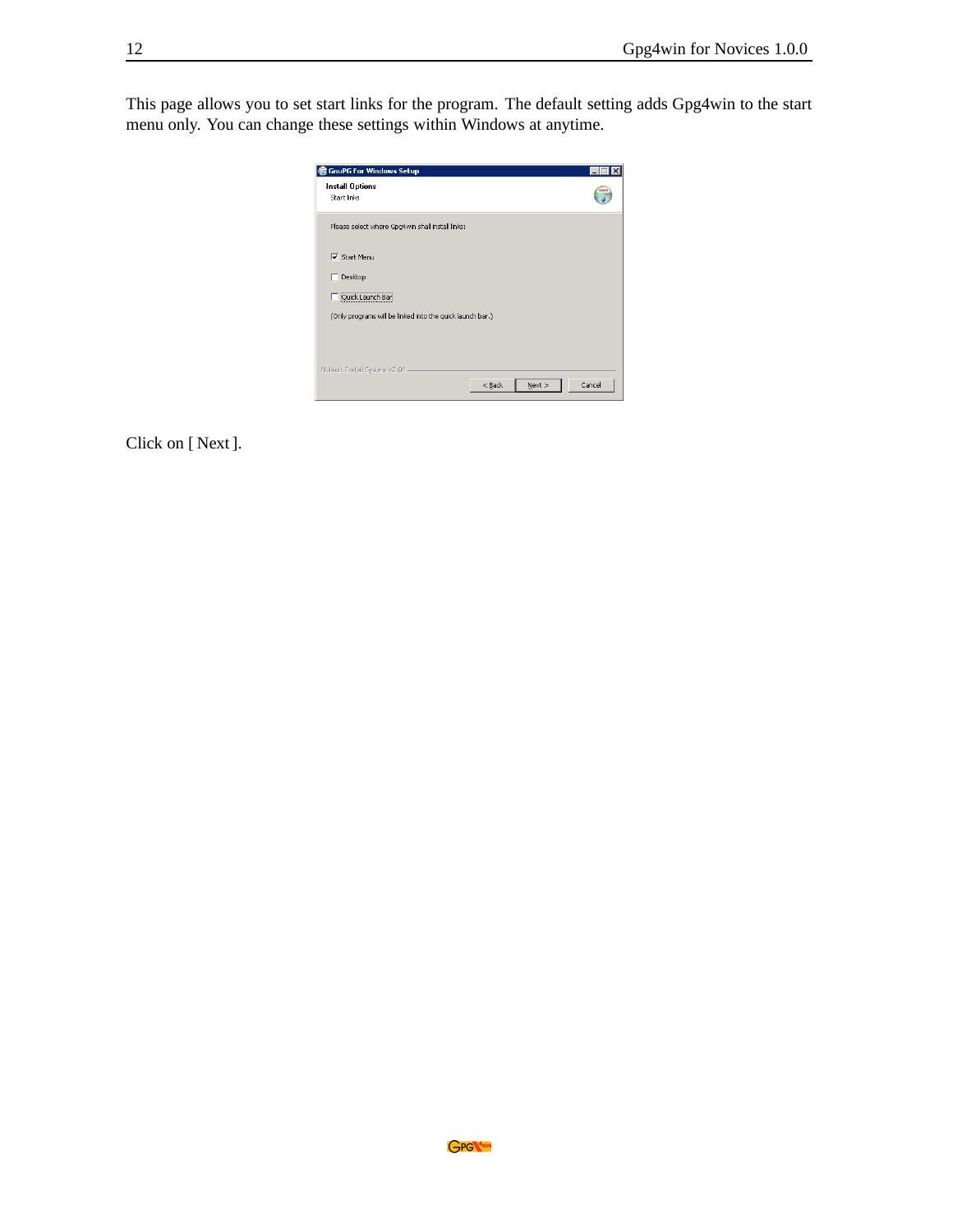If you chose to add the program to the Start Menu (as per previous page), this page allows you to choose a Start Menu subfolder for the program.

| <b>Choose Start Menu Folder</b>                                                                                                              |  |
|----------------------------------------------------------------------------------------------------------------------------------------------|--|
| Choose a Start Menu folder for the GouPG Eor Windows shortcuts.                                                                              |  |
| Select the Start Menu folder in which you would like to create the program's shortcuts. You<br>can also enter a name to create a new folder. |  |
| GnuPG For Windows<br>Accessories                                                                                                             |  |
| Administrative Tools<br>ATA Pubs 2006 Admin                                                                                                  |  |
| Dell OpenManage Applications<br>Legato NetWorker                                                                                             |  |
| Mozilla Firefox<br>SNMP Informant                                                                                                            |  |
| Sophos<br>Startup                                                                                                                            |  |
| <b>VMware</b><br>Windows Services for LINIX                                                                                                  |  |
| Nullsoft Install System v2.06                                                                                                                |  |
|                                                                                                                                              |  |

For a standard installation, select the default setting and click on [ Install ].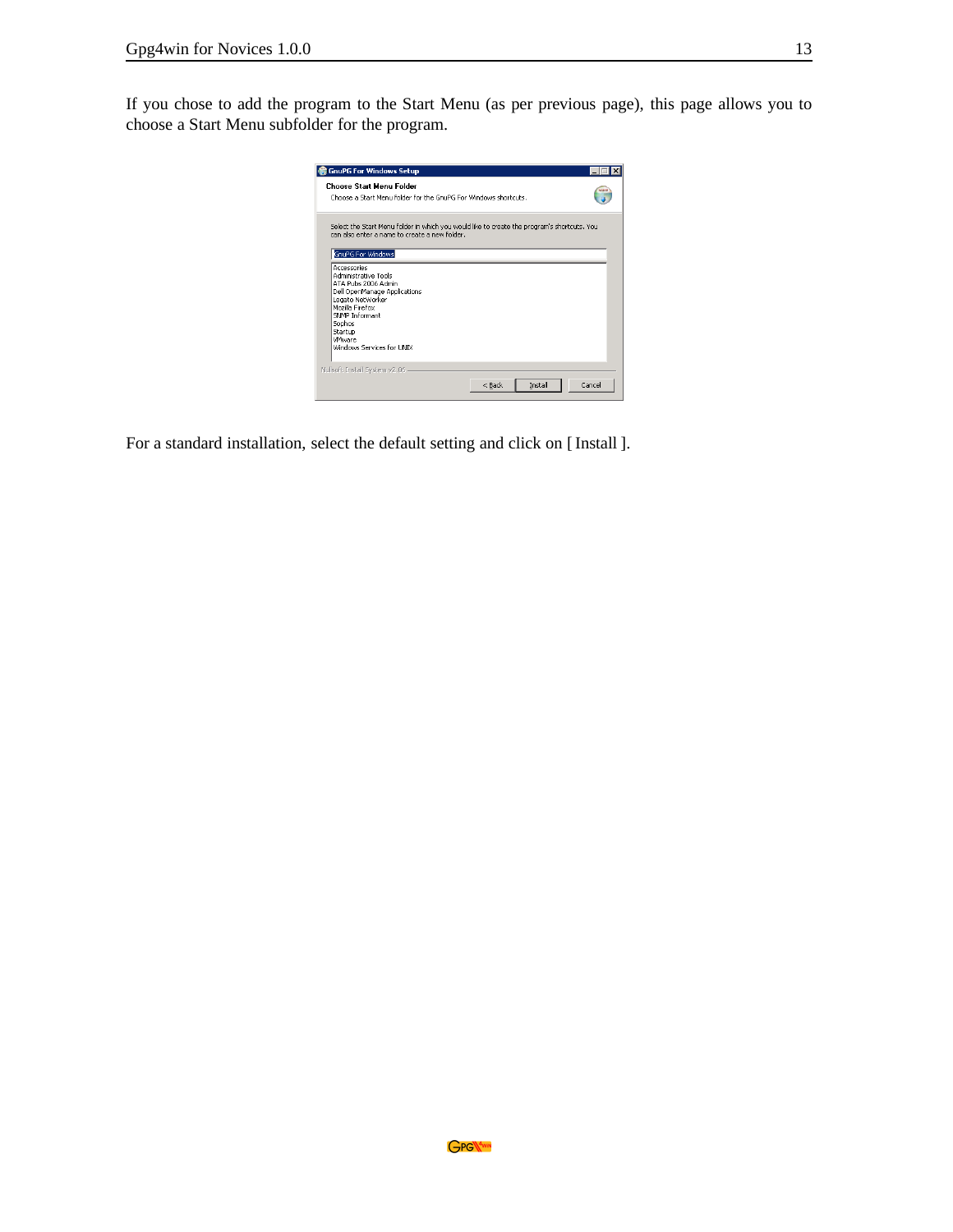During the installation a progress bar displays the file being installed. You can click on [ Show details ] to see a log of the installation.

| <b>G</b> GnuPG For Windows Setup                                  |                                |
|-------------------------------------------------------------------|--------------------------------|
| <b>Installation Complete</b><br>Setup was completed successfully. |                                |
| Completed                                                         |                                |
| Show details                                                      |                                |
|                                                                   |                                |
|                                                                   |                                |
|                                                                   |                                |
| Nullsoft Install System v2.06 -                                   | Next > 1<br>$<$ Back<br>Cancel |

Once the installation is complete, click on [ Next ].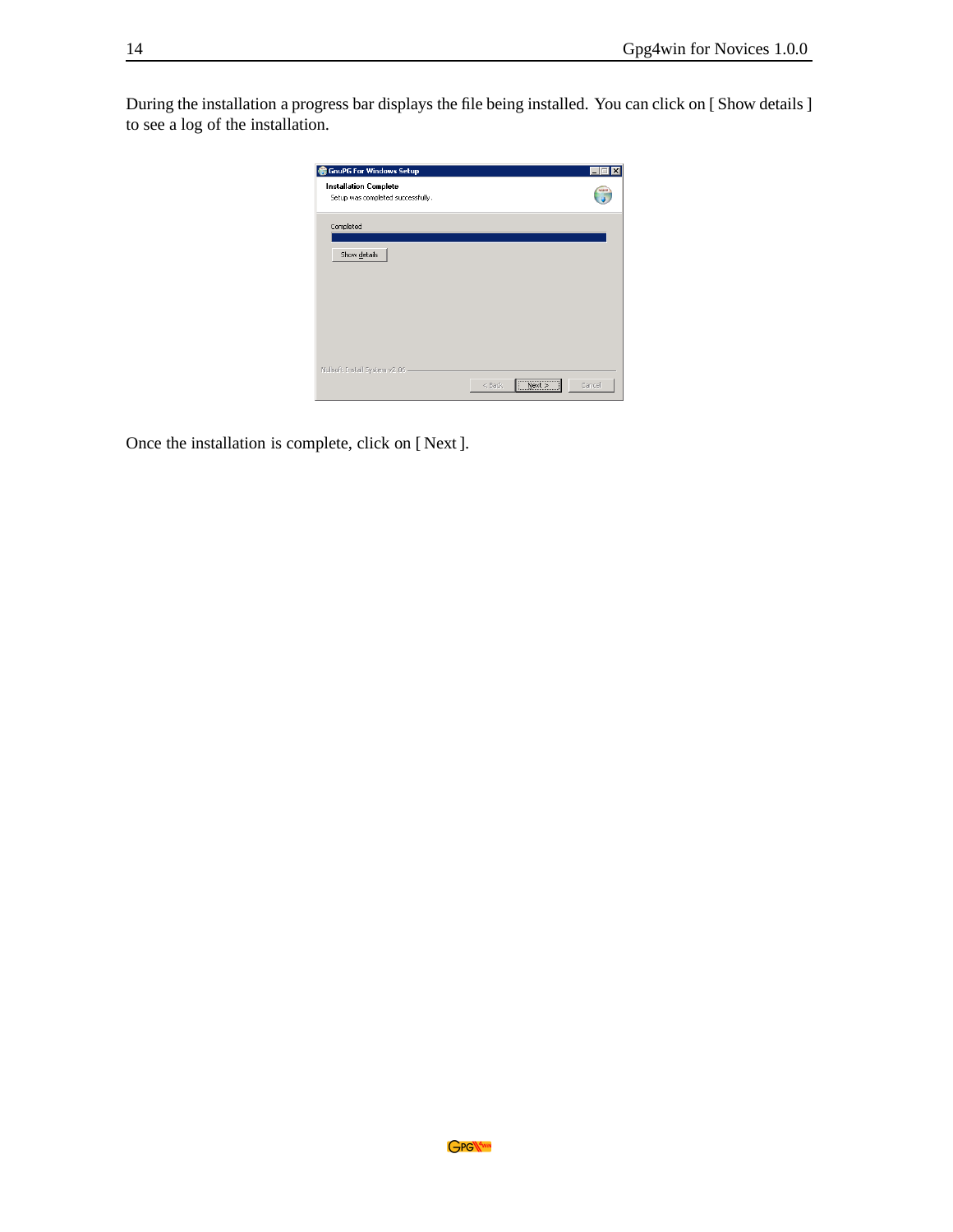The following page shows the last step of the installation process:



Click on [ Finish ].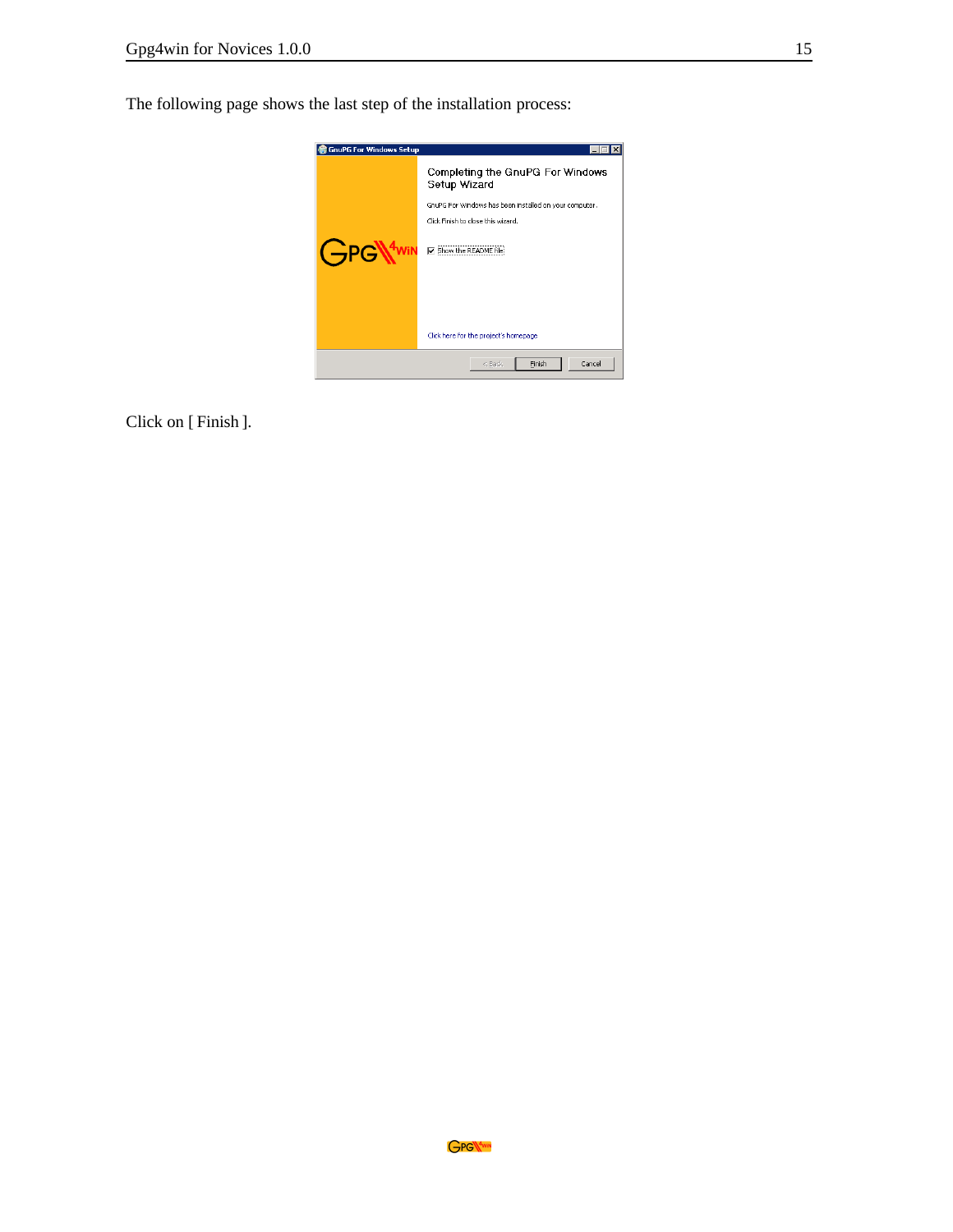You may need to restart Windows for the settings to take effect. In that case, instead of showing the installation completion page, the following page appears:



At this point you can choose to restart Windows automatically or restart later manually. Click on [ Finish ].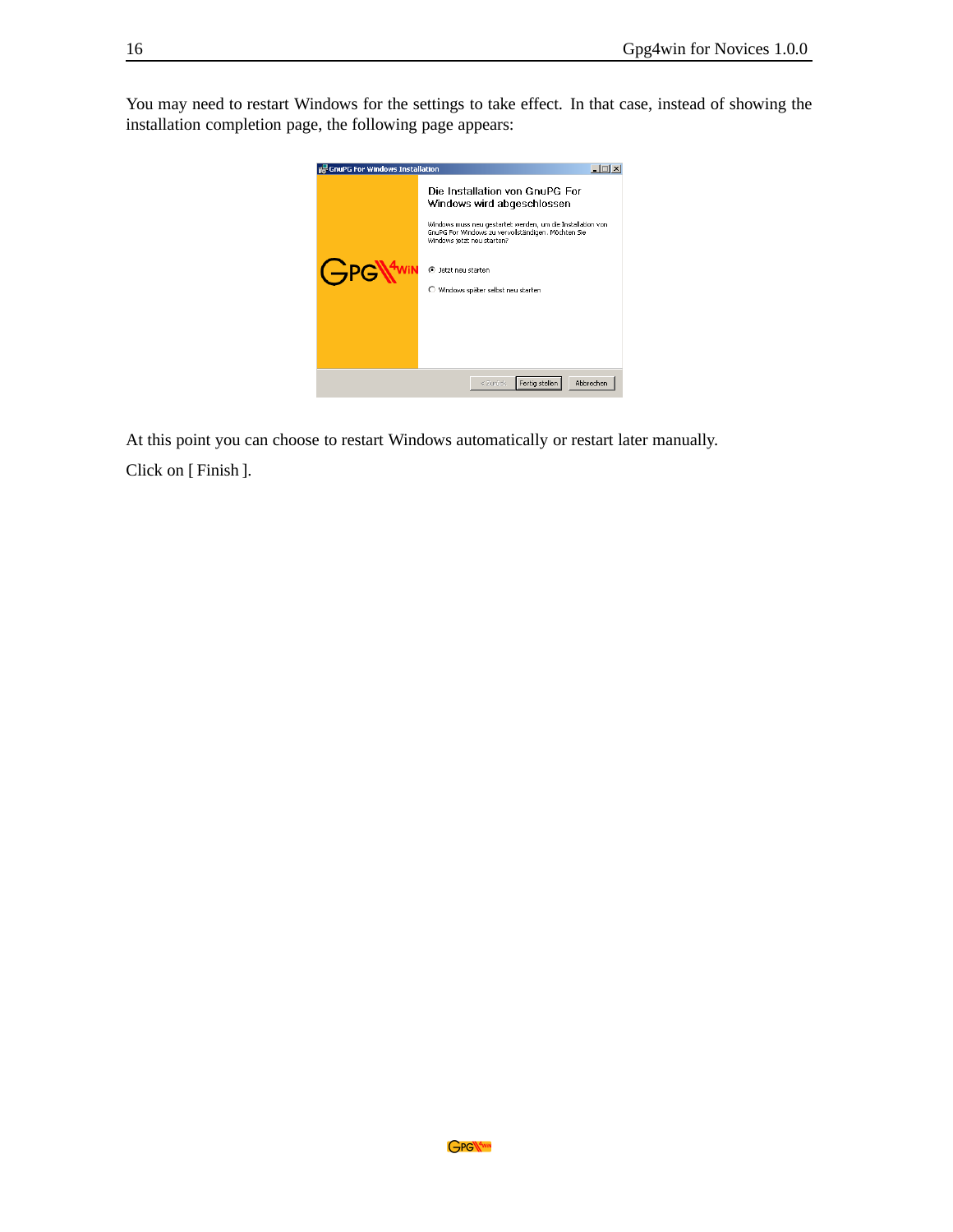#### **And that's it!**

You have now installed Gpg4win and are ready to use the program.

Prior to starting Gpg4win, we recommend reading Chapter 3 and 4 of the manual "Gpg4win for Advanced Users" (PDF-File). These chapters highlight the ingenious theory behind Gpg4win's ability to encrypt emails in a safe and user-friendly manner.

Of course you do not need to know all the technical details of Gpg4win to be able to use it. However, since you will use Gpg4win to handle your most sensitive correspondence and it probably iis a good idea to understand the theory behind it.

...

The following section provides you with tips for creating a secure yet easy-to-remember passphrase.

♠ **At this point, please read Chapter 3 and 4 in the manual "Gpg4win for Advanced Users" before reading on.**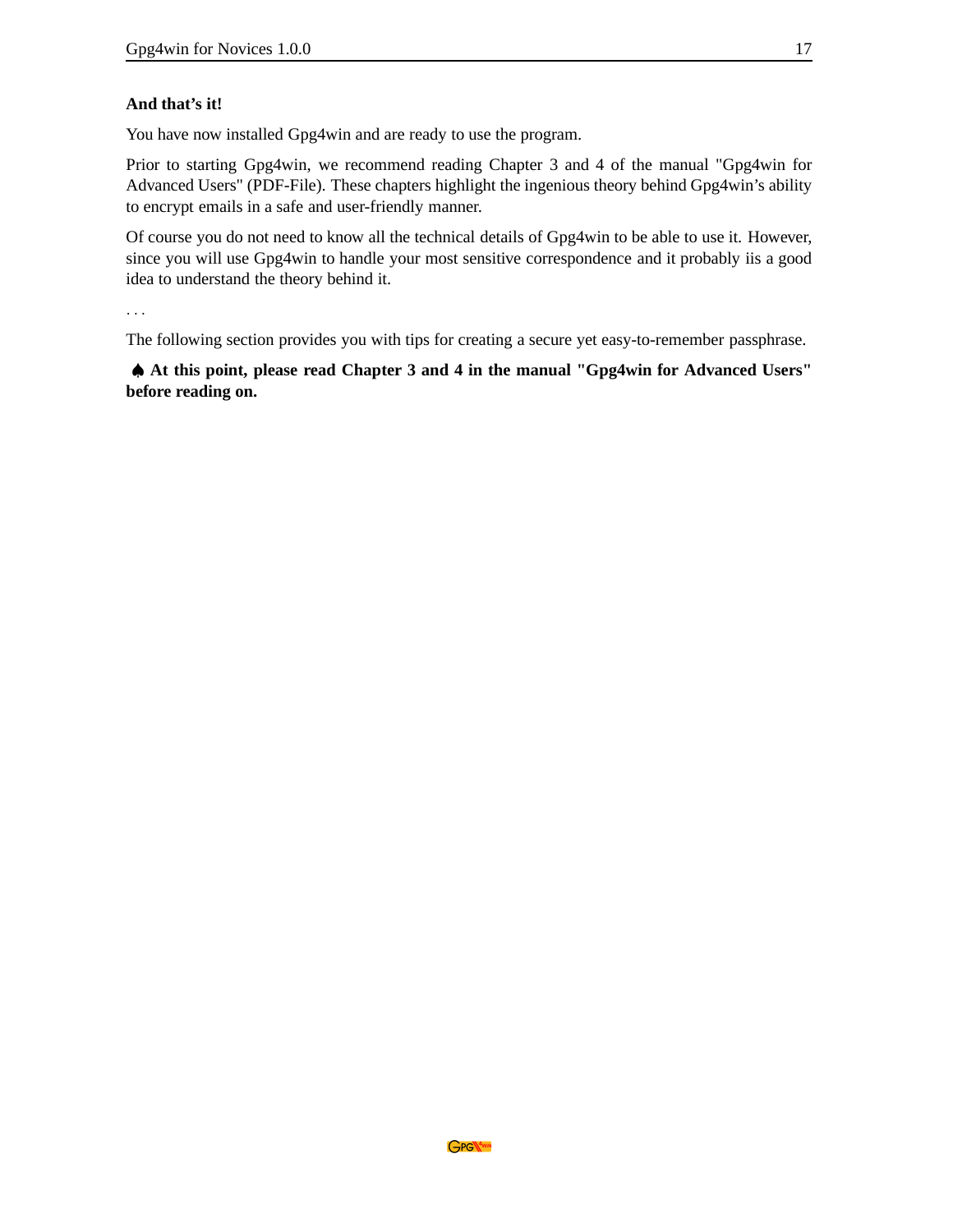### <span id="page-17-0"></span>**4. Creating a key pair**

After reading the information explaining Gpg4win's security features and the creating of a good passphrase to protect your private key, this section shows you how to create a key pair.

**The processes of creating a key, encryption and decryption are very important - so important that it should be possible to practice** ...

**And this is what you actually can do:** Run through the whole processes as often as you want. Those "dry-runs" help you gain confidence in using the program, so that some of the more intricate steps in creating keys will not pose any problems later on. You can use Adele to do this. It is a test server which was developed as part of the GnuPP project. Adele allows you to try and test several practice keys before creating your own set.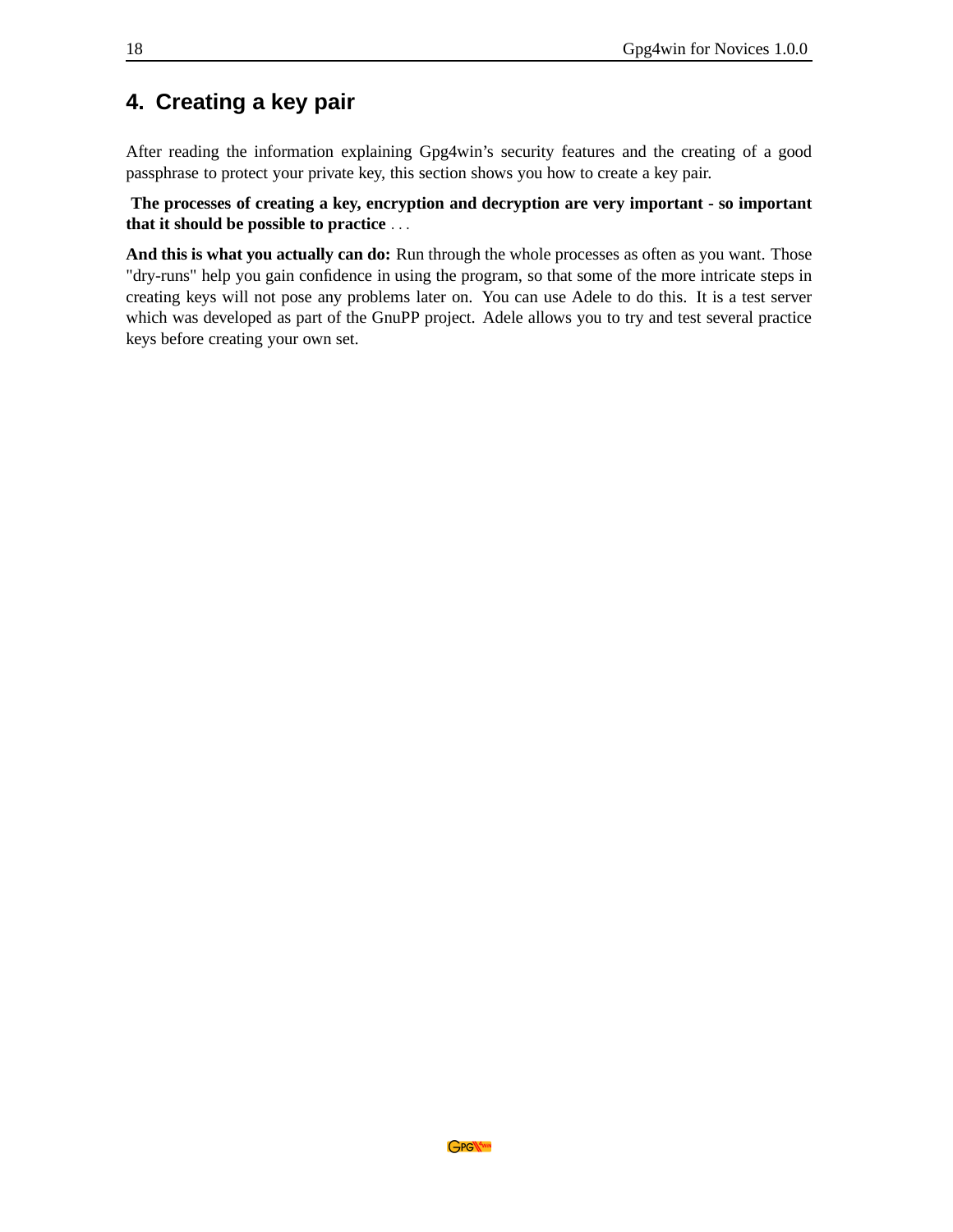#### **Let's get started!**

Start the GPA program from your Windows Start menu:

|         | Windows Catalog  |   |                                                       |        |    |                       |
|---------|------------------|---|-------------------------------------------------------|--------|----|-----------------------|
|         | Windows Update   |   |                                                       |        |    |                       |
| fm      | Programs         | 前 | Accessories<br>Administrative Tools                   | ٠      |    |                       |
|         | Documents        | Þ | GnuPG For Windows                                     | ٠      |    | GnuPG FAO             |
| G       | Settings         | × | Mozilla Firefox<br>Startup                            | ×<br>٠ | ſ. | GPA<br>Gpg4Win README |
|         | Search           | ¥ | VMware                                                |        |    | GPGee Manual          |
| Ø       | Help and Support |   | Windows Services for UNIX<br><b>Internet Explorer</b> |        |    | ▶ SK WinPT            |
| a       | <b>Bun</b>       |   |                                                       |        |    |                       |
| IB.     | Log Off          |   |                                                       |        |    |                       |
| $\circ$ | Shut Down        |   |                                                       |        |    |                       |

The following window appears:

|                       | <b>GNU Privacy Assistant - Keyring Editor</b> |                       |                  |                                                                                                                    | $\blacksquare$ $\blacksquare$ $\times$ |
|-----------------------|-----------------------------------------------|-----------------------|------------------|--------------------------------------------------------------------------------------------------------------------|----------------------------------------|
| Edit<br>Eile          | Keys<br>Server                                | Windows<br>Help       |                  |                                                                                                                    |                                        |
| S.<br>Edit            | Delete<br>Sign                                | 飡<br>Export<br>Import | Brief            | $\omega$<br>Detailed<br>Refresh                                                                                    | Files                                  |
|                       | <b>Keyring Editor</b>                         |                       |                  |                                                                                                                    |                                        |
|                       | Key ID ▼ User Name                            |                       |                  |                                                                                                                    |                                        |
|                       | Details Signatures                            | Generate key now      |                  | You do not have a private key yet. Do you want to<br>generate one now (recommended) or do it later?<br>Do it later |                                        |
| Selected Default Key: |                                               |                       | No keys selected |                                                                                                                    |                                        |

Click on [ Generate key now ].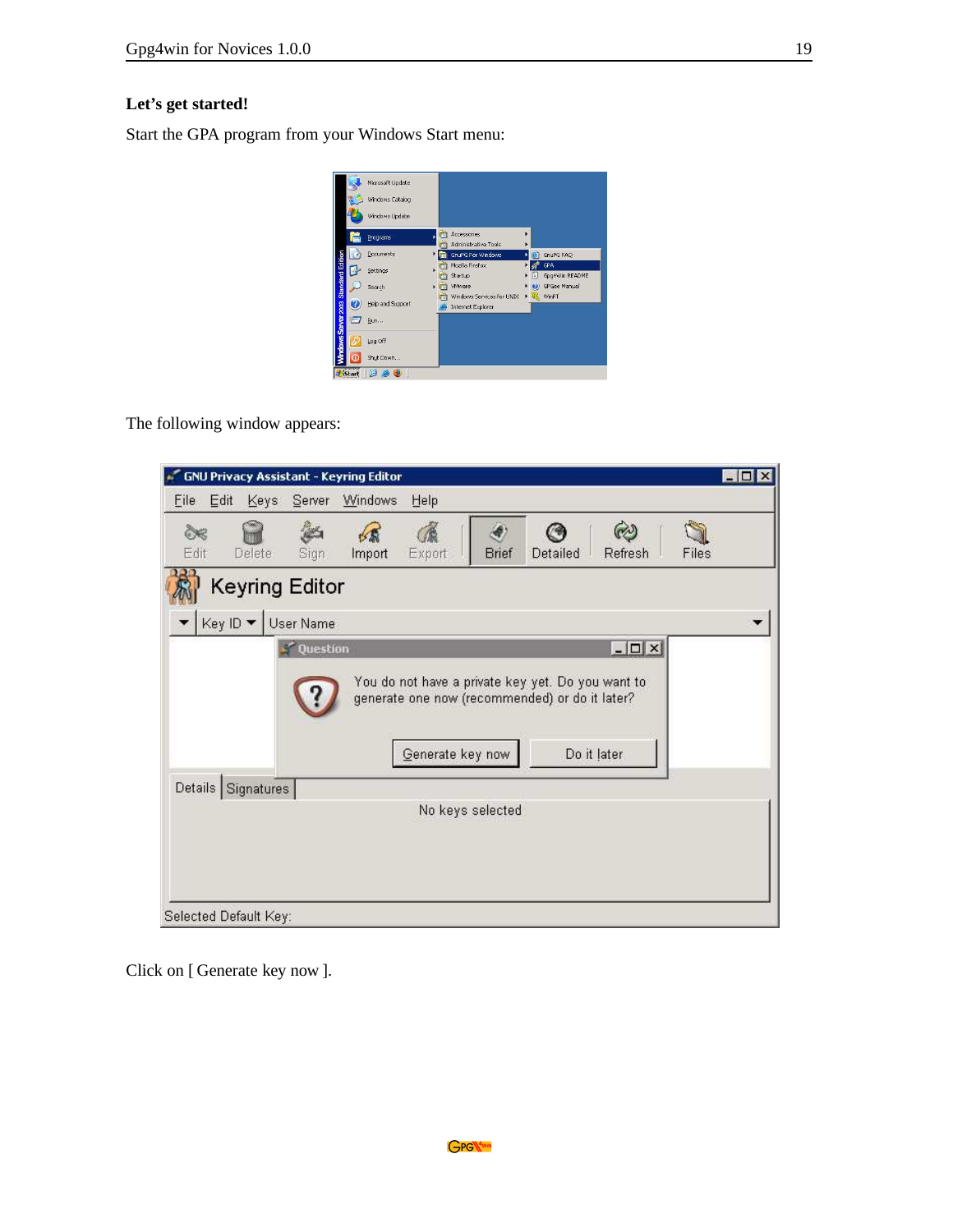**For practice purposes** you can enter any name in the window for now, e.g. "Larry Smith".



Or you can generate your 'real' key in which case you should enter your real name.

When you are done, click on [ Forward ].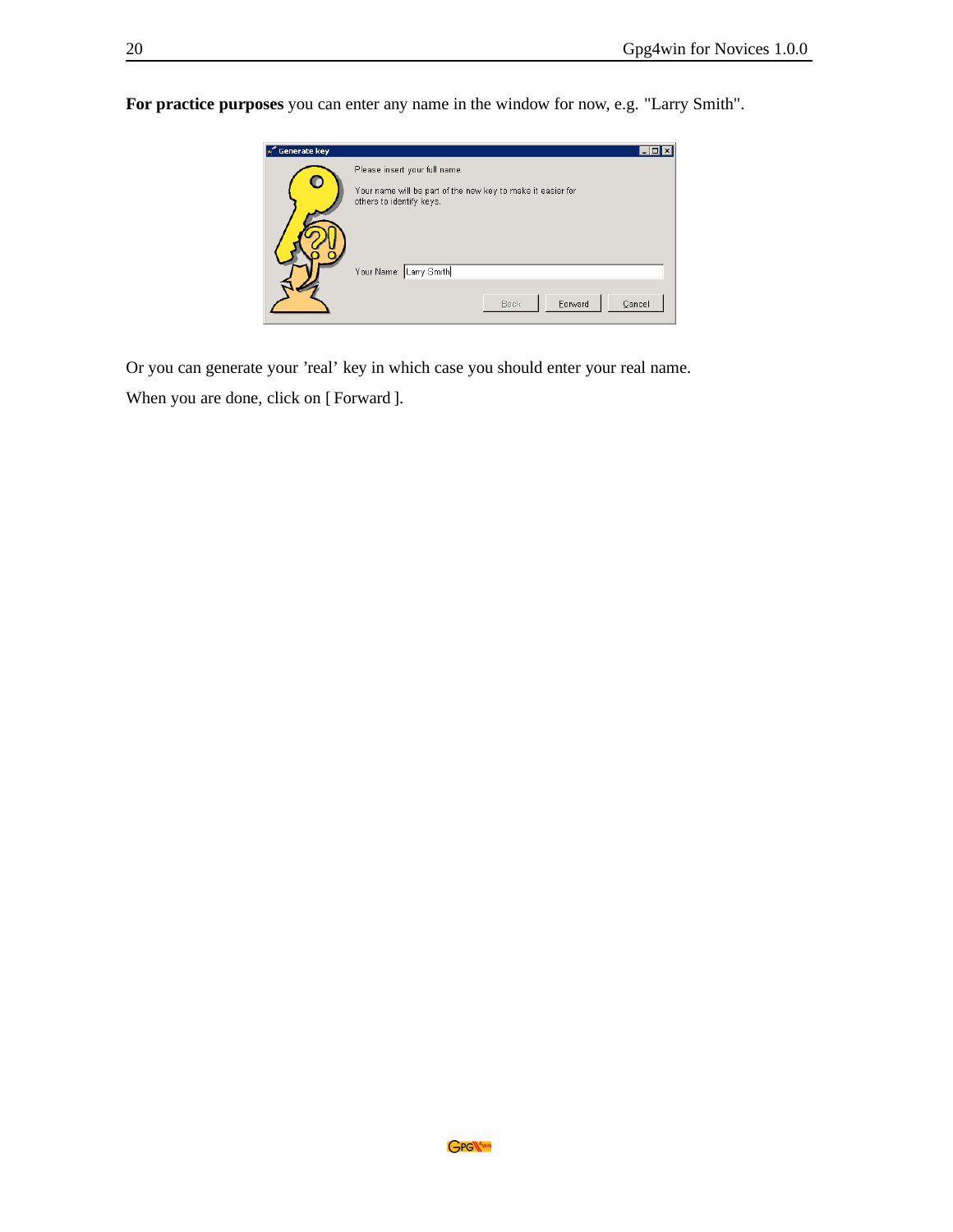Now enter your email address.

Again, if this is a test run, you can use an imaginary email address such as "larrys@gpg4win.de"



Or you can enter your real email address, and click on [ Forward ].

This option allows you to enter notes regarding your key. Usually this field is empty; however, if you are creating a test key, you should make a note, such as "test". The notes are a part of your User-ID and will be made public along with your name and email address. Now click on [ Forward ].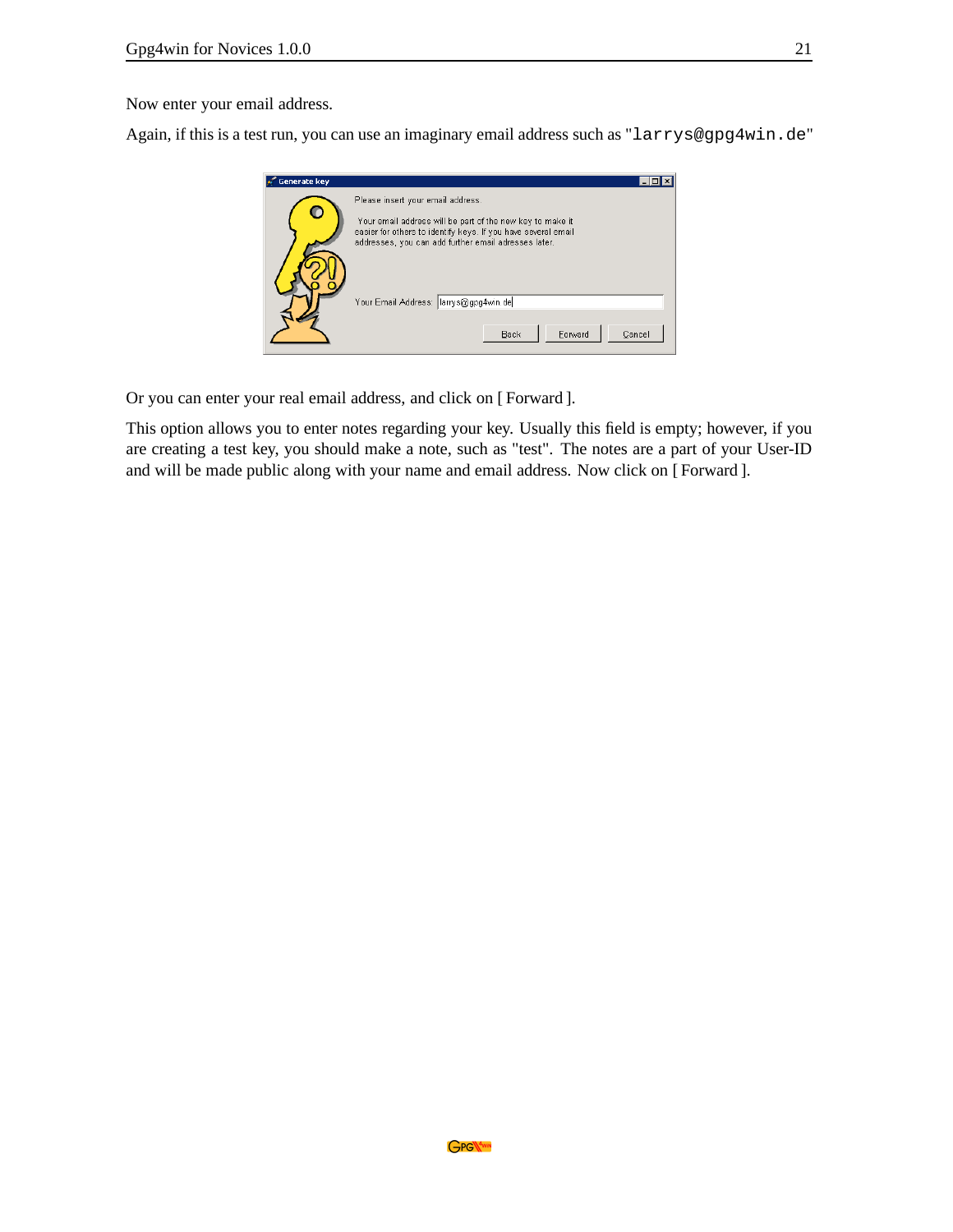Entering a passphrase is one of the most important steps in the program, as the program is only as good (and as secure) as your passphrase!

Chapter 4 ("The Passphrase") from the manual "Gpg4win for Advanced Users" already provided you with suggestions on creating a secure passphrase. So, at this point you should have come up with your own passphrase - one that is private, easy to remember, and difficult to crack.

Enter your passphrase now.



If the passphrase you entered is not very secure, a warning will be displayed, allowing you to enter a more secure passphrase.

**A**gain, you can enter a test passphrase for practice purposes, or your real passphrase.

Once you have entered your passphrase twice, click on [ Next ].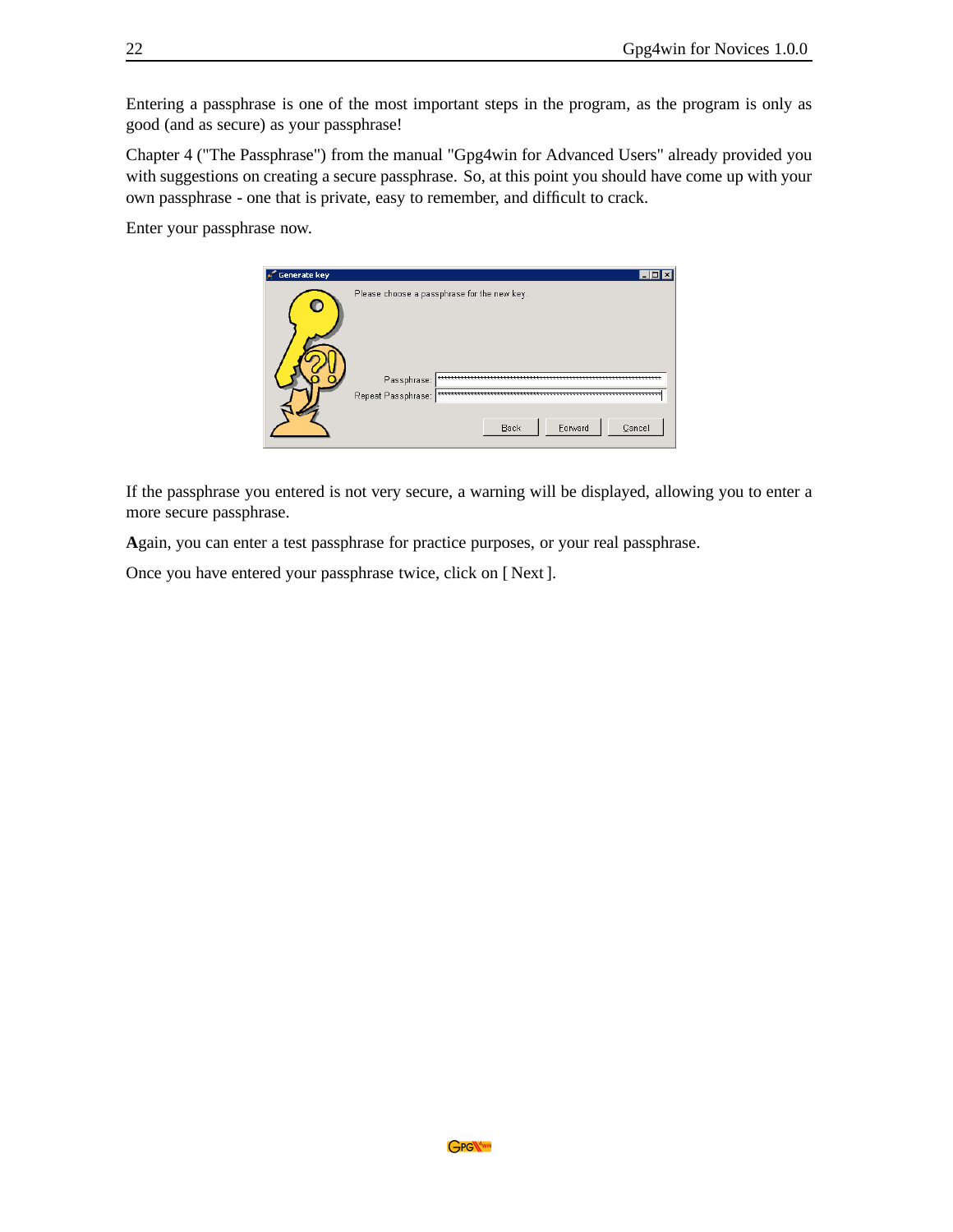This starts the creation of your key pair, which can take a few minutes. In the meantime, you can continue to work with other programs on your computer which will slightly increase the quality of the key being generated.

Once the key is generated, the following window appears:

| <b>Backup Keys</b> |                                                              |        |
|--------------------|--------------------------------------------------------------|--------|
|                    | Generating backup of key: 52016C3A                           |        |
|                    | Backup to file: C:\Documents and Settings\lsmith\sec_key.asc | Browse |
|                    |                                                              | Cancel |

This window asks you to create a back-up copy of your key. Please do this now, even if this is just a test run.

If the default file name is acceptable, click on [ OK ]. If you would like to store the back-up in a different location, please select a different file name now.

**Important:** Once the the back-up file is saved onto your hard drive, you should save this file onto a removable storage device (e.g. USB stick, diskette or CD-ROM), and subsequently delete the original file. Be sure to keep the storage device in a secure place.

Please note that you can create back-up copies at any time by selecting the following option from the main menu: *Key*→*Backup*.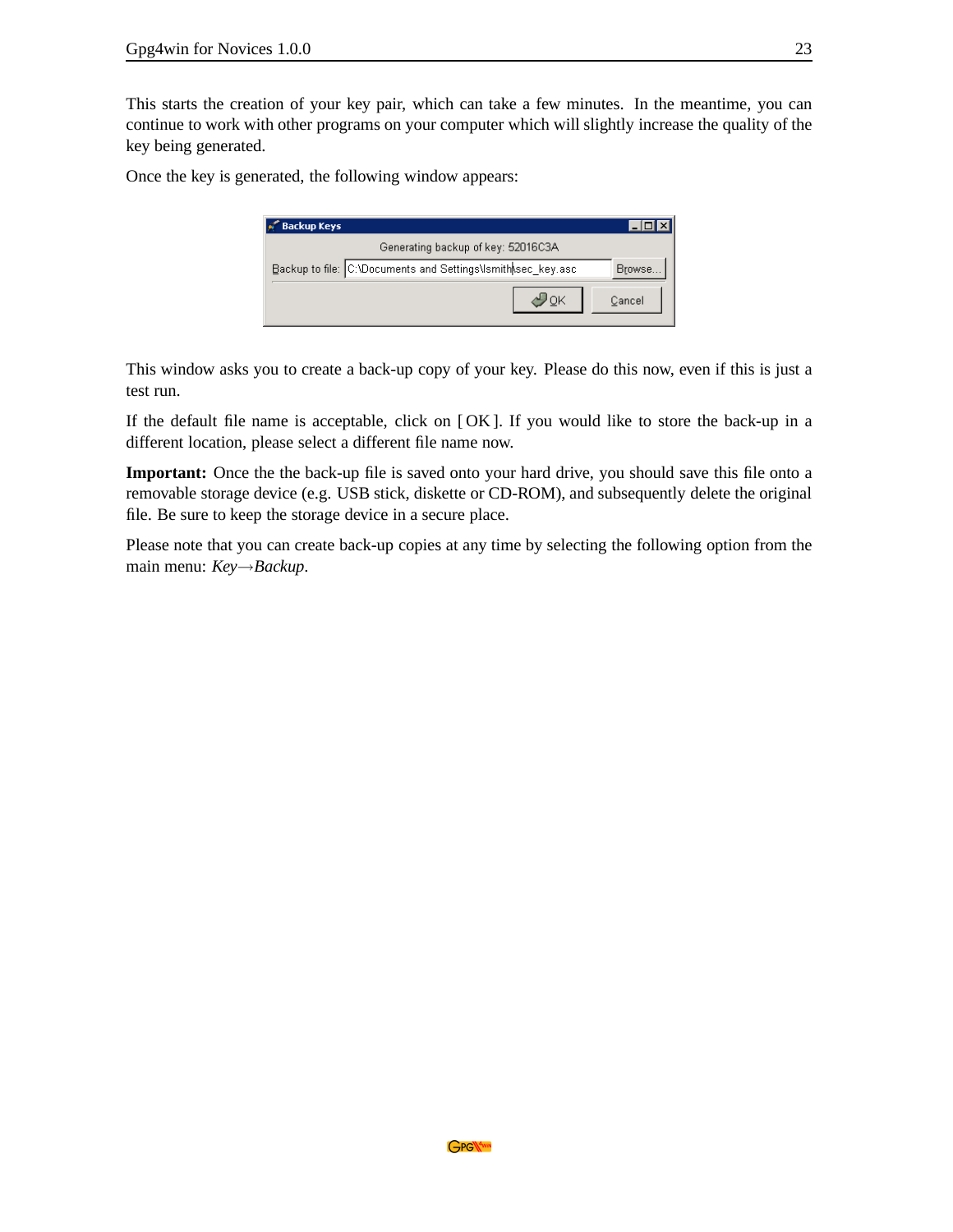#### **This concludes the installation of Gpg4win and the generation of your key pair. You are now the owner of a unique and secure digital key.**

You should now see the GPA's main window. The key pair you just created will be shown in the middle of the window, beside the key pair symbol.

Clicking on the key pair symbol will provide details about your key pair, which are discussed in more detail below.

|                                                                                                                                                                                                                                                                                                                                                                                            |        |                    | <b>GNU Privacy Assistant - Keyring Editor</b>                   |        |   |       |                                                     |         |       |          |
|--------------------------------------------------------------------------------------------------------------------------------------------------------------------------------------------------------------------------------------------------------------------------------------------------------------------------------------------------------------------------------------------|--------|--------------------|-----------------------------------------------------------------|--------|---|-------|-----------------------------------------------------|---------|-------|----------|
| File<br>Edit                                                                                                                                                                                                                                                                                                                                                                               | Keys I | Server             | <b>Windows</b>                                                  | Help   |   |       |                                                     |         |       |          |
| ò€<br>Edit                                                                                                                                                                                                                                                                                                                                                                                 | Delete | Sign               | Import                                                          | Export |   | Brief | Detailed                                            | Refresh | Files |          |
| <b>Keyring Editor</b>                                                                                                                                                                                                                                                                                                                                                                      |        |                    |                                                                 |        |   |       |                                                     |         |       |          |
|                                                                                                                                                                                                                                                                                                                                                                                            |        | Key ID ▼ User Name |                                                                 |        |   |       |                                                     |         |       |          |
|                                                                                                                                                                                                                                                                                                                                                                                            |        |                    | ≅े 52016C3A Larry Smith <ismith@gpg4win.de></ismith@gpg4win.de> |        |   |       |                                                     |         |       |          |
|                                                                                                                                                                                                                                                                                                                                                                                            |        |                    |                                                                 |        | . |       |                                                     |         |       |          |
| Details Signatures                                                                                                                                                                                                                                                                                                                                                                         |        |                    |                                                                 |        |   |       |                                                     |         |       |          |
| The key has both a private and a public part<br>The key can be used for certification, signing and encryption.<br>User Name: Larry Smith <lsmith@gpg4win.de><br/>Key ID: 52016C3A<br/>Fingerprint: 04D0 7046 321B EED3 3CE9 7C24 7046 B9A5 5201 6C3A<br/>Expires at: never expires<br/>Owner Trust: Ultimate<br/>Key Validity: Fully Valid<br/>Key Type: DSA 1024 bits</lsmith@gpg4win.de> |        |                    |                                                                 |        |   |       |                                                     |         |       |          |
| Selected Default Key:                                                                                                                                                                                                                                                                                                                                                                      |        |                    |                                                                 |        |   |       | Larry Smith <ismith@gpg4win.de></ismith@gpg4win.de> |         |       | 52016C3A |

What is the significance of the notes regarding your key? Your key has no built-in expiry date and is, therefore, valid indefinitely. You can, however, change the key's validity period - more about this later.

A key consisting of 1024 bits is considered very secure, without creating undue strain on your computer's capacity.

♠ **More information on this topic can be found in Chapter 5 "More about keys" in the manual "Gpg4win for Advanced Users".**

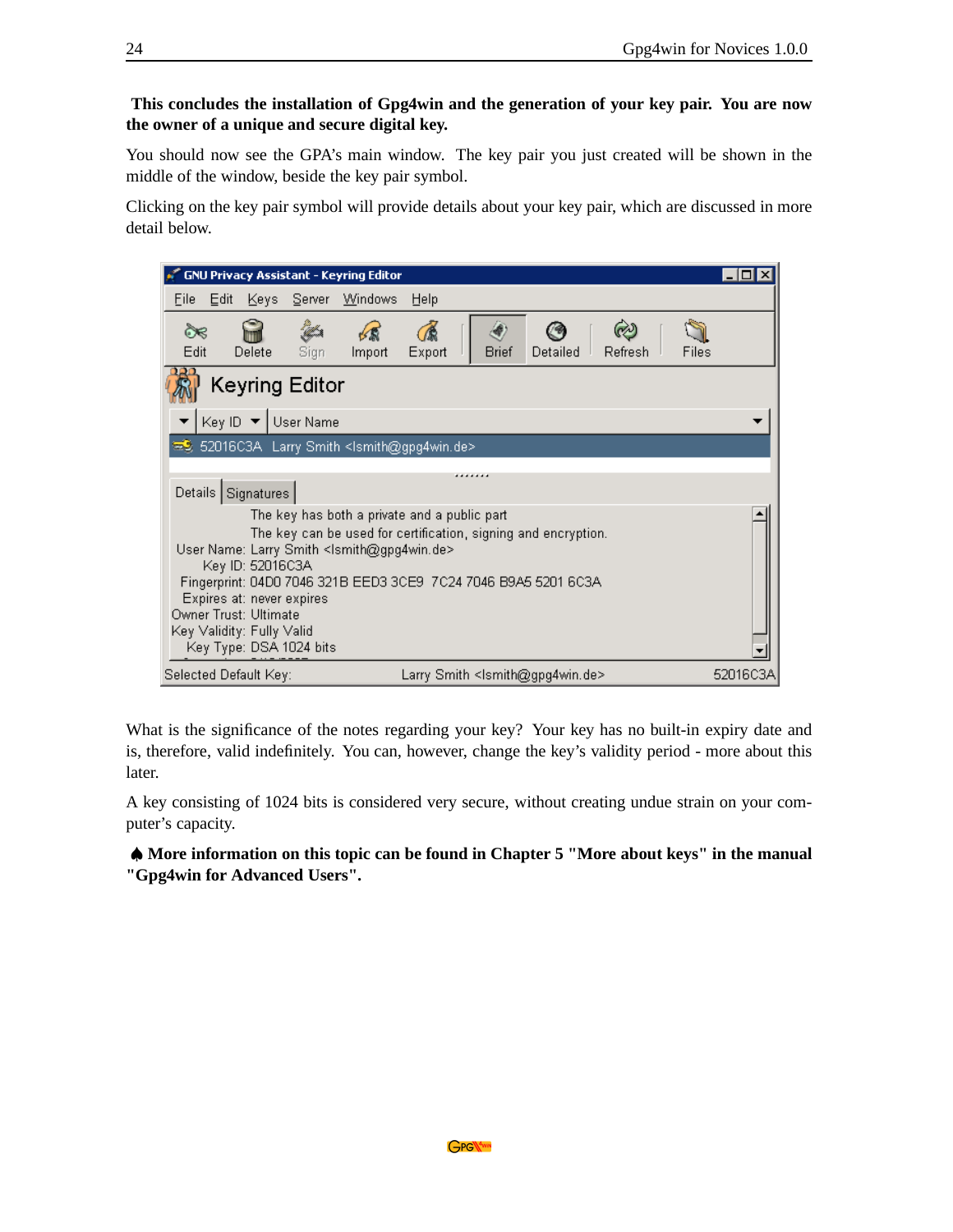### <span id="page-24-0"></span>**5. Publishing your key per email**

One of the more practical aspects of Gpg4win is its ability to use a "non-secret" public key for the enand decryption of data. As long as your key and its corresponding passphrase are secure, you have gone a long way towards keeping your information confidential.

Everyone can and should have your public key, just as you can and should have the public keys of the people you correspond with.

Because:

#### **In order to exchange secure emails, each party must have access to the public key of the other party.**

In order to send someone encrypted emails, you must have their public key in order to encrypt the emails to sent to them.

Similarly, someone wanting to send you encrypted emails must have your public key in order to encrypt the email being sent to you.

This is the reason that your public key should be made widely available. Depending on the number of correspondence partners, can do this in two ways:

- **directly sending an email** to selected recipients
- **or publishing the key on a key server** making it available to anyone

The first way to distribute your public key is to send it by email to one or more selected recipients. Alternatively you can make your email address available to anyone in the Internet. The second option is somewhat risky, as it can result in considerable SPAM activity on your email account. Therefore it is a good idea to only use an address with a good SPAM filter.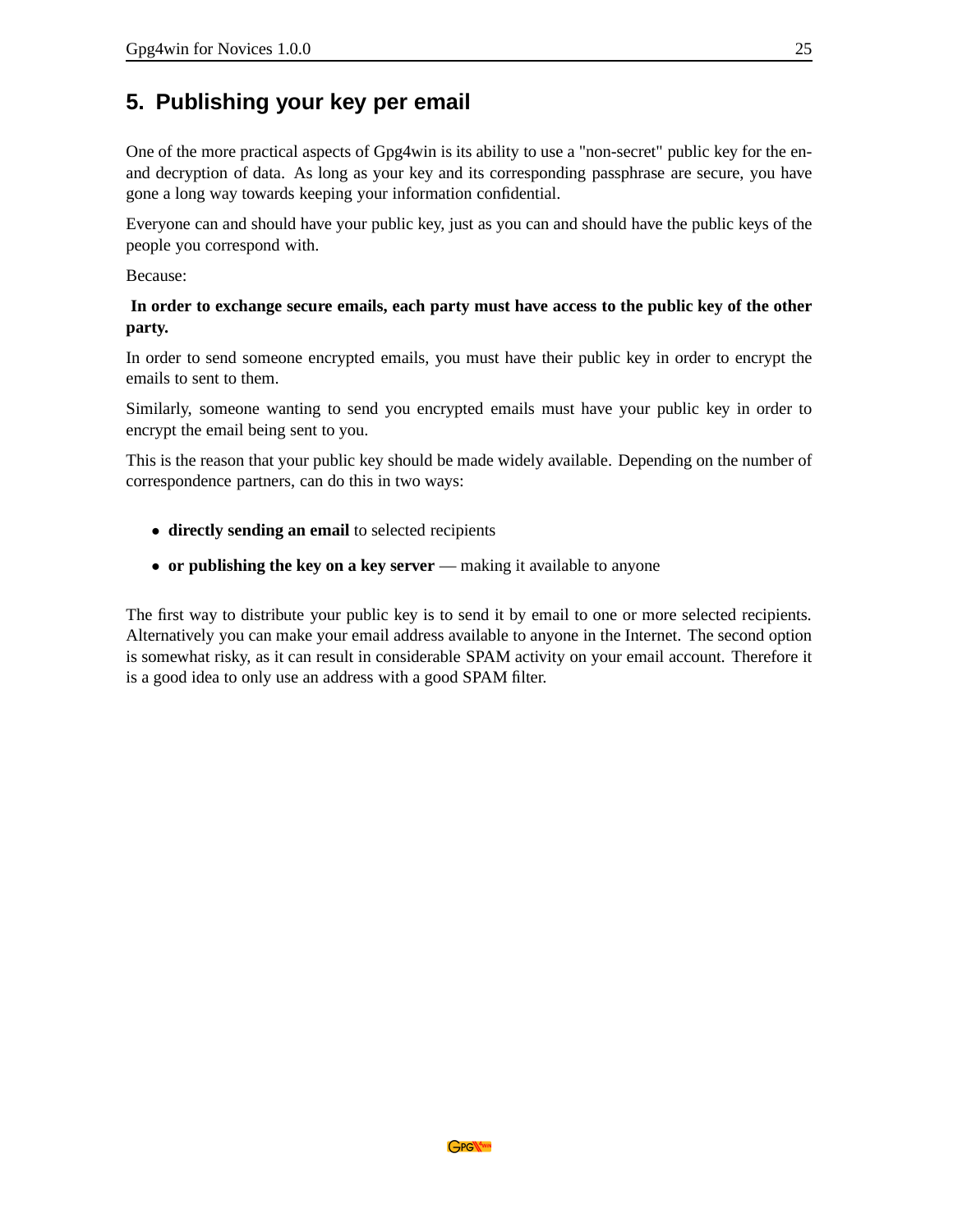You can use Adele to practice the following steps:

Adele is a very good email robot for practicing secure correspondence. Because most people prefer to correspond with a real person rather than with a piece of software (which is what Adele is, after all), we developed the following scenario:



You first send Adele your public key. Once Adele has received your key, she uses it to encrypt an email which she sends to you along with her own public key. You can now decrypt Adele's email using your own private key, and you can also respond to Adele by encrypting your email with her public key.

You can now export your public key, copy it into an email und send it to Adele.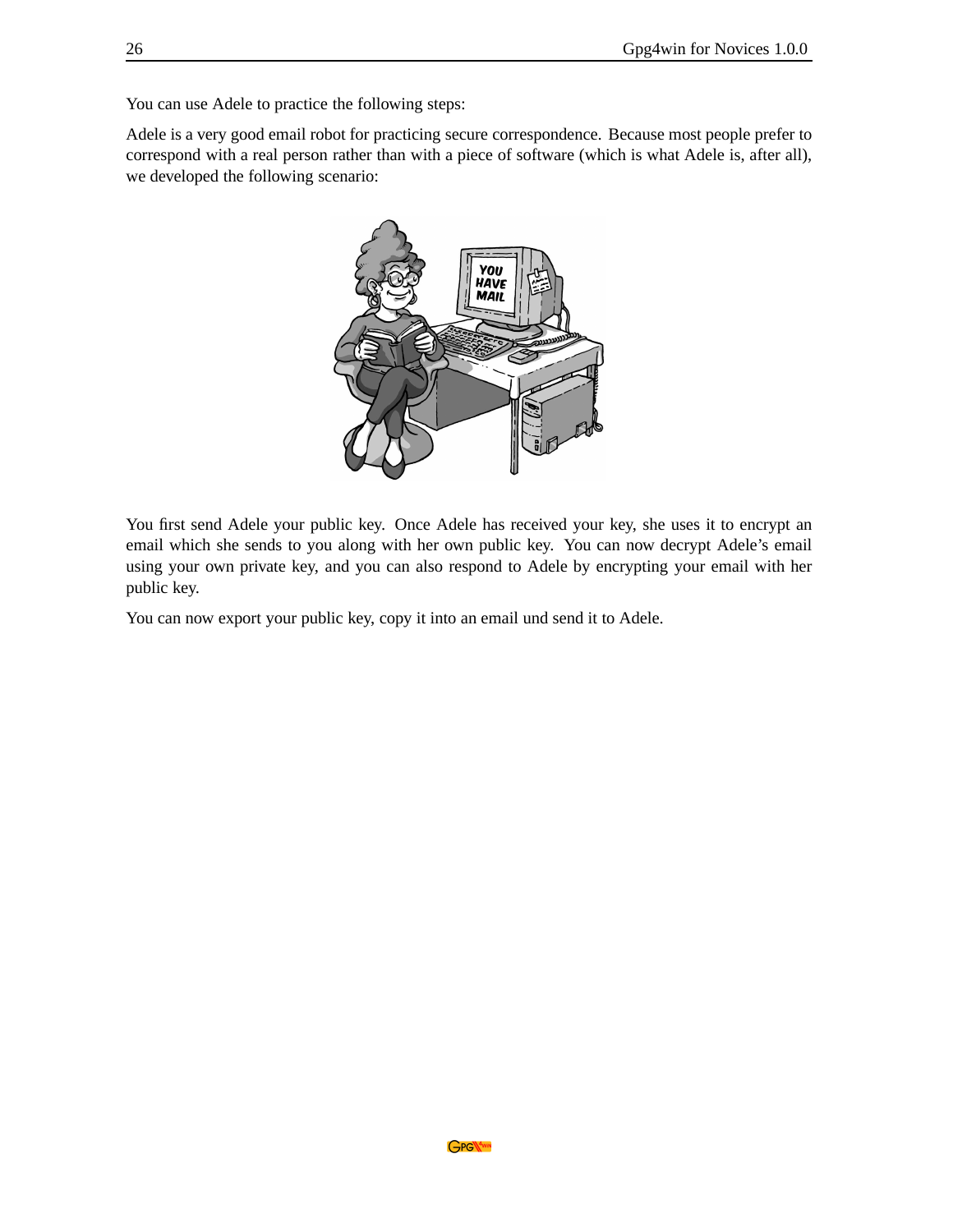Here is one possible way of doing just that, a method which works even if your email service does not allow attachments. This procedure also gives you a first in-depth look at your key and its components.

How it works:

Select the key you want to export by clicking on the corresponding key on your list, and then clicking on the [ Export ] icon of the main GPA menu. Choose a file to export your key to, e.g.

my-key.asc. A popup window will let you know whether the operation was successful. Then click on [ OK ].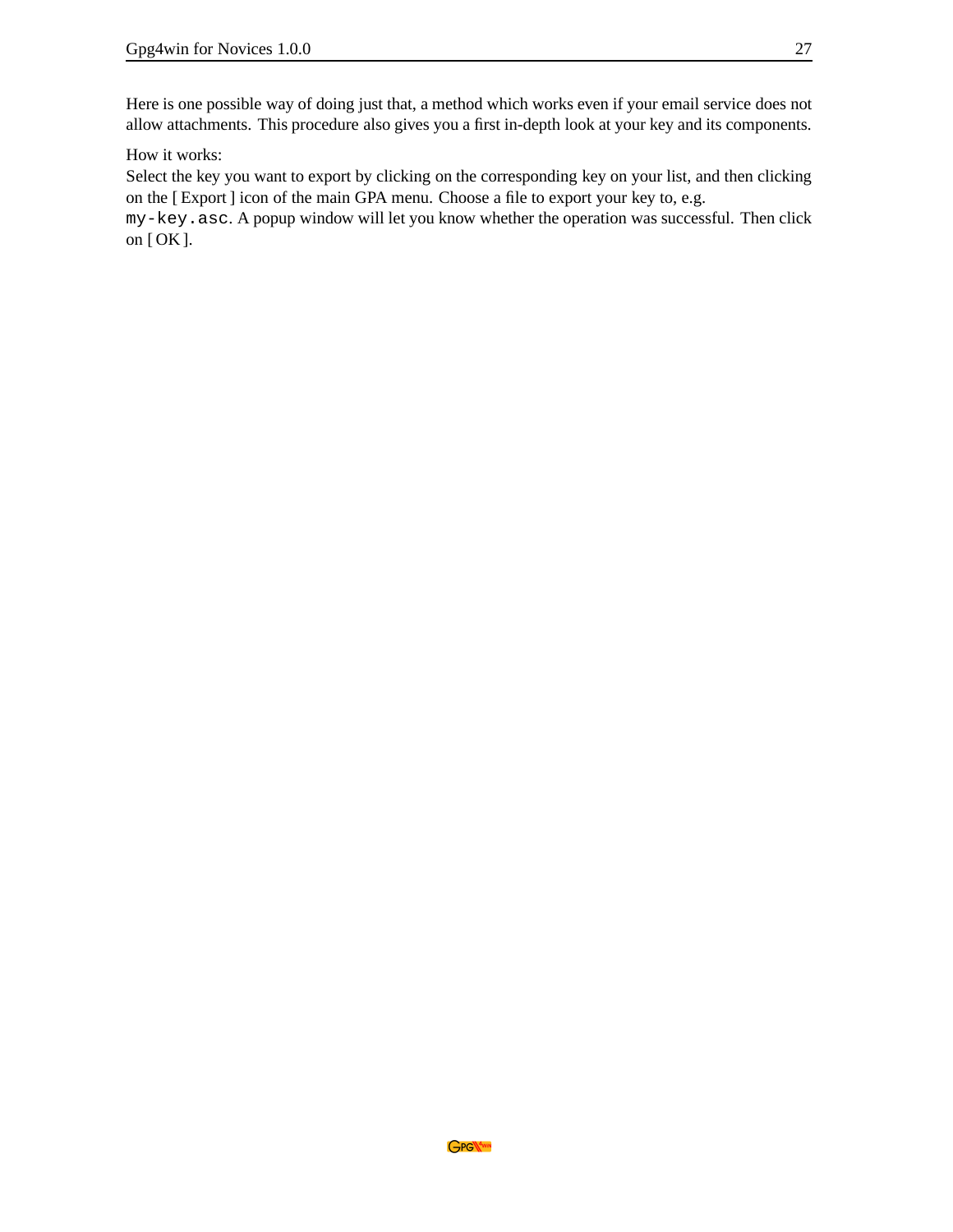You can access the file through Windows Explorer; make sure you choose the same folder you chose when exporting the key. You can open the file with a text editor (ex. WordPad), which will show your public key as a series of blocks containing text and numbers.

| 冒 mein-key - WordPad                                                                                                                                                                                                                                                                                                                                                                                                                                                                                                                                                                                                                                                                                                                                                                                                                                                                                                                                                                                                                                                                                                                                                                                                                                                                                                                                 | $   \Box   \times  $ |
|------------------------------------------------------------------------------------------------------------------------------------------------------------------------------------------------------------------------------------------------------------------------------------------------------------------------------------------------------------------------------------------------------------------------------------------------------------------------------------------------------------------------------------------------------------------------------------------------------------------------------------------------------------------------------------------------------------------------------------------------------------------------------------------------------------------------------------------------------------------------------------------------------------------------------------------------------------------------------------------------------------------------------------------------------------------------------------------------------------------------------------------------------------------------------------------------------------------------------------------------------------------------------------------------------------------------------------------------------|----------------------|
| Datei Bearbeiten Ansicht Einfügen<br>Format ?                                                                                                                                                                                                                                                                                                                                                                                                                                                                                                                                                                                                                                                                                                                                                                                                                                                                                                                                                                                                                                                                                                                                                                                                                                                                                                        |                      |
| ģ4,<br>喝                                                                                                                                                                                                                                                                                                                                                                                                                                                                                                                                                                                                                                                                                                                                                                                                                                                                                                                                                                                                                                                                                                                                                                                                                                                                                                                                             |                      |
| -----BEGIN PGP PUBLIC KEY BLOCK-----<br>Version: GnuPG v1.4.3-cvs (MingW32)                                                                                                                                                                                                                                                                                                                                                                                                                                                                                                                                                                                                                                                                                                                                                                                                                                                                                                                                                                                                                                                                                                                                                                                                                                                                          |                      |
| mQGiBEPEO1ARBADP1bT8KfDJMjuOdLQrqqkO4zZb44sSEvvDj5BowpdBUnpXhymB<br>UnvQSnqP2L4bzHjPsIV1UiUY1qers5vzPUkvCOb6SOx6QUK7Q8hK+fZKvtSBskoq<br>KgcsAbMIwkAyVJbbxYPg/MbXavtANgbKZQ7MuFxn2WEZM3F6b7m6CWHIgwCgkpOP<br>w8czwZLTI1LKRvNTIF9Lq5kEAI+nzPfkUq7YUDXCAbJAIn7GLjajhrKOMRxdYkxz<br>rDWgF2jDiaHZ102bGW1M5bmnYhApjIfssFdnrcq4X/HqOR7PGBeCBxa24PCEE05L<br>3+oenv2xpiWSRarEP2900mXVLVqsSX+MAavaVBqfXJ4mqTBjn+fs3xo33MDRbpqI<br>Sd/SBACRrxGsCUAJ29x4y/mZFicEenBeju2R9TINNQ1w33GbbFYqPzAZAk3wVU1R<br>D78kHwDuuJqKJh8+e4bUddEKdNVU00mkZaHA/SfJmI9okuoJ8nImYWCzrFQUEOM6<br>g6iLAFc2mAbRovV3dy4c1KZkGOK7h7GMJRLnaIsHasogGEjTarQpSGVpbnJpY2gg<br>SGVpbmUqPGhlaW5yaWNoaEBkdWVzc2VsZG9yZi5kZT6IYAQTEQIAIAUCQ8TTUAIb<br>IwYLCQqHAwIEFQIIAwQWAqMBAh4BAheAAAoJECqKerJJXJ+8yxUAn3+k5iEYKYbi<br>QNc6vZmt4SGNPYkuAJ4ik2OhE2iUr8wf53fycE+MbIkubbkBDQRDxNNyEAQAmtgf<br>8s1F0i7GfRAo41JLuZttq15cffKbNCBnXQJXREwn1hFtYbp3xL2Po16B8vUne8RB<br>5USzzcZRR3i3Ieikn2OXNdUsIFKg2Ywj21/2Cecq23Mn0expmbpzZ9DnaKd7S49a<br>vyFujFVQNn1Y4JFGRq0arWVWOf7aSfR7rK+iTw8AAwUEAIbsfdXIPbKVXy4vyDGf<br>mnSGPqka/L6vWwrMn315SA8U+FqBohkqIzN8BCquqqcvsejOmF+aOd+NvdoC1PTT<br>8jz0R6QY7OXV5R/GcPE+O6U0RLRzJBadoyEmD/G29VhHyqqaCRyVxxAqIM4WnYTf<br>+bJPMqtB+JnmX2apIYbGFAQDiEkEGBECAAkFAkPE03ICGwwACqkQKop6sk1cn7xO<br>pACfUyuODaNmaLsOROGGCUE1mV+e8hAAmgK+xvYjsezXzJG9WSB3Xj46cd9F<br>$=$ J $4$ dH |                      |
| -----END PGP PUBLIC KEY BLOCK-----                                                                                                                                                                                                                                                                                                                                                                                                                                                                                                                                                                                                                                                                                                                                                                                                                                                                                                                                                                                                                                                                                                                                                                                                                                                                                                                   |                      |
| Drücken Sie F1, um die Hilfe aufzurufen.                                                                                                                                                                                                                                                                                                                                                                                                                                                                                                                                                                                                                                                                                                                                                                                                                                                                                                                                                                                                                                                                                                                                                                                                                                                                                                             |                      |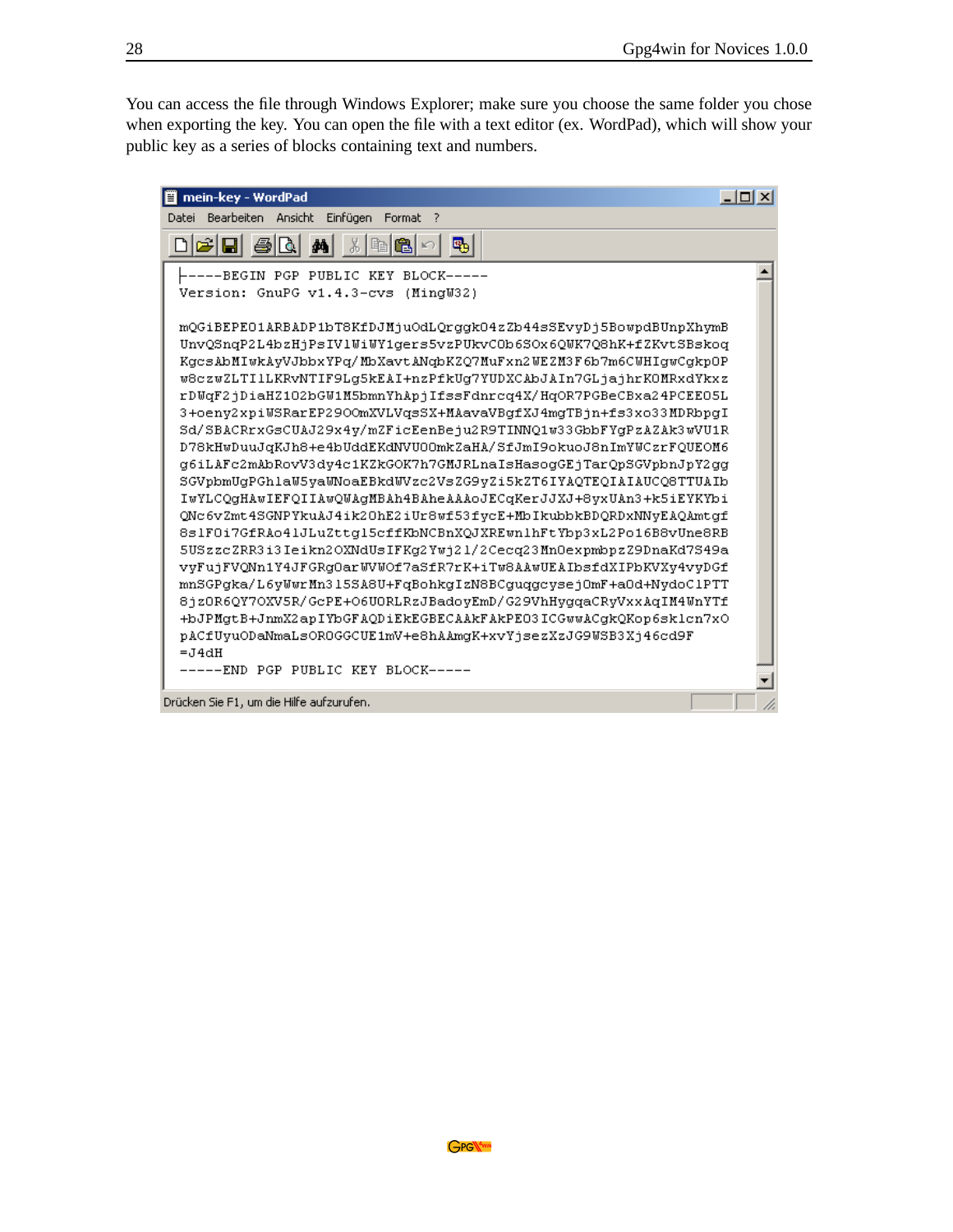Highlight the whole key portion from

-----BEGIN PGP PUBLIC KEY BLOCK-----

to

-----END PGP PUBLIC KEY BLOCK-----

and copy it using the copy function on your toolbar or a keyboard shortcut such as Ctrl-C. This saves your key on the clipboard until you are ready to paste it, as described below.

Start your email program. Open a new email message and paste your public key (Windows users may use a shortcut key such as Ctrl-V). Before doing this, you should configure your email program to send messages in text-only format rather than HTML.

Put adele@gnupp.de into the address line of the email, and **my public key** on the subject line.

Your email should look like this:

| mein öffentlicher Schlüssel - Nachricht (Nur-Text)                                                                                                     | $-12X$ |
|--------------------------------------------------------------------------------------------------------------------------------------------------------|--------|
| Einfügen<br>Bearbeiten Ansicht<br>Format<br>Aktionen ?<br>Datei<br>Extras                                                                              |        |
| H<br>$\mathbf{A}$   F K U   E = = E = E = F $\mathbf{F}$ $\mathbf{F}$ = $\mathbf{F}$<br>Ħ<br>щ<br>: Optionen<br>I X<br>El Senden<br>∼∥<br>$\mathbb{Z}$ |        |
| adele@gnupp.de<br>An                                                                                                                                   |        |
| Cc                                                                                                                                                     |        |
|                                                                                                                                                        |        |
| mein öffentlicher Schlüssel<br>Betreff:                                                                                                                |        |
| -----BEGIN PGP PUBLIC KEY BLOCK-----                                                                                                                   |        |
| Version: GnuPG v1.4.3-cvs (MingW32)                                                                                                                    |        |
|                                                                                                                                                        |        |
| mQGiBEPEO1ARBADP1bT8KfDJMjuOdLQrqqk04zZb44sSEvvDj5BowpdBUnpXhymB<br>UnvQSnqP2L4bzHjPsIV1UiWY1qers5vzPUkvCOb6SOx6QWK7Q8hK+fZKvtSBskoq                   |        |
| KgcsAbMIwkAyVJbbxYPq/MbXavtANqbKZQ7MuFxn2WEZM3F6b7m6CWHIqwCqkpOP                                                                                       |        |
| w8czwZLTI1LKRvNTIF9Lq5kEAI+nzPfkUq7YUDXCAbJAIn7GLjajhrKOMRxdYkxz                                                                                       |        |
| rDWgF2jDiaHZ102bGW1M5bmnYhApjIfssFdnrcg4X/HgOR7PGBeCBxa24PCEE05L                                                                                       |        |
| 3+oeny2xpiWSRarEP2900mXVLVqsSX+MAavaVBqfXJ4mqTBjn+fs3xo33MDRbpqI                                                                                       |        |
| Sd/SBACRrxGsCUAJ29x4v/mZFicEenBeju2R9TINNQ1w33GbbFYqPzAZAk3wVU1R                                                                                       |        |
| D78kHwDuuJqKJh8+e4bUddEKdNVU00mkZaHA/SfJmI9okuoJ8nImYWCzrFQUEOM6                                                                                       |        |
| g6iLAFc2mAbRovV3dy4c1KZkGOK7h7GMJRLnaIsHasogGEjTarQpSGVpbnJpY2gg                                                                                       |        |
| SGVpbmUqPGhlaW5yaWNoaEBkdWVzc2VsZG9yZi5kZT6IYAQTEQIAIAUCQ8TTUAIb                                                                                       |        |
| IwYLCQqHAwIEFQIIAwQWAqMBAh4BAheAAAoJECqKerJJXJ+8vxUAn3+k5iEYKYbi                                                                                       |        |
| QNc6vZmt4SGNPYkuAJ4ik2OhE2iUr8wf53fycE+MbIkubbkBDQRDxNNyEAQAmtgf                                                                                       |        |
| 8s1F0i7GfRAo41JLuZttq15cffKbNCBnXQJXREwn1hFtYbp3xL2Po16B8vUne8RB                                                                                       |        |
| 5USzzcZRR3i3Ieikn2OXNdUsIFKq2Ywj21/2Cecq23Mn0expmbpzZ9DnaKd7S49a                                                                                       |        |
| vyFujFVQNn1Y4JFGRq0arWVWOf7aSfR7rK+iTw8AAwUEAIbsfdXIPbKVXy4vyDGf                                                                                       |        |
| mnSGPqka/L6yWwrMn315SA8U+FqBohkqIzN8BCquqqcysej0mF+a0d+NydoC1PTT                                                                                       |        |
| 8jz0R6QY7OXV5R/GcPE+O6U0RLRzJBadovEmD/G29VhHvqqaCRvVxxAqIM4WnYTf                                                                                       |        |
| +bJPMqtB+JnmX2apIYbGFAQDiEkEGBECAAkFAkPE03ICGwwACqkQKop6sk1cn7xO                                                                                       |        |
| pACfUyuODaNmaLsOROGGCUE1mV+e8hAAmqK+xvYjsezXzJG9WSB3Xj46cd9F                                                                                           |        |
| $=J4dH$                                                                                                                                                |        |
| -----END PGP PUBLIC KEY BLOCK-----                                                                                                                     |        |
|                                                                                                                                                        |        |

Now send this email to Adele. Make sure that you include your proper email address as sender rather than your practice address, otherwise you will never get a response from Adele!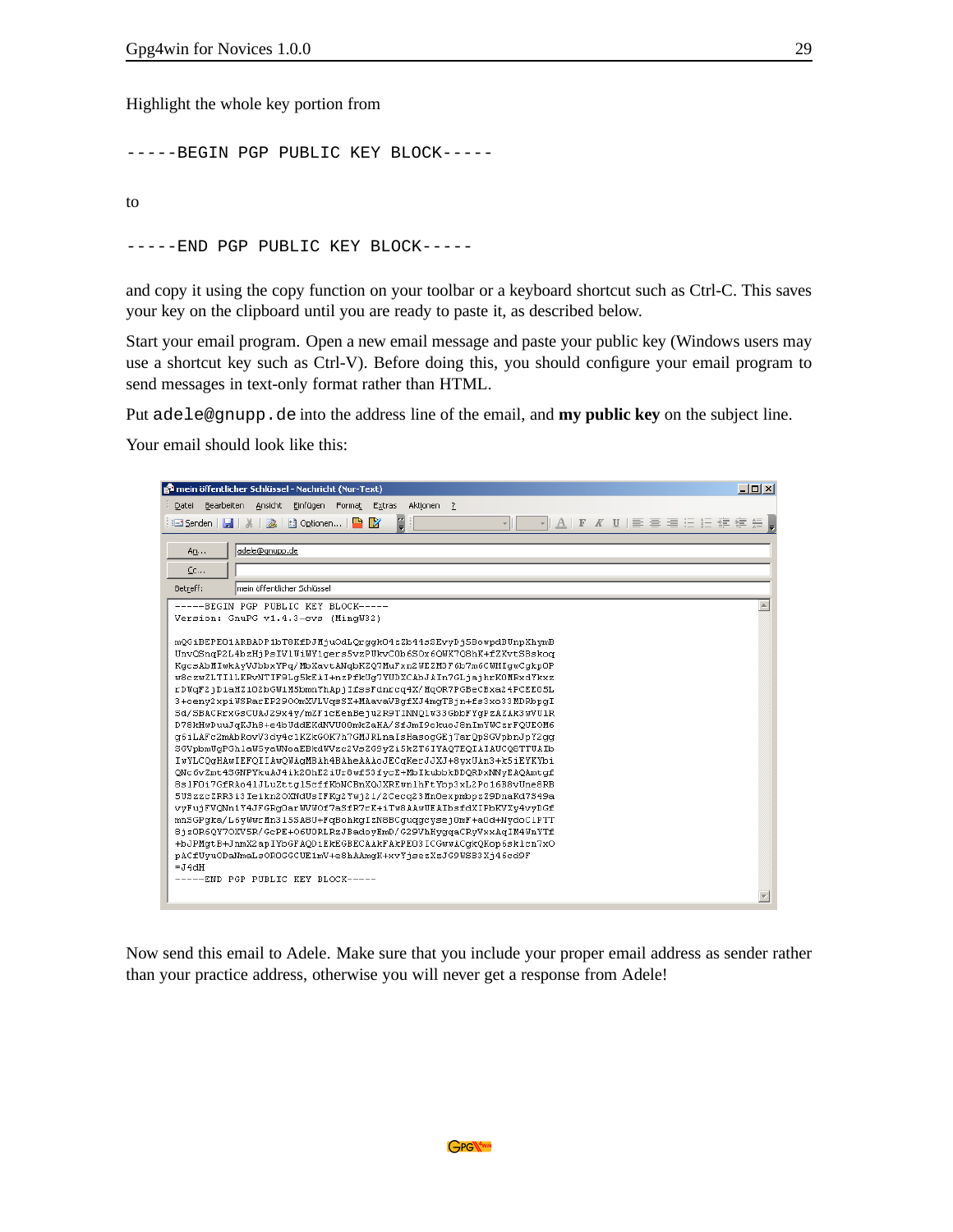This process works exactly the same way if you send your key to a real email address. You can add other text, just like in any other email. Obviously, this is not required for emails addressed to Adele, as the robot's only purpose is to help you with the technical aspects of this process.

**Summary:** You have now sent your public key by email to someone else (e.g. Adele).

♠ **The "Copy & Paste" method shown in this example is easily understood by beginners. Chapter 7 of the manual "Gpg4win for Advanced Users" describes how to send your key as a file attachment, which is a more commonly used method.**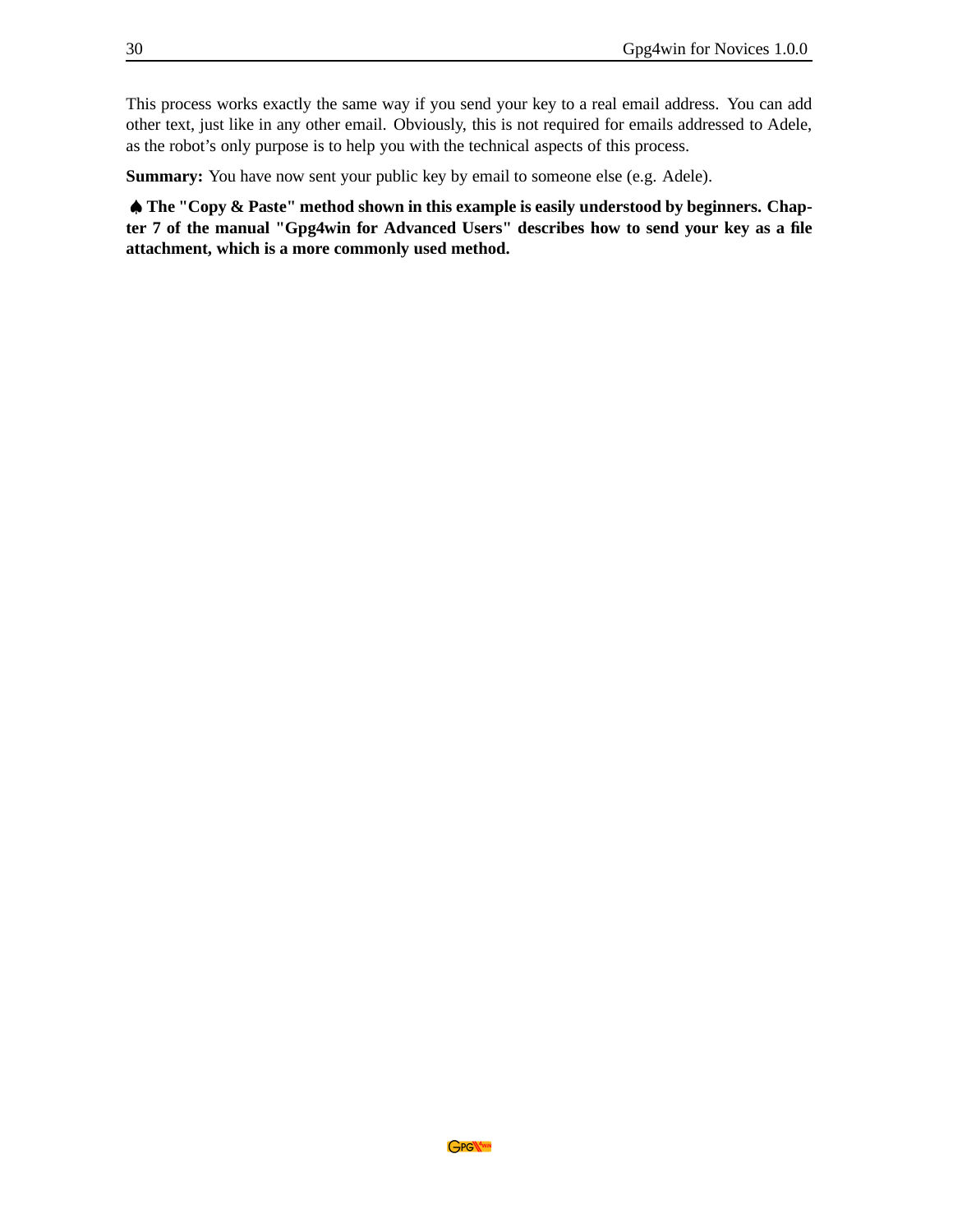### <span id="page-30-0"></span>**6. Sending your key to a keyserver**

You can use this option even if you are exchanging encrypted emails with only a few people. By making your key available on a keyserver, it is always accessible to you and/or others.

PLEASE NOTE: ALTHOUGH THERE ARE NO INDICATIONS THAT SPAMMERS ARE CURRENTLY COLLECTING ADDRESSES FROM KEYSERVERS, IT IS TECHNICALLY POSSIBLE TO DO SO. WE DO NOT, THEREFORE, RECOMMEND PUBLISHING YOUR KEY TO A KEY SERVER IF YOU DO NOT HAVE AN EFFECTIVE SPAM FILTER.

Choose your key by clicking on it. Then click on *Server* →*Send key* which is found under *Server*→*Server*. A popup window will alert you that your key is about to be sent to a public key server.



This window also displays a default key server. If you click on [ Yes ], your key will be automatically sent to the server, from where it is sent to a network of worldwide key servers. Now anyone can download your key, and use it to send you a secure email.

If this is a practice run, do NOT send your practice key to the key server because once sent, it cannot be removed.

**Summary:** You now know how to distribute your key via a key server on the Internet.

♠ **Chapter 6 of the manual"Gpg4win for Advanced Users" explains how to find someone else's key on a keyserver.**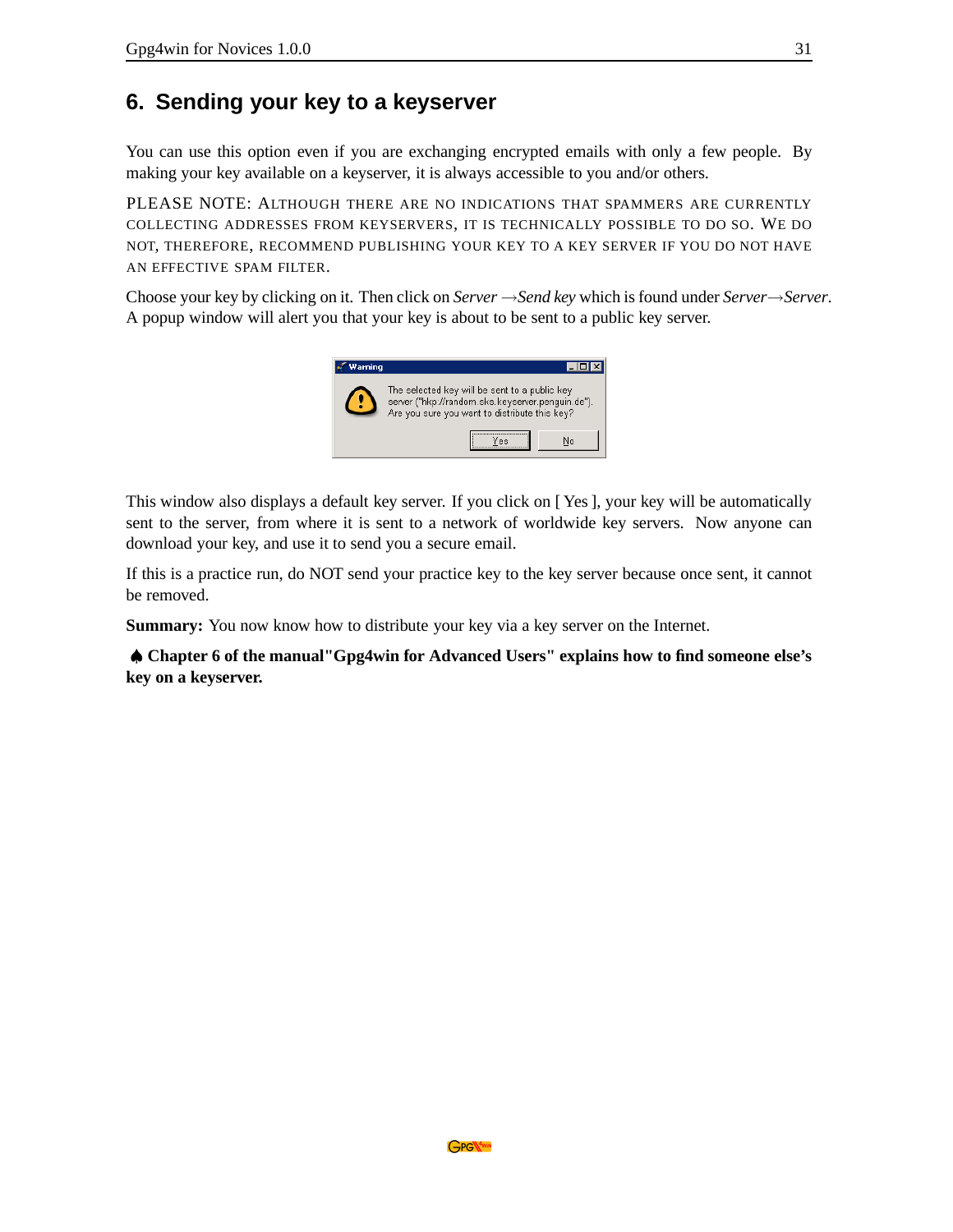# <span id="page-31-0"></span>**7. Decrypting an email**

Adele has received your public key, and uses it to encrypt an email which she sends back to you.

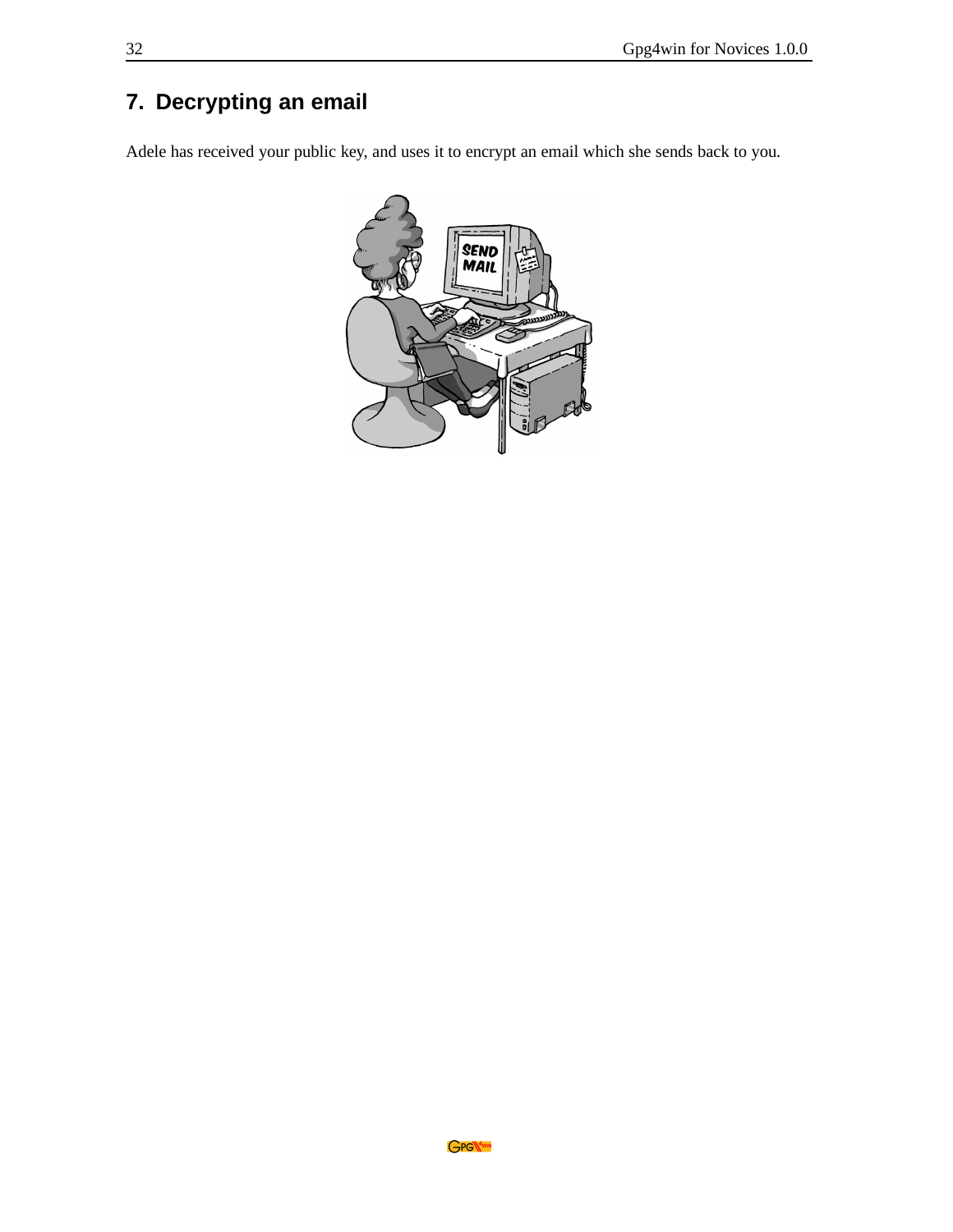The email will look like this:

From: Adele (The friendly email-Robot) <adele@gnupp.de> Subject: Re: my publis key To: larrys@gpg4win.de Date: Thu, 12 Jan 2006 09:17:28 +0100 -----BEGIN PGP MESSAGE----- Version: GnuPG v1.4.1 (GNU/Linux)

hQEOA9FS8I3hSvdPEAP/W6W6f4MBwqTdzd9O/7FOTDHh//bQ+GUWoT0k9Y0i96UZ QO1VhQSia6a8DZrFQj7SlJWmB1MM7RNhkmhfZsD5Bn9ICmwwOt2xJDBkCQ34gu5N NxQ92WXZjHCaI0dSlynNziNbK8Ik26YPBYkQjLUDhHN4CRZ7q67eVEd/B9DI04wD ....

ujbjyj09L/9NvoBniWrgqVUayKr1Ls8OIZkyiex6mKypPGADJFAzvTwjubj5S6zJ A+QvSXUB9Hj8Ft2Nt3j0B/gWn5no3Er2/15UcBn/UPSxW9or0w9seDxCuSXvpakX bcneOm/pcJNEHcApXWXpoNOxRZ1MksM300w+79M6p2w= =VCHb

-----END PGP MESSAGE-----

(Please note that the encryption sequence has been considerably shortened to save space in this manual.)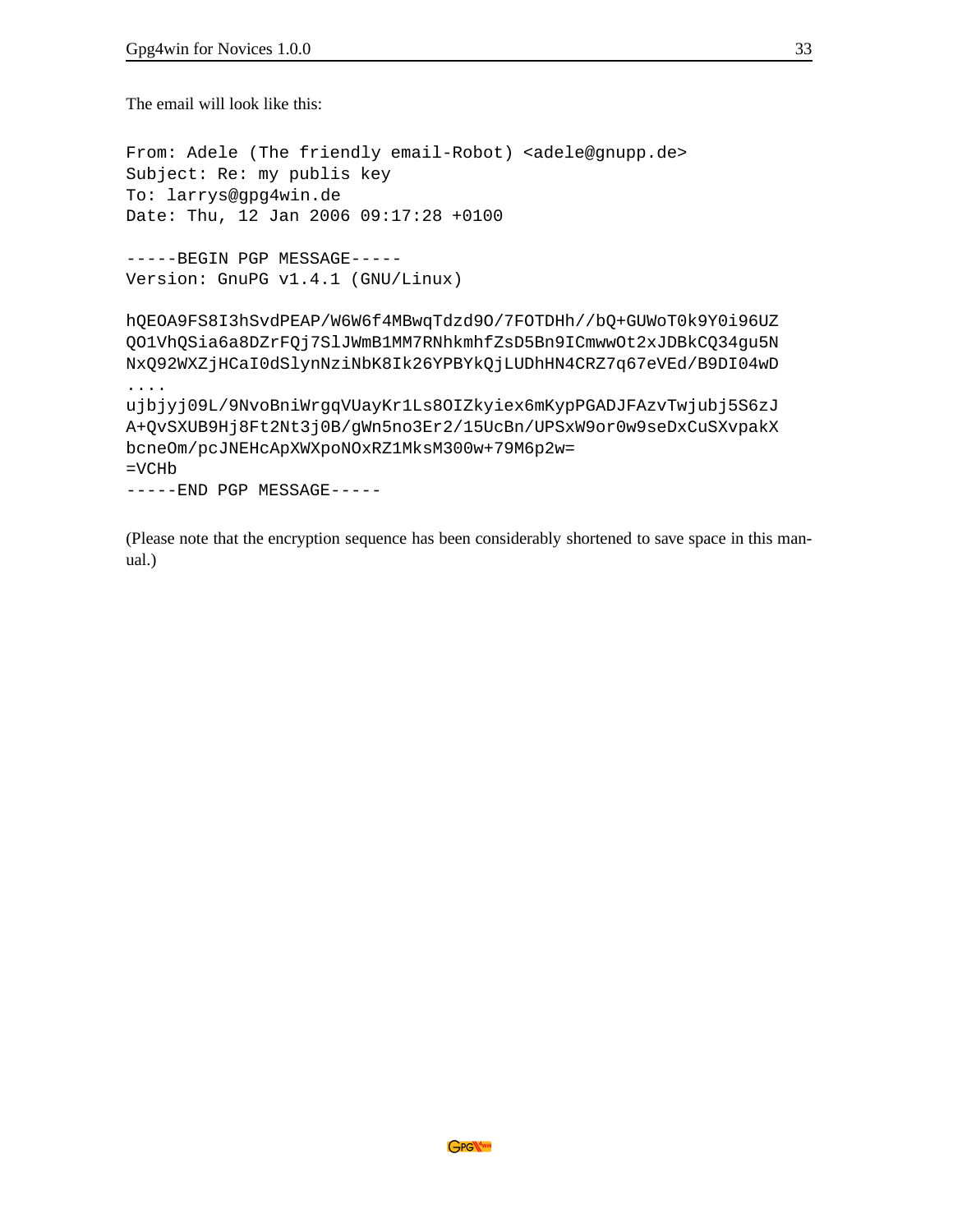#### **Using WinPT to decrypt this email.**

WinPT (Windows Privacy Tray key management tool) serves as PnuPG's "front end". This program is used to encrypt and decrypt emails; it also creates and verifies digital signatures. One of WinPT's advantages is that it works with all email programs.

Most email programs (e.g. MS Outlook for Windows) also have special plug-ins which can encrypt and decrypt email directly within the program.

#### ♠ **Chapter 8 of the manual "Gpg4win for Advanced Users" provides more information on this particular funtion.**

WinPT performs the en/decryption function using your computer's memory. This means that any text to be en/decrypted must be copied onto the computer's clipboard.

To do this, highlight the complete text in Adele's email and copy it onto the Clipboard using the copy function or the shortcut Ctrl-C.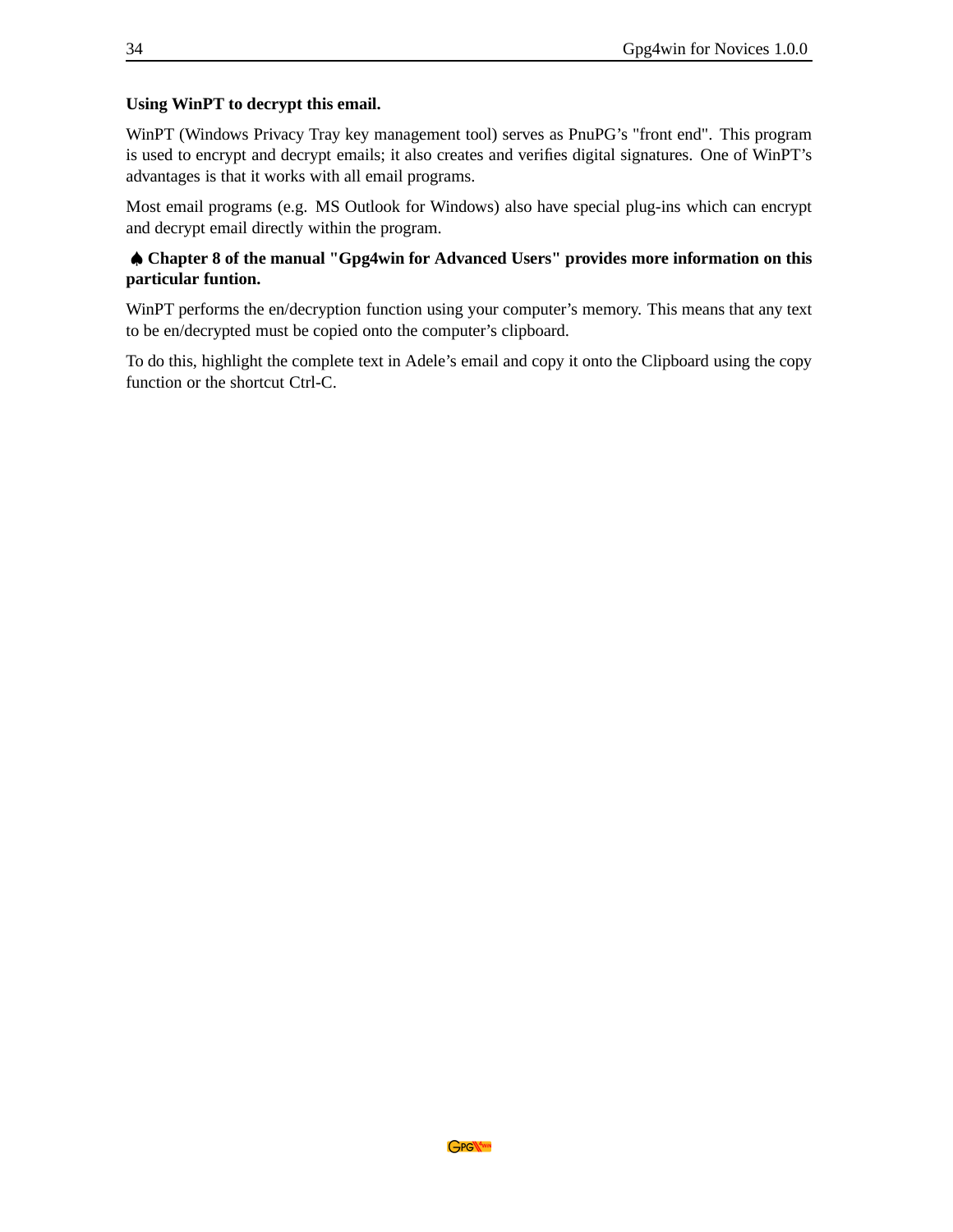Starting WinPT from Windows Start Menu:

| Programmzugriff und -standards |            |                                         |                                                                                                     |                                        |                                                                                                                                         |
|--------------------------------|------------|-----------------------------------------|-----------------------------------------------------------------------------------------------------|----------------------------------------|-----------------------------------------------------------------------------------------------------------------------------------------|
| Windows Update                 |            |                                         |                                                                                                     |                                        |                                                                                                                                         |
| Programme                      | G          | Autostart                               |                                                                                                     |                                        |                                                                                                                                         |
| Dokumente                      | ÷          |                                         |                                                                                                     | Durchblickerhandbuch                   |                                                                                                                                         |
| Einstellungen                  | 局<br>أبيرا | Microsoft Office<br>Mozilla Thunderbird | ᅑ<br>٠                                                                                              | Einsteigerhandbuch<br>EudoraGPG Plugin |                                                                                                                                         |
| Suchen                         | اسا        | SCM Microsystems SCR33xx Tools          |                                                                                                     |                                        |                                                                                                                                         |
| Hilfe                          | ÷          | Zubehör                                 |                                                                                                     | GPGee Manual                           | Das Schlüsselverwaltungsprogramm Windows Privacy Tray                                                                                   |
| Ausführen                      | e          | Adobe Reader 7.0                        |                                                                                                     | Sylpheed<br>WinPT                      | aufrufen. Dies ist ein vielseitiges Programm zur<br>Schlüsselverwaltung und Verschlüsselung. Es installiert sich in<br>die Startleiste. |
| Beenden                        | 島          | Outlook Express                         |                                                                                                     |                                        |                                                                                                                                         |
|                                |            | umi<br>u.                               | Debugging Tools for Windows<br><b>GnuPG For Windows</b><br>TightVNC (unstable)<br>Internet Explorer |                                        | 쳐<br>番<br>GnuPG FAO<br>▸<br>GPA<br>ø                                                                                                    |

Once you open the program, the WinPT icon (a key) appears in the Windows taskbar, which is located in the lower right hand corner of the screen.

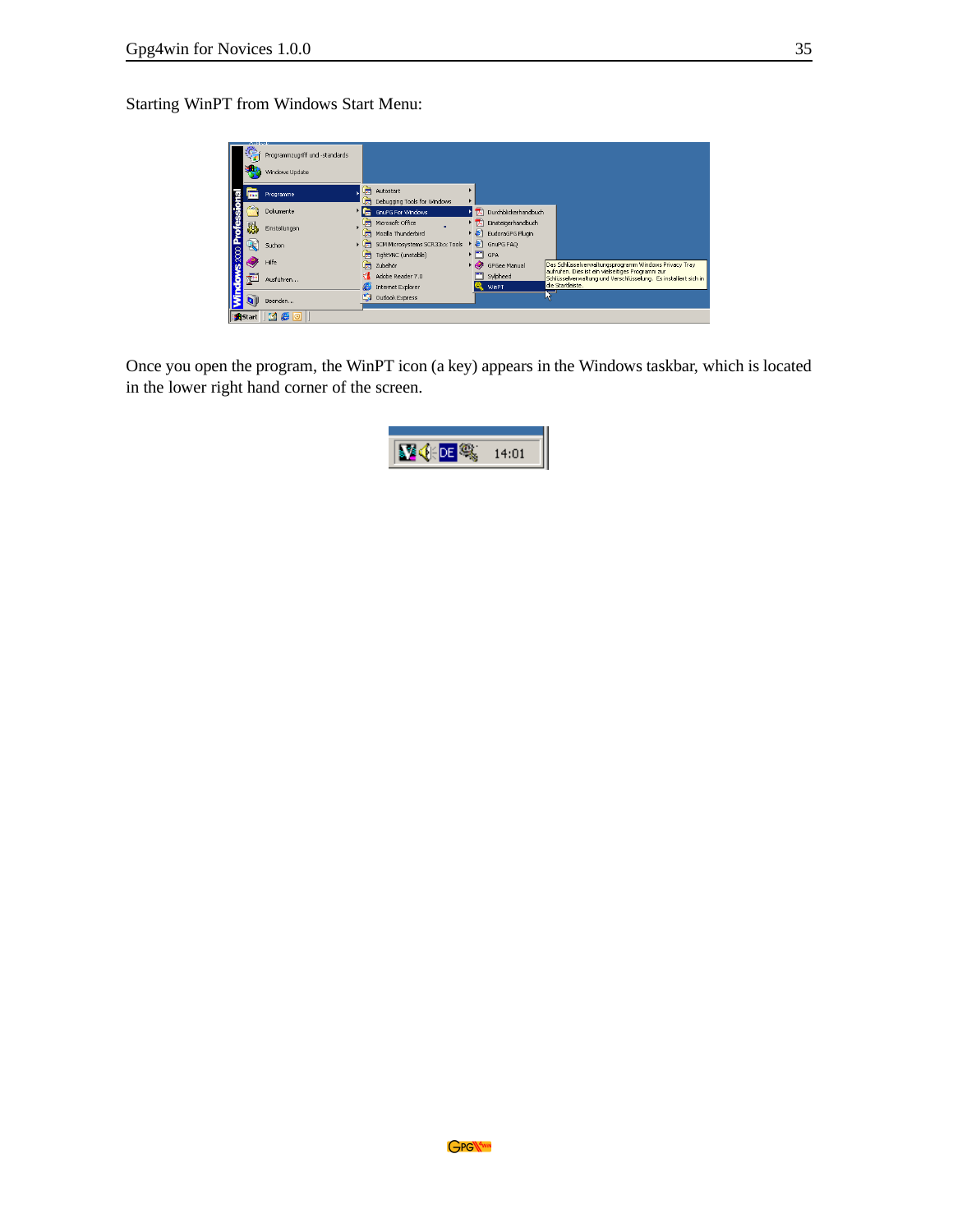Right-click on the icon to open the menu box, and click on *Clipboard*→*Decrypt/Verify*.

The program will then ask you for your secret passphrase and proceed to decrypt Adele's email.

| Entschlüsselung                                                                                   |                                                                                                                         |
|---------------------------------------------------------------------------------------------------|-------------------------------------------------------------------------------------------------------------------------|
| Verschlüsselt mit folgenden öffentlichen                                                          | Heinrich Heine <heinrichh@duesseldorf.de> (ELG, 0x4ECFEF6F)</heinrichh@duesseldorf.de>                                  |
| Schlüssel von<br>Benutzer: "Heinrich Heine <heinrichh@duesseldorf.de>"</heinrichh@duesseldorf.de> | Sie benötigen das Passwort, für den Zugriff auf den geheimen<br>ELG Schlüssel, ID CD8687F6 (Hauptschlüssel ID 4ECFEF6F) |
| Bitte Passwort eingeben                                                                           | Ⅳ Maskiere Eingabe                                                                                                      |
|                                                                                                   | Abbrechen<br>OΚ                                                                                                         |

A popup window window will notify you when the decryption process is complete.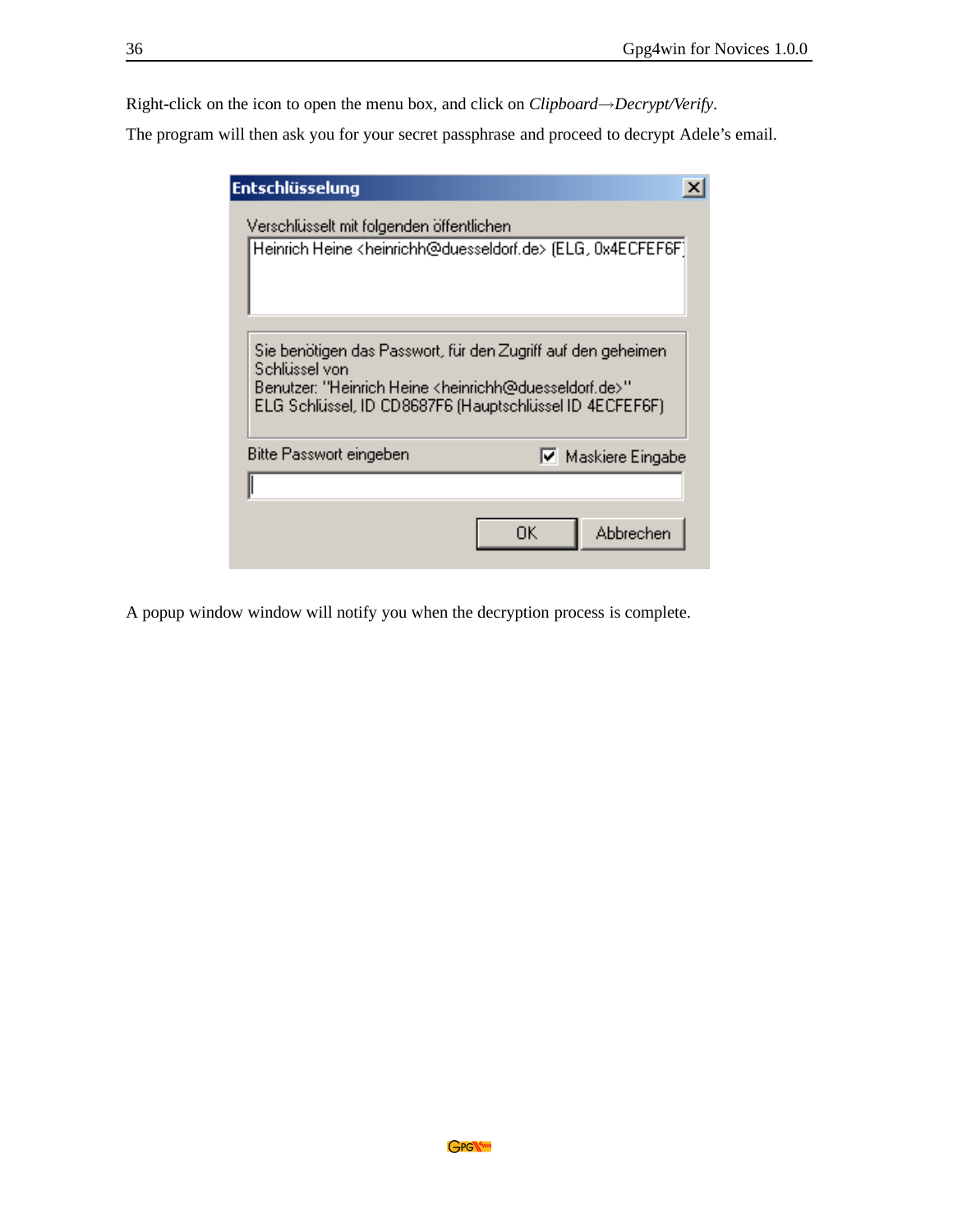The decrypted text is now located on the clipboard, much in the same way as was done during the encryption process. You can copy the text (using shortcut key Ctrl-V) into your text editor or email program.

Adele's decrypted email will look something like this<sup>[3](#page-36-0)</sup>:

Hello Larry Smith, here is an encrypted response to your email. I received your public key with the ID 57251332CD8687F6 and a description '<larrys@gpg4win.de>'. I have enclosed the public key of adele@gnupp.de. Sincerely, adele@gnupp.de

The text sequence following this message is Adele's public key.

The next section shows you how to import someone's public key and attach it to your key ring, which allows you to use this key anytime to encrypt messages to that person (in this case, Adele) or to verify a digital signature.

#### **Summary:**

- 1. You know how to decrypt an encrypted email using your private key.
- 2. You know how to send an encrypted response using the public key of the sender.

<span id="page-36-0"></span><sup>&</sup>lt;sup>3</sup>Depending on Adele's software version, it might look slightly different.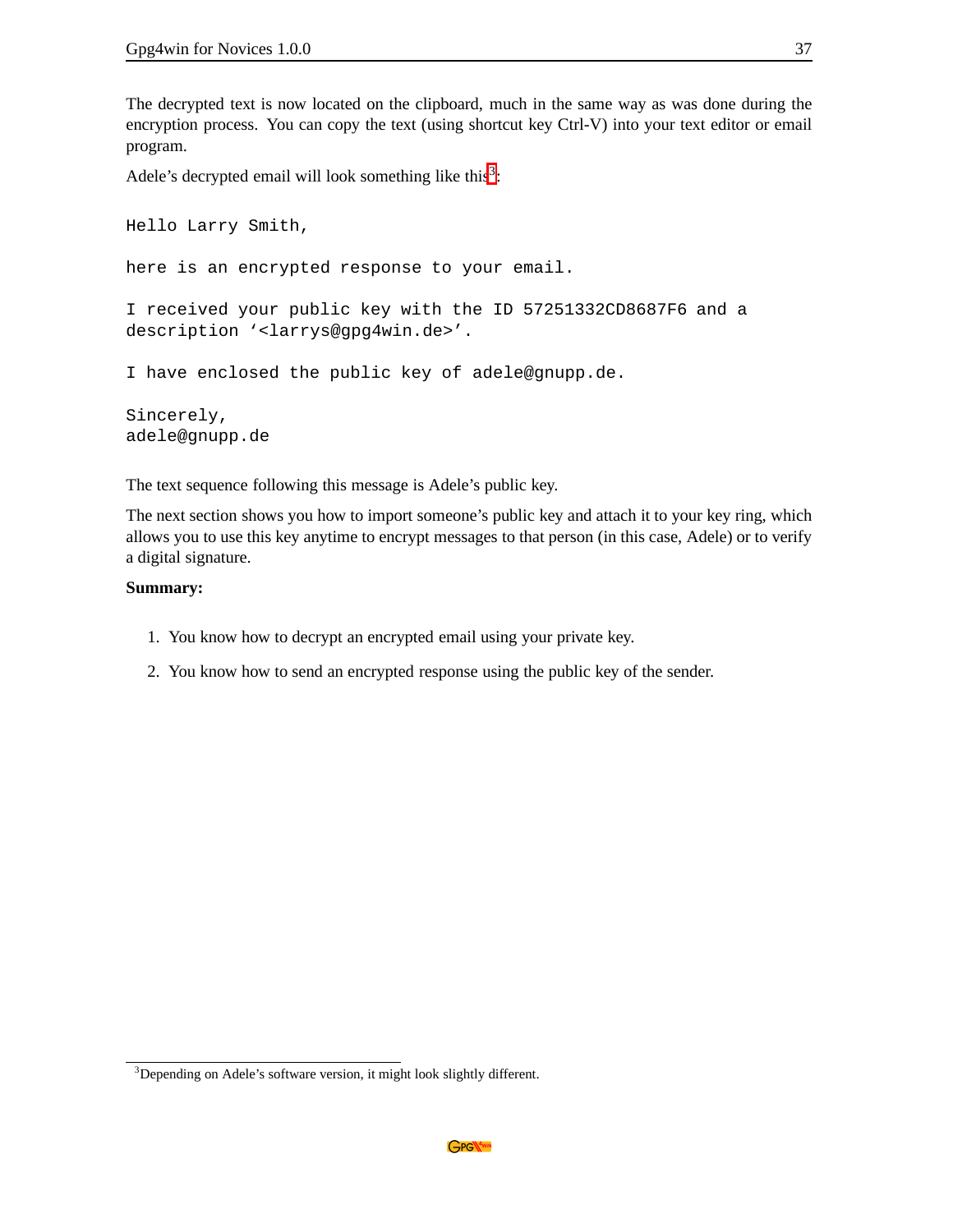### <span id="page-37-0"></span>**8. Attaching a key to your key ring**

You can store your friends' public keys on your "key ring" so they do not have to send you their public key every time they write to you.

#### **First Option:**

To import a public key (ie. attach it to your key ring), you can save the key as a text block, much like you did with your own key.

To do this:

Highlight the public key portion of the email you received, from

-----BEGIN PGP PUBLIC KEY BLOCK-----

to

-----END PGP PUBLIC KEY BLOCK-----

and use Copy & Paste to insert it into your text editor. We recommend using a file and folder name that is easily found later; e.g. adeles-key.asc in folder My Documents.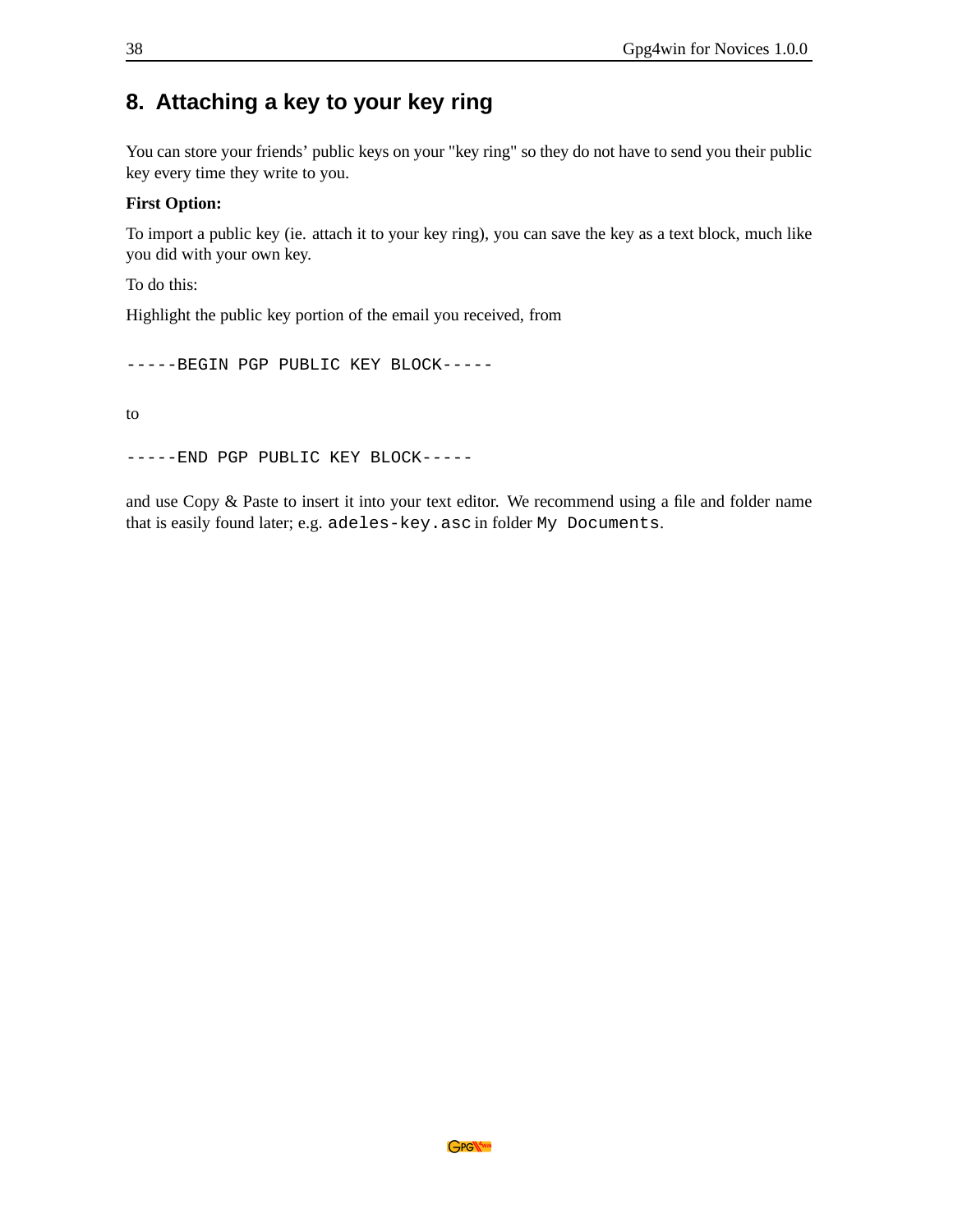#### **2nd Option:**

The key is sent to you as a file attachment to the email. No matter which mail program you use, you can always save attachments onto your hard drive. Do this now (again using names you will easily recognize and find later on, e.g. My Documents).

It does not matter whether you save the key as text or directly as an emailattachment, as both methods import the key into your GnuPG-"Key Ring".

This is how it works:

Start the GNU Privacy Assistant (GPA) from Windows (this is necessary only if you shut it down after the previous practice session).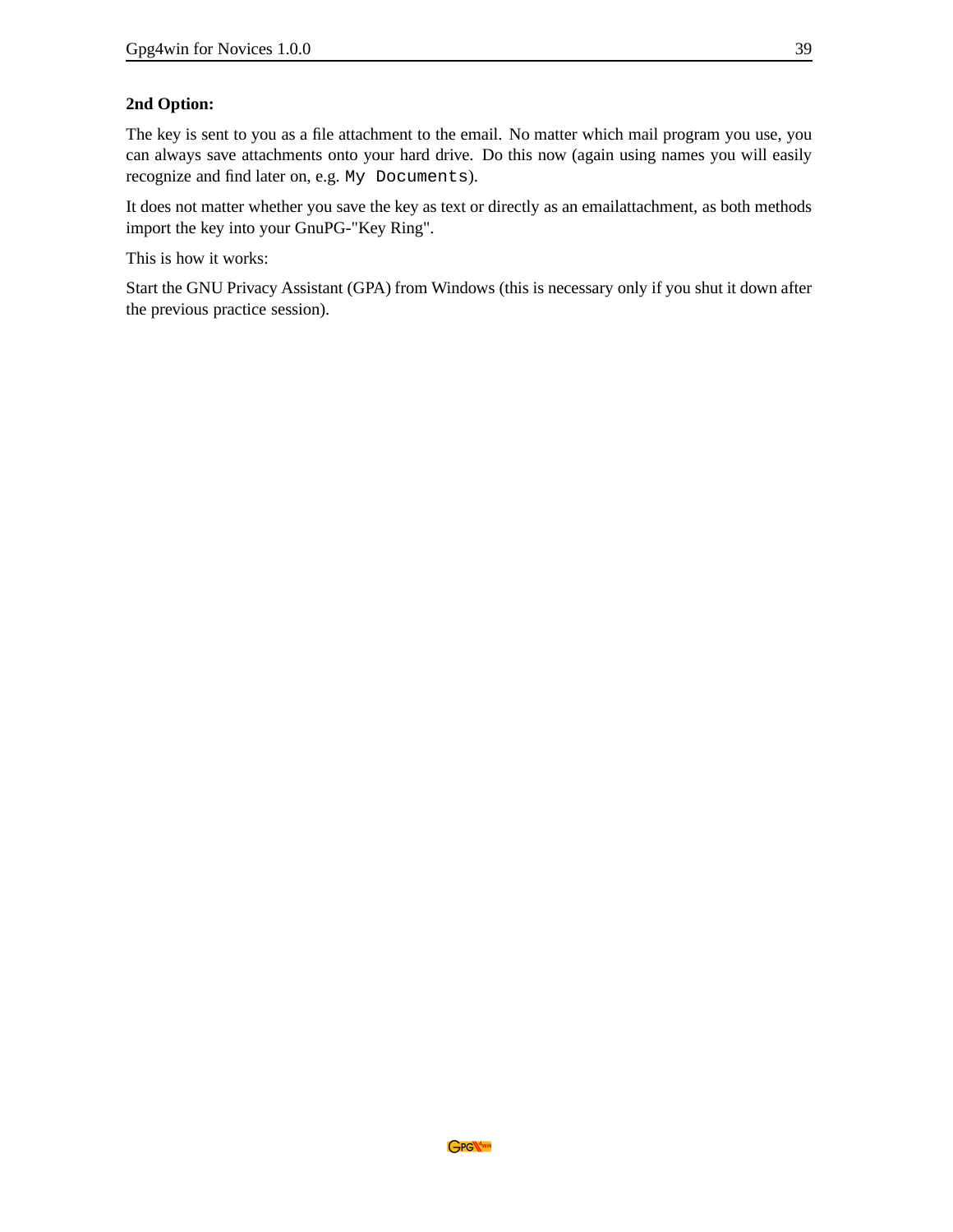| GNU Privacy Assistant - Keyring Editor                                                                                                                                                                                                                                                                                    |                                |              |       |                                                     |       | $ \Box$ $\times$ |
|---------------------------------------------------------------------------------------------------------------------------------------------------------------------------------------------------------------------------------------------------------------------------------------------------------------------------|--------------------------------|--------------|-------|-----------------------------------------------------|-------|------------------|
| Eile<br>Edit<br>Server<br>Κeγs Ι                                                                                                                                                                                                                                                                                          | <b>Windows</b>                 | Help         |       |                                                     |       |                  |
| E HE.<br>Sign<br>Edit<br>Delete                                                                                                                                                                                                                                                                                           | z.<br>Import                   | í.<br>Export | Brief | Detailed<br>Refresh                                 | Files |                  |
| <b>Keyring Editor</b>                                                                                                                                                                                                                                                                                                     |                                |              |       |                                                     |       |                  |
| Key ID ▼ User Name                                                                                                                                                                                                                                                                                                        |                                |              |       |                                                     |       |                  |
| 69 52016C3A Larry Smith <lsmith@gpg4win.de></lsmith@gpg4win.de>                                                                                                                                                                                                                                                           |                                |              |       |                                                     |       |                  |
| 3FF2624F Adele <adele@gnupp.de></adele@gnupp.de>                                                                                                                                                                                                                                                                          |                                |              |       |                                                     |       |                  |
|                                                                                                                                                                                                                                                                                                                           |                                |              |       |                                                     |       |                  |
| Details   Signatures                                                                                                                                                                                                                                                                                                      |                                | .            |       |                                                     |       |                  |
|                                                                                                                                                                                                                                                                                                                           | The key has only a public part |              |       |                                                     |       |                  |
| The key can be used for certification, signing and encryption.<br>User Name: Adele <adele@gnupp.de><br/>Key ID: 3FF2624F<br/>Fingerprint: FFA8 B1AB F903 253C 9CE7 2519 D33B CBAD 3FF2 624F<br/>Expires at: never expires<br/>Owner Trust: Unknown<br/>Key Validity: Unknown<br/>Key Type: DSA 1024 bits</adele@gnupp.de> |                                |              |       |                                                     |       |                  |
| Selected Default Key:                                                                                                                                                                                                                                                                                                     |                                |              |       | Larry Smith <ismith@gpg4win.de></ismith@gpg4win.de> |       | 52016C3A         |

Click on Import, then select and load the key file.

You have now imported someone else's (in this case Adele's) public key and attached it to your key ring. Now you can use this key to send encrypted messages to the owner of that public key, as well as to verify his or her signature.

#### **Before continuing, it is important to address the following concern:**

It is possible that the email was sent by someone else using Adele's name, therefore how do you know that the public key sent to you is really Adele's key?

♠ **Chapter 9 ("Key Verification") in the "Gpg4win for Advanced Users" manual deals with this important question. You may want to read that section now before continuing with this manual.**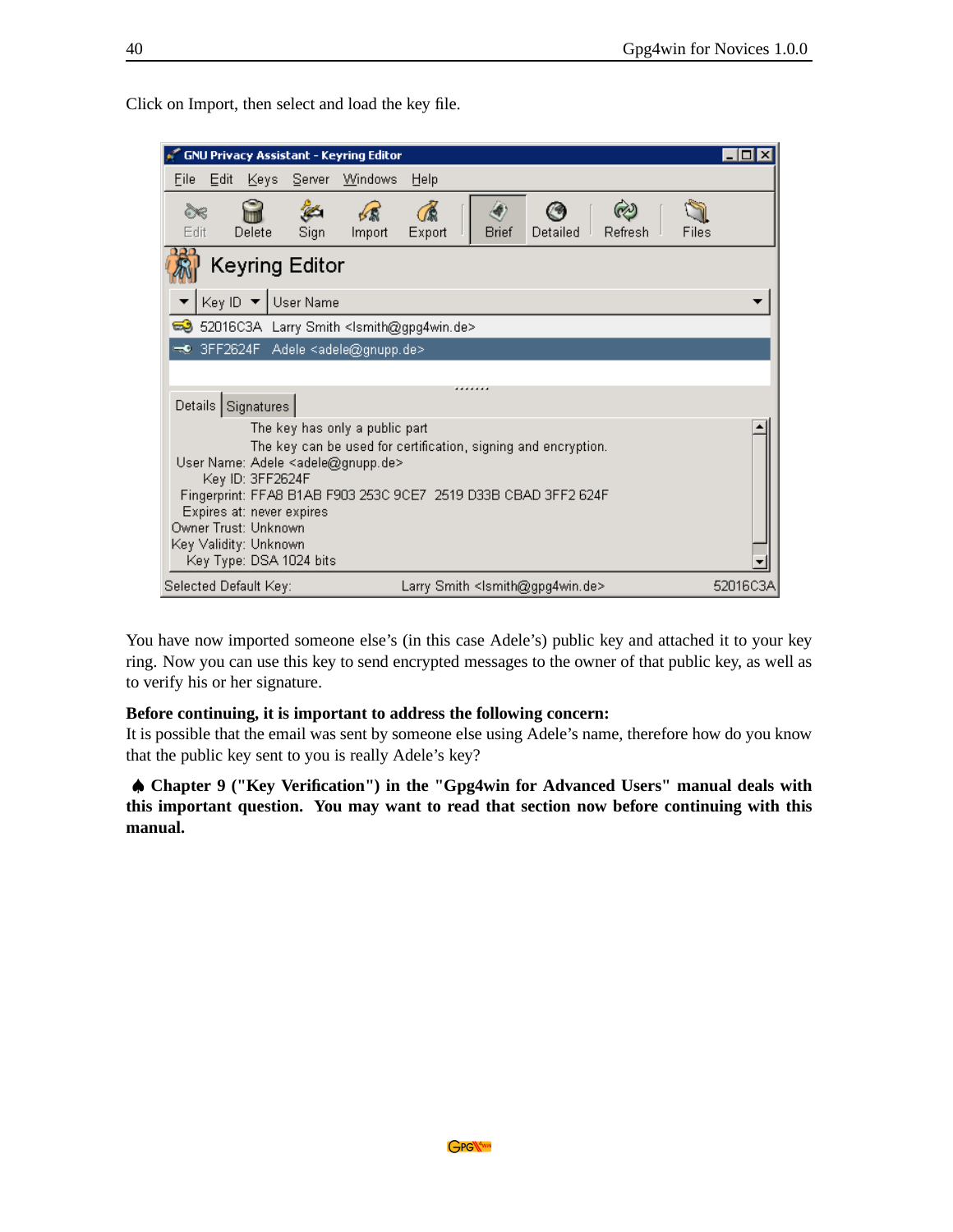Chapter 9 of the manual "Gpg4win for Advanced Users" shows you how to validate a key as well as how to sign a message (i.e. attach a signature) using your private key.

Chapter 10 of the advanced manual also discusses ways to attach a signature to email messages. This is the equivalent of attaching an electronic seal to your message, allowing the recipient to verify whether the email has been altered during transmission (and that it came from you).

The signature verification process is simple. For this, you need the sender's public key on your Gpg4win-"key ring" (see Chapter 8 of "Gpg4win for Advanced Users" for more information).

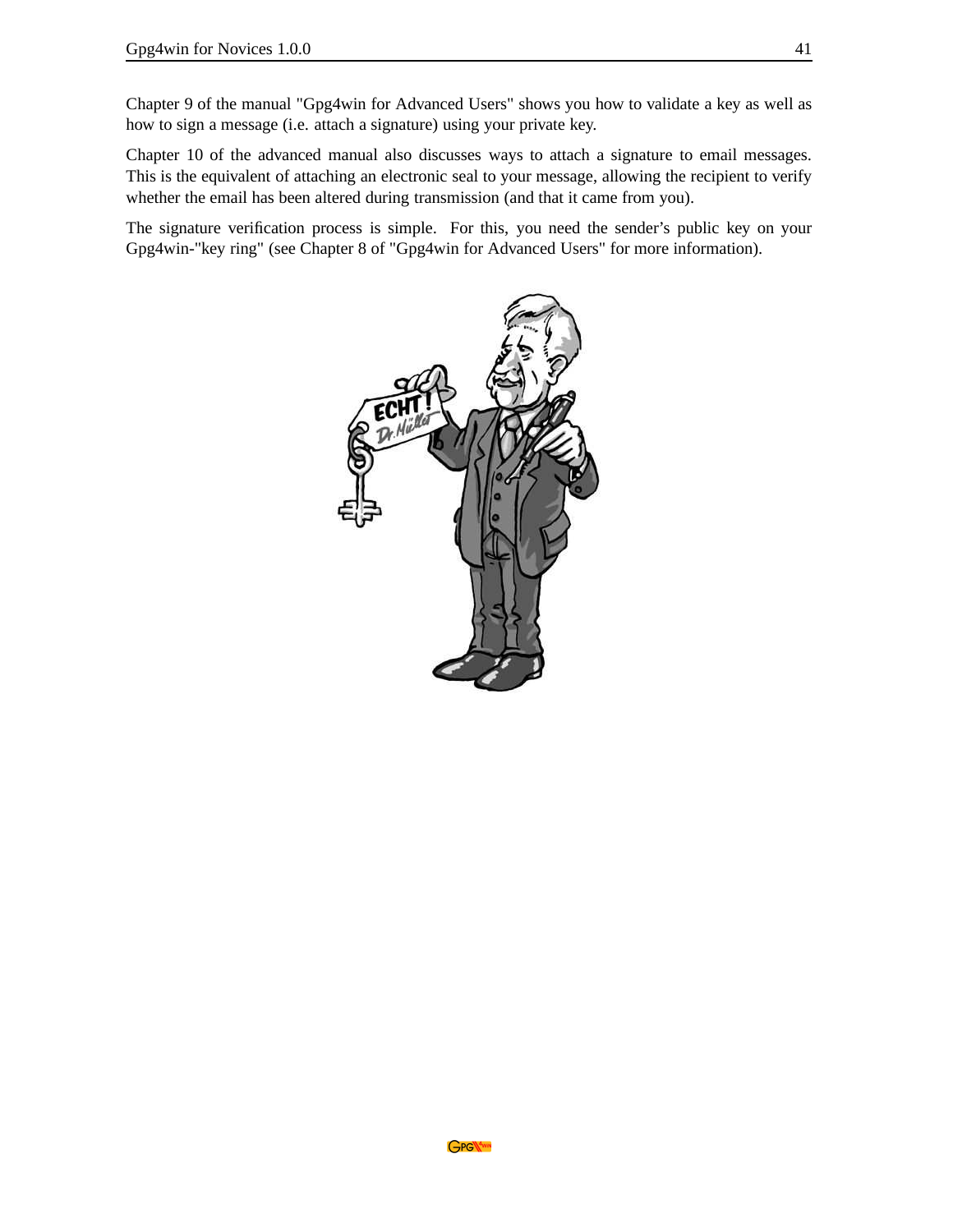You can tell whether an email has been electronically signed if the text of the email is framed with the sender's signature (like a border). It will look something like this:

-----BEGIN PGP SIGNED MESSAGE----- Hash: SHA1

and ends email-message with

-----BEGIN PGP SIGNATURE----- Version: GnuPG v1.4.2 (MingW32)

iEYEARECAAYFAjxeqy0ACgkQcwePex+3Ivs79wCfW8u ytRsEXgzCrfPnjGrDDtb7QZIAn17B8l8gFQ3WIUUDCMfA5cQajHcm  $=061$ -----END PGP SIGNATURE-----

Highlight the text starting from BEGIN PGP SIGNED MESSAGE to END PGP SIGNATURE and copy it (using Ctrl-C) to your clipboard.

Now continue to decrypt the email as shown in Chapter 7 of this manual.

Right-click on the WinPT icon on your Windows taskbar and select *Clipboard*→ *Decrypt/Verify*.

You should see the following window:

| Überprüfen           |                     |           |              |                 | $\vert x \vert$ |
|----------------------|---------------------|-----------|--------------|-----------------|-----------------|
| Status               | Signiert            | Vertrauen | Schlüssel-ID | Benutzerkennung |                 |
| Die Signatur is gut. | 17.01.2006 15:02:46 | Voll      | 0xCD8687F6   | Heinrich Heine  |                 |
|                      | <b>OK</b>           | Speichern |              |                 |                 |

If the status line on the window displays the following message *Invalid Signature*

it means that the message has been altered after being sent. This does not always mean that a third party has altered the message, as it could also have been altered by a technical error during transmission through the Internet.

♠ **Before continuing, you may want to read Chapter 10 of the manual "Gpg4win for Advanced Users" which contains additional information on how to deal with invalid signatures.**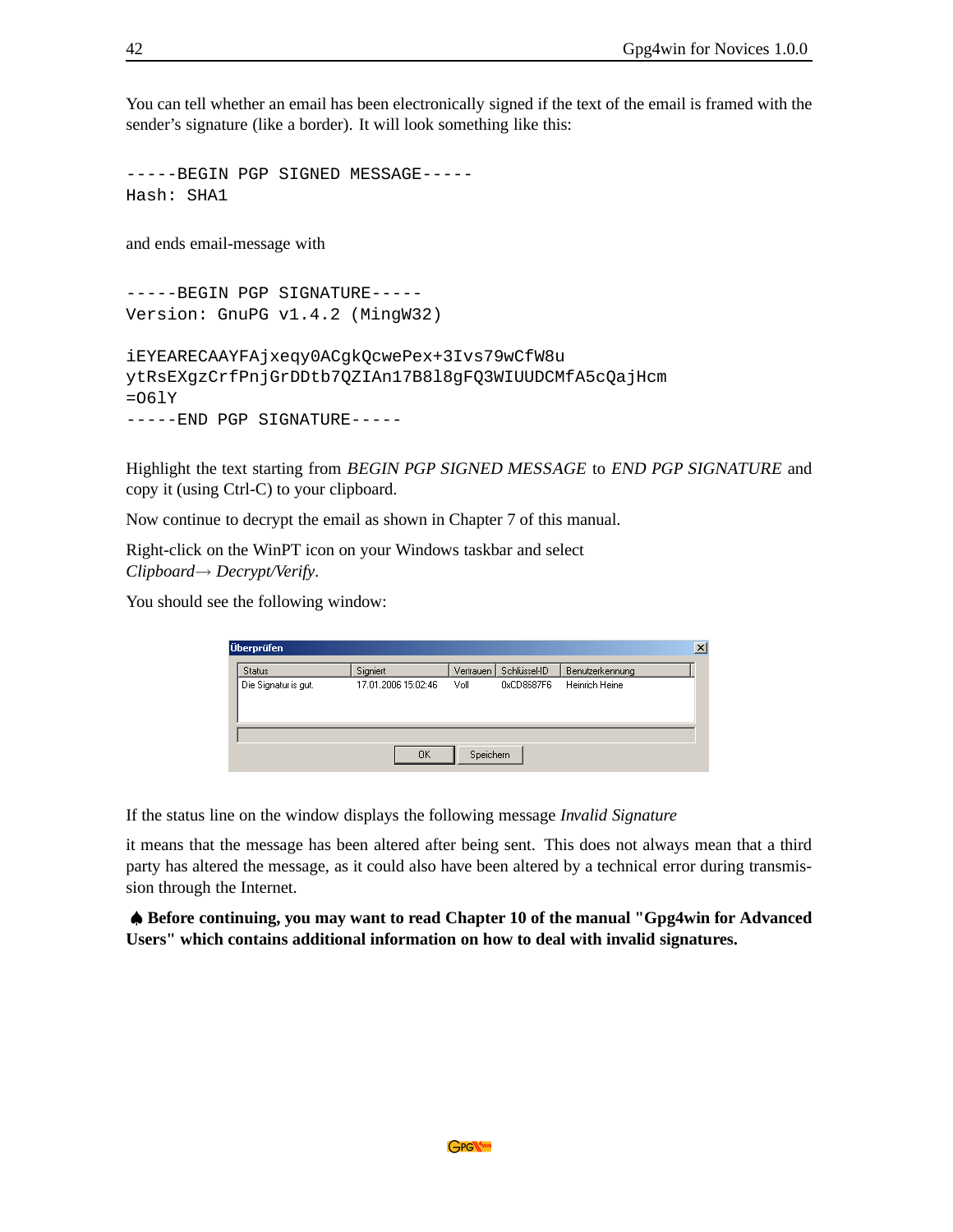# <span id="page-42-0"></span>**9. Encrypting emails**

Encrypt an email and send it to Adele (or another person).

Open your email program and write a message (if you are sending the message to Adele, any text will do as Adele can not actually read ...)

Highlight the text and copy it onto your Clipboard (Windows) using the copy function or the Ctrl-C shortcut.

| encrypted test mail - Nachricht (HTML)                                                                                                                                                                                                           |                                     | $ \Box$ $\times$ |
|--------------------------------------------------------------------------------------------------------------------------------------------------------------------------------------------------------------------------------------------------|-------------------------------------|------------------|
| Bearbeiten Ansicht Einfügen Format Extras<br>Aktionen ?<br>Datei                                                                                                                                                                                 |                                     |                  |
| $\frac{1}{2}$   Arial<br><b>El Senden   H   X   2   B Optionen   ■ B</b>                                                                                                                                                                         | ▼ 10 ▼  A  F K U  事 著 著 注 狂 律 健 無 。 |                  |
| adele@gnupp.de;<br>$A\underline{n}$<br>$C$ c<br>Betreff:<br>lencrypted test mail                                                                                                                                                                 |                                     |                  |
| Hallo Adele,<br>ich sende Dir diese Mail verschlüsselt, so daß die Schlapphüte nicht mitbekommen, über was wir uns so unterhalten. Damit Du mir  <br>auch antworten kannst, lege ich meinen öffentlichen Schlüssel dabei.<br>73 und 55,<br>Harry |                                     |                  |

Right click on the WinPT icon on your Windows Taskbar and select *Clipboard*→*Encrypt*.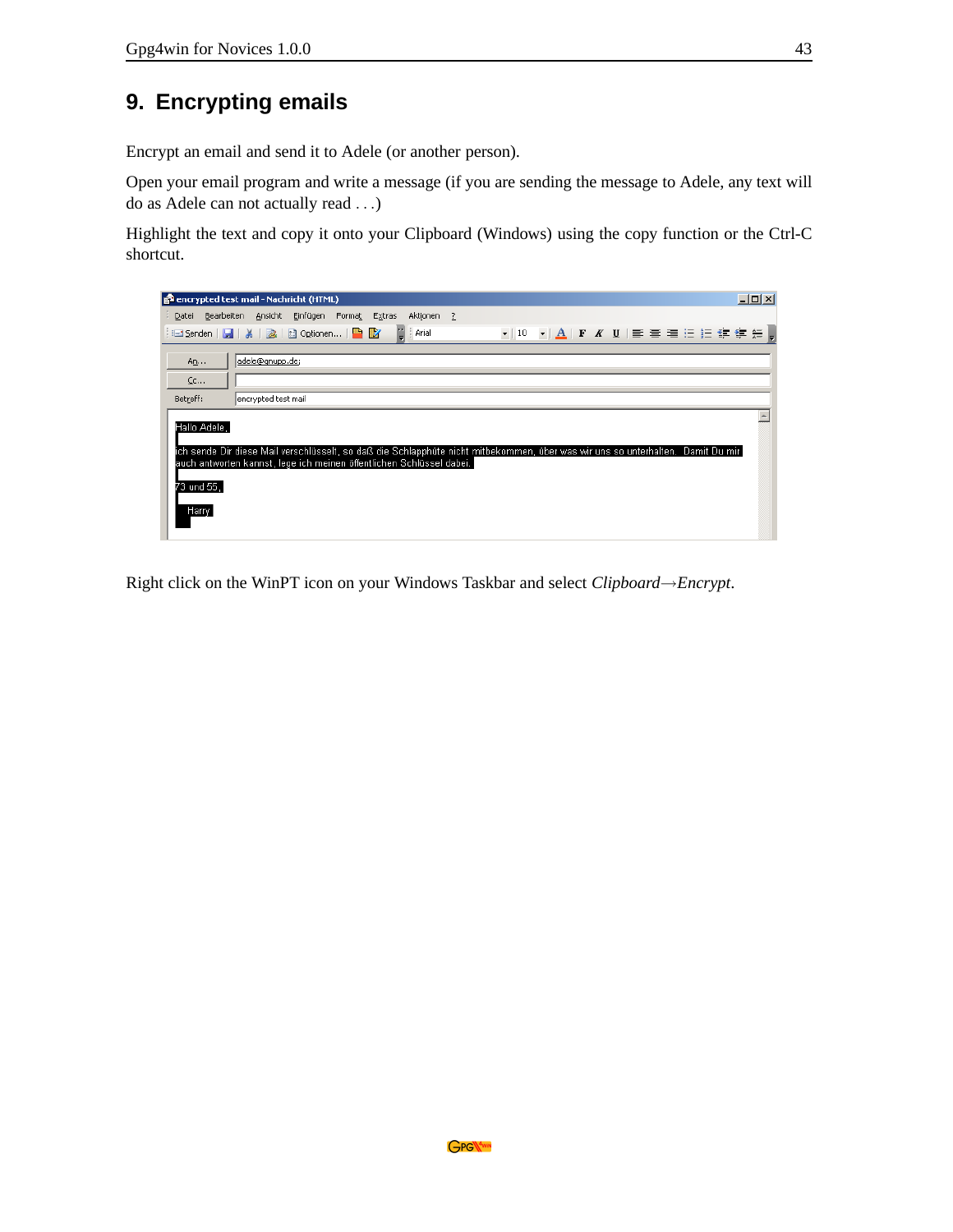You should now see a window containing the keys on your key ring. Using the examples featured in this guide, you would see Adele's key (the one she sent to you), as well as your own key, which you created in Chapter 2 (FIXME: Use dynamic reference).

| Verschlüsseln                                                                                                                   |              |       |        |            | $\mathbf{x}$ |
|---------------------------------------------------------------------------------------------------------------------------------|--------------|-------|--------|------------|--------------|
| Benutzerkennung                                                                                                                 | Schlüssel-ID | Größe | Cipher | Gültigkeit |              |
| Adele (Der freundliche E-Mail-Roboter) <adel< td=""><td>0x62BDBFD4</td><td>1024</td><td>ELG</td><td>Keine</td><td></td></adel<> | 0x62BDBFD4   | 1024  | ELG    | Keine      |              |
| Heinrich Heine <heinrichh@duesseldorf.de></heinrichh@duesseldorf.de>                                                            | 0x4ECFEF6F   | 1024  | ELG    | Voll       |              |
|                                                                                                                                 |              |       |        |            |              |
|                                                                                                                                 |              |       |        |            |              |
|                                                                                                                                 |              |       |        |            |              |
|                                                                                                                                 |              |       |        |            |              |
|                                                                                                                                 |              |       |        |            |              |
|                                                                                                                                 |              |       |        |            |              |
|                                                                                                                                 |              |       |        |            |              |
|                                                                                                                                 |              |       |        |            |              |
|                                                                                                                                 |              |       |        |            |              |
|                                                                                                                                 |              |       |        |            |              |
|                                                                                                                                 |              |       |        |            |              |
|                                                                                                                                 |              |       |        |            |              |
|                                                                                                                                 |              |       |        |            |              |
| Find key:<br>Suche                                                                                                              |              |       |        |            |              |
|                                                                                                                                 |              |       | 0K     | Abbrechen  |              |

Click on Adele's key to encrypt the message you just composed, keeping in mind the following principle:

**In order to send someone encrypted emails, you need to have that person's public key in order to encrypt the message properly.**

Clicking on [ OK ] starts the encryption process, which will be confirmed by the program if successful.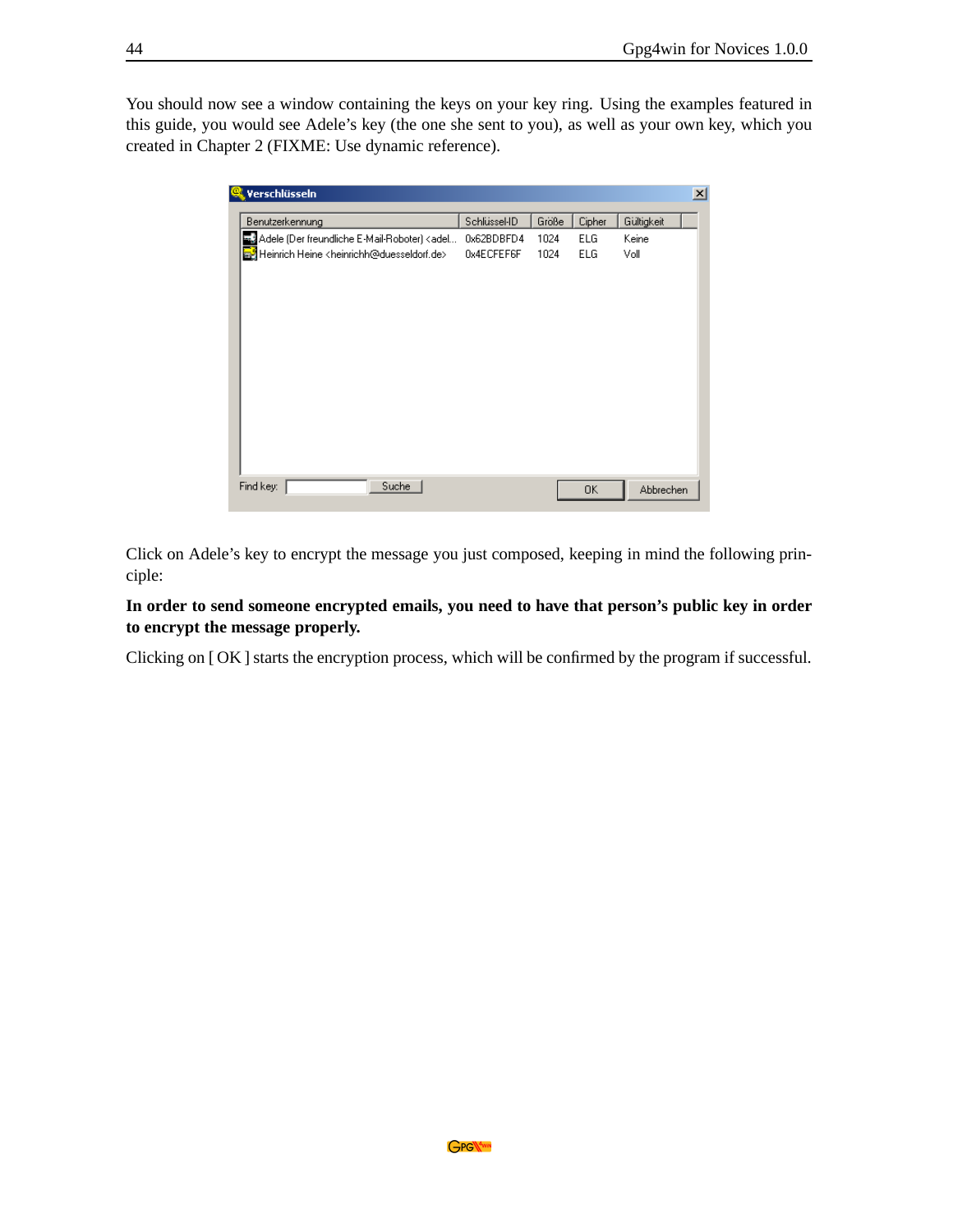The encrypted message can be found on your computer's clipboard, from which you can copy it into the email window. You can erase the unencrypted text or just copy and paste the contents of the clipboard.

It will look something like this:

|                                          | encrypted test mail - Nachricht (HTML)                                |                                                                                                                                                                                                                                                                                                                                                                                                                                                                                                                                                                                                                                                                                                                                                                                                                                |    |  | $ \Box$ $\times$ |
|------------------------------------------|-----------------------------------------------------------------------|--------------------------------------------------------------------------------------------------------------------------------------------------------------------------------------------------------------------------------------------------------------------------------------------------------------------------------------------------------------------------------------------------------------------------------------------------------------------------------------------------------------------------------------------------------------------------------------------------------------------------------------------------------------------------------------------------------------------------------------------------------------------------------------------------------------------------------|----|--|------------------|
| Bearbeiten<br>Daniel.                    | Ansicht<br>Einnigen –                                                 | Aktionen<br>Format Extras                                                                                                                                                                                                                                                                                                                                                                                                                                                                                                                                                                                                                                                                                                                                                                                                      | -? |  |                  |
| ill_"Senden<br>H                         | : Optionen<br>$\mathbb{Z}$                                            | H<br>: Arial<br>us,<br>12                                                                                                                                                                                                                                                                                                                                                                                                                                                                                                                                                                                                                                                                                                                                                                                                      |    |  |                  |
| An<br>Cc<br>Bectrem                      | adele@gnupp.de;<br>encrypted test mail<br>-----REGIN PGP MESSAGE----- |                                                                                                                                                                                                                                                                                                                                                                                                                                                                                                                                                                                                                                                                                                                                                                                                                                |    |  |                  |
| $=1$ N5 $k$<br>-----END PGP MESSAGE----- |                                                                       | Version: GnuPG v1.4.3-cvs (MingW32) - WinPT 0.11.5-cvs<br>hQEOAysxYodivb/UEAP9GkT5oBRJy2nAkBYx4V2wcnXK5UowS5VHqhhhDBymq27v<br>LVpSDqC8x58o8Rxv0epiHFvlHMSamsT3TaqSEVUx3YFqxFXTL7/SGvzUpYe8l8P4<br>TIfAESEx/syp/4+dZBNRRbQvm1GzU7i9NNlqlln3pwJvmjrv+7dJ+5YH+jDXQ/ED<br>/Ru6dzuoAu8VPW9kTnWcCl/E3ypGCZSqn6hT7iFD0ElNmyHw7Bzoq85cC2MhS68G<br>AwfuXZxY2ckClvk0w+EMbQ6418ODruC2kKnddsC9EtM3Mq02QMqlx5SqLG13T9WN<br>yXKitu4j6FR8Dy0jFvAoVYG1PcET2sAY+0DAGoDgD6O90sA4AUZBgLeSSsMuDbFk<br>Y/4CmQtUEGENIE28c7vQxA/A8+1K7R8r+24p8z+IBYaxR1jBmJa3X2P6G/vLixWN<br>7mrcYmAM790vDe+iuHQnwWsr4/O2qQpQ/ucYS2VSfJYvgRHPGxi47B73K9PdOfM+<br>CPIDcVrGf3UytNFcqWl/v1zOHm70PIBOGS8rfTwipMy9SUlvshVQl2oZ96AaS9G1<br>Ve8yNWPu6HZ62syzhbwMp1cnquYx3CCp11+sN3qDSQOJmAhhoSh7EyhBnF7sqcfl<br>kY1Ba674VanLoun:6qRNUfRFgShbJFsBE1TH9GIOdCHwjmfRiuk2MJWqRLM= |    |  |                  |

Now send your email to Adele. Remember to use your proper email address (rather than the previous practice email) otherwise you will not receive a response. ...

**Congratulations! You have just encrypted your first email!**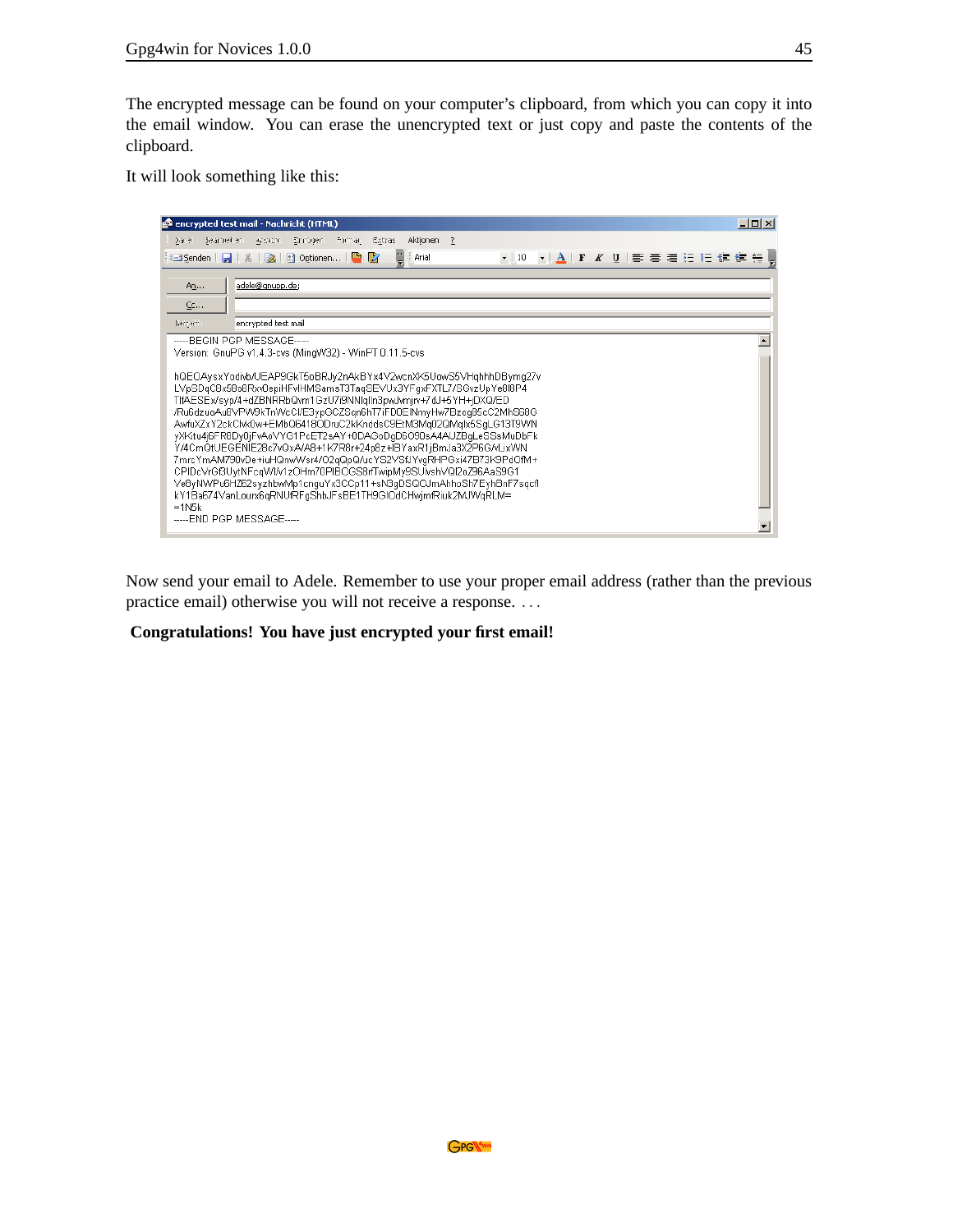### <span id="page-45-0"></span>**10. How to archive/store encrypted emails**

It is probably not wise to store the readable (clear)text of your encrypted emails on your computer (after all, they were encrypted for a reason). Therefore it is sensible to store encrypted copies of the emails.

You may already have guessed resulting problem: To decrypt the archived emails you need the private key of the recipient, which will (should) never be available to you. ...

The solution: You encrypt the messages to yourself as well.

You can encrypt a message designated for a recipient (e.g. Adele) using their own as well as your own public key, which allows you to decrypt the text later using your own private key.

Since Gpg4win cannot tell the difference between the different keys used to encrypt a message (ie. you could have more than one key), you need to set up the program accordingly.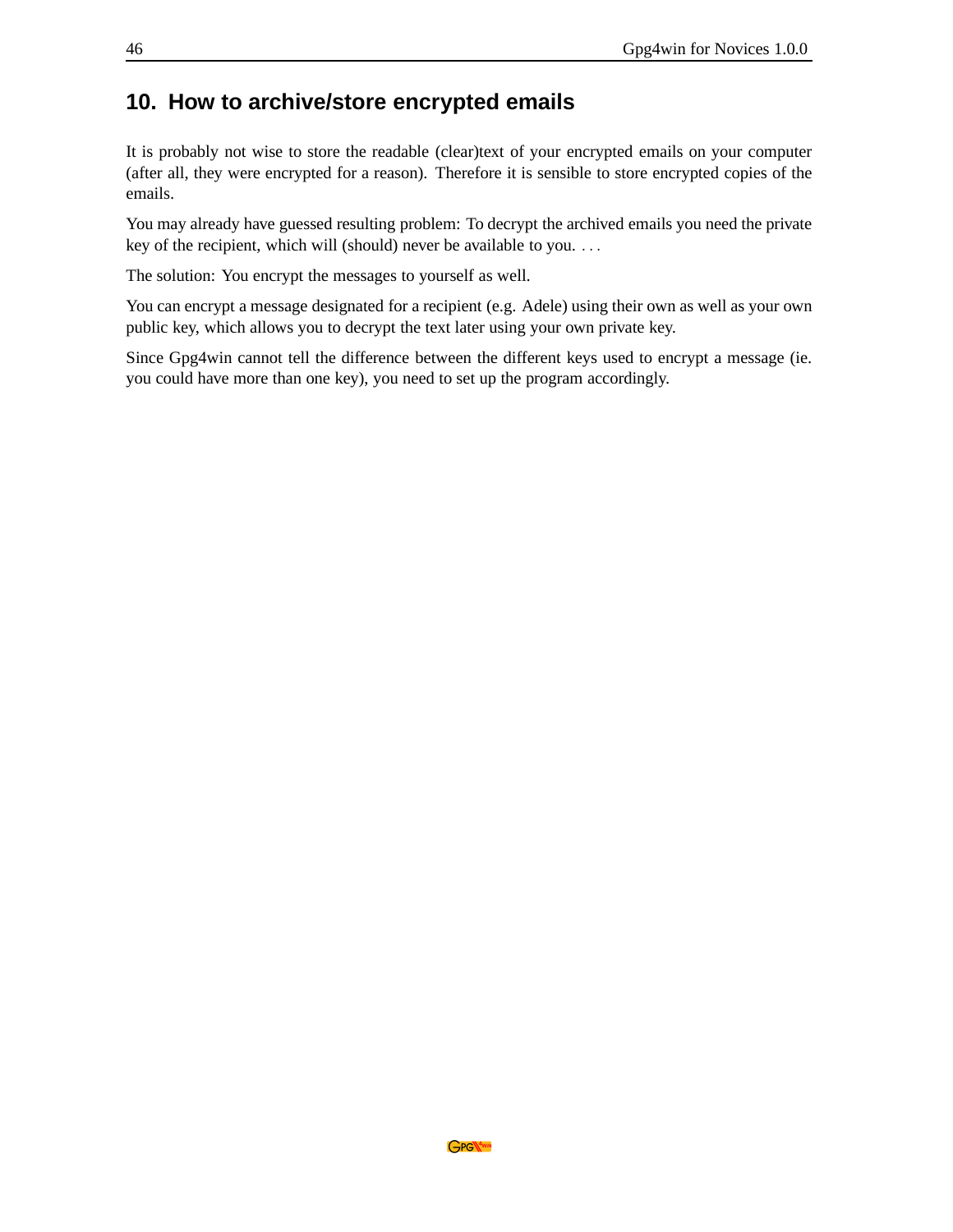To use this option, right click on the WinPT icon select  $Preferences \rightarrow GPG$ .

| GnuPG-Einstellungen                                                   |
|-----------------------------------------------------------------------|
| GnuPG Home-Dir (wo sich die Keyrings befinden)                        |
| E:\Dokumente und Einstellungen\harry\Anwendung                        |
|                                                                       |
| Vollständige Pfadangabe für GPG.EXE<br>E:\Programme\GNU\GnuPG\gpg.exe |
|                                                                       |
|                                                                       |
| Verzeichnis der Sprachdateien                                         |
| E:\Programme\GNU\GnuPG\share\locale\de\LC_M                           |
| Allgemeine GPG Optionen                                               |
| Ⅳ Signaturlevel erfragen während Key-Sign                             |
| Kommentar in Armor-Dateien                                            |
|                                                                       |
| "Encrypt to this key" heinrichh@duesseldorf.de                        |
|                                                                       |
| ΩK                                                                    |
|                                                                       |

This opens the GnuPG Preferences Window. You can add your key in the "Encrypt to this key" field using your emailaddress.

email programs which directly support GnuPG will also feature this option.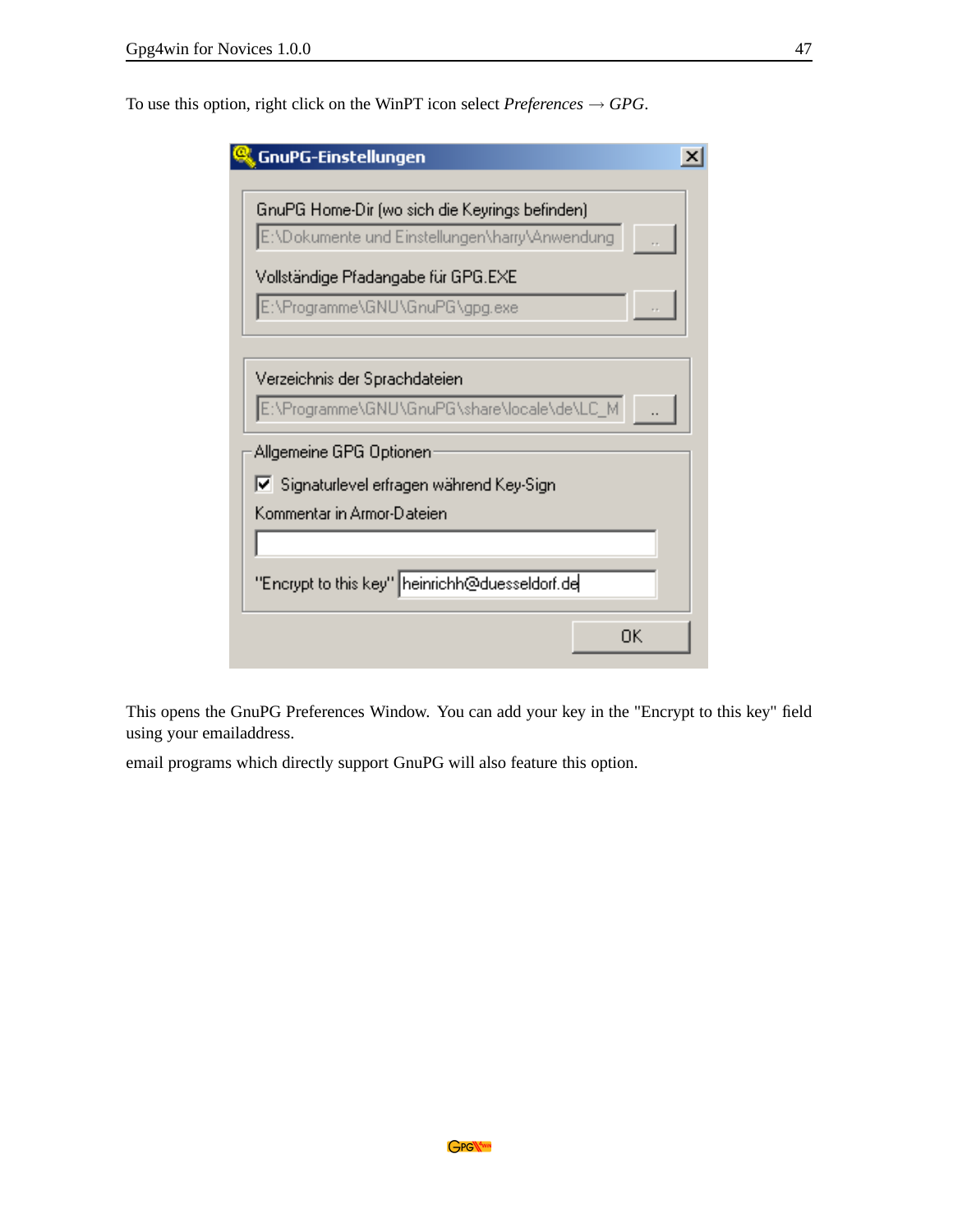#### **Summary:**

- 1. You responded to the recipient by encrypting an email with his/her public key.
- 2. You also set up WinPT to encrypt archived copies of your emails with your own public key.

**And that's it - welcome to the world of free and secure email encryption!**

♠ **We recommend you read Chapter 10 to 12 of the manual " Gpg4win for Advanced Users" for additional information on adding signatures to emails, as well as importing and using an existing private key in GnuPG.**

♠ **Furthermore, Chapters 13 and 14 of the manual "Gpg4win for Advanced Users" give you additional information about the ideas behind GnuPG's security features, as well as detailed insights into the mathematical concepts used. These chapters are easy to read, they were written for the every day user, not mathematicians and cryptographers.**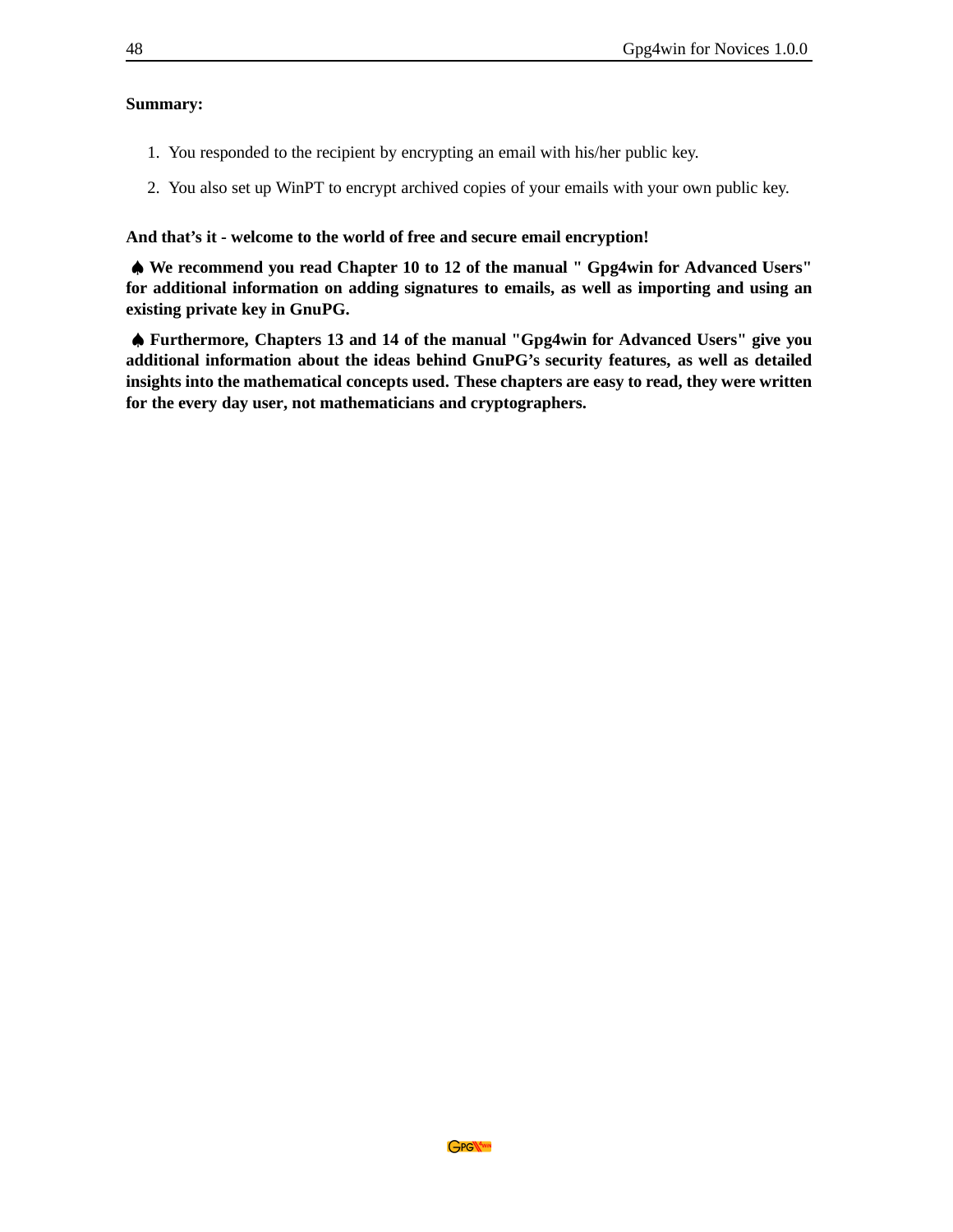# <span id="page-48-0"></span>**A. Suggestions regarding the Outlook plugin GPGol**

GPGol, a Microsoft Outlook plugin, integrates the operation of GnuPG. Here are some tips about the operation of this plugin.

While it is fairly easy to operate the plugin in other email programs, technical difficulties associated with its integration of OpenPGP into Outlook make it harder to operate in this context.

The current version of GPGol works only with Outlook 2003 SP2 and will notify you if you are using an older version.

Please be aware of the following limitations:

- Do not use Word as your text editor.
- Inline-PGP or the conventional PGP is fully supported, however, PGP/MIME emails cannot be created.

On the other hand, decryption and signature verification of simple, as opposed to more complex, PGP/MIME emails, is not supported.

#### <span id="page-48-1"></span>**A.1. Installation**

The plugin can be installed using the the Gpg4win Installer. The next time you start Outlook, a *GnuPG* tab will be added in the *Tools*→*Options* menu :

|                                                                  | GnuPG                       |
|------------------------------------------------------------------|-----------------------------|
| Optionen                                                         |                             |
| │ Neue Nachrichten per Voreinstellung verschlüsseln.             |                             |
| Ⅳ Neue Nachrichten per Voreinstellung signieren                  |                             |
| Entschlüsselte Attachments automatisch speichern                 |                             |
| Ⅳ Automatisch Attachments signieren                              |                             |
| Nachricht ebenfalls mit voreingestellten Schlüssel verschlüsseln |                             |
|                                                                  |                             |
| Auch im Vorschaufenster entschlüsseln                            |                             |
| Wenn möglich, HTML Version anzeigen                              |                             |
|                                                                  |                             |
| Passphrase                                                       |                             |
| Passphrase speichern für  600                                    | Sekunden                    |
|                                                                  |                             |
|                                                                  | Erweitert.                  |
| GPGol by g10 Code GmbH                                           | Version 0.9.8 (Mar 29 2006) |
| code                                                             |                             |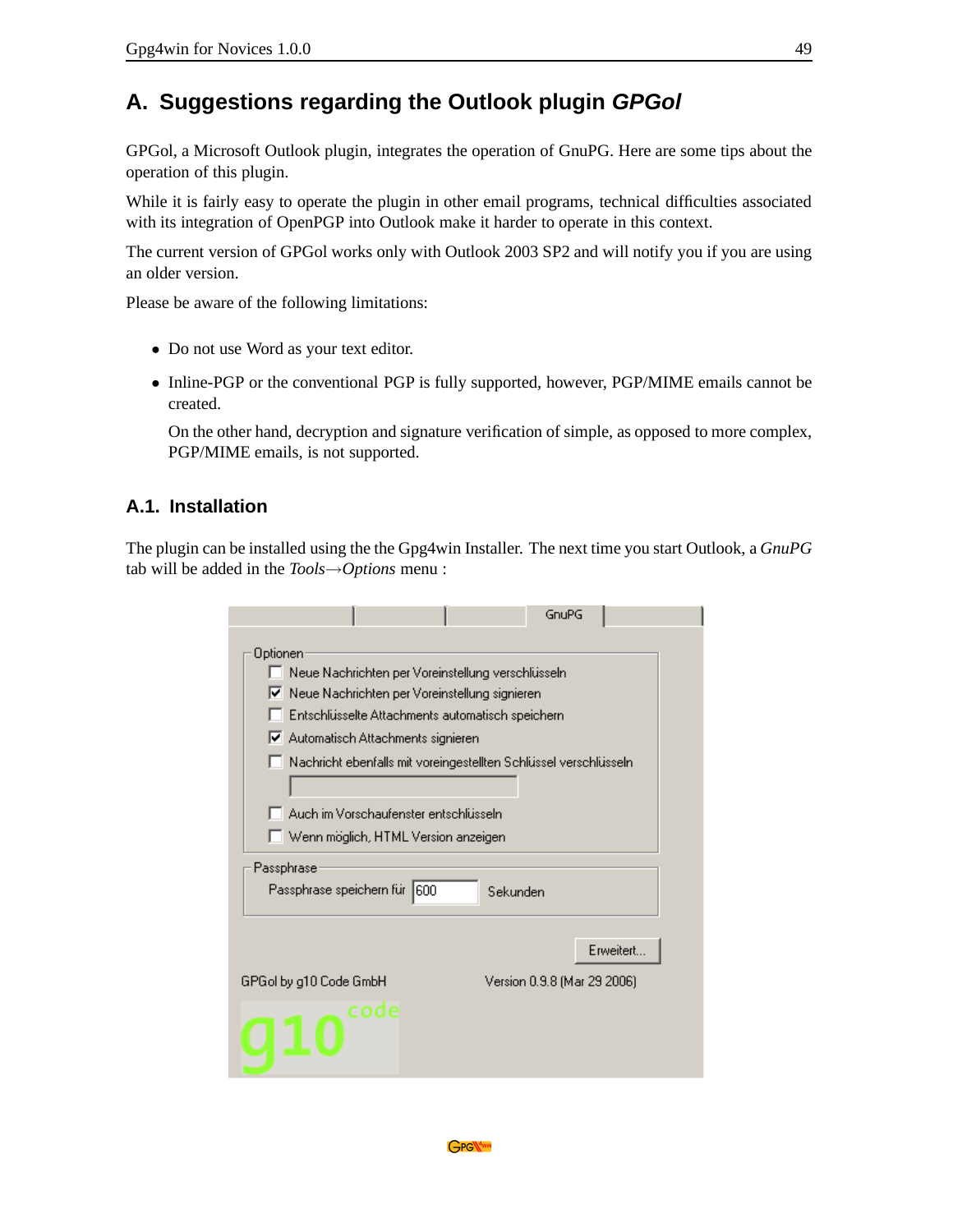The first two options of this tab allow you to set default settings to do with encrypting and signing new messages. Note that you can always change these settings when creating new messages.

The option "Save decrypted message automatically" will save attachments as unencrypted text (after decryption). As a result, the attachment can be read anytime without having to decrypt it again.

The option "Automatically sign attachments" ensures that attachments are automatically signed along with your main text. For this purpose, an attachment with a signature is created for every attachment included in the message.

The option "Also encrypt message with the default key" allows you to enter the Key ID of your own key so that your messages are automatically (and additionally) encrypted using your own key. This allows you to later retrieve, decrypt and read messages in the Sent folder.

The option "Also decrypt in preview window" is only feasible with very fast computers; at the present time it has only limited operational capacity.

The option "Show HTML view if possible" enables you to view a message in HTML format. In most cases, or when an HTML format is not available, it will be shown in text format.

There are a number of preset default settings which take effect after initial installation. However, you should also ensure that you are not using **Microsoft Word** to compose messages. We also do not recommend using HTML messages.

You can set these option using the *Mail Format* tab in the *Tools*→*Options* menu. Your settings should look like this:



#### <span id="page-49-0"></span>**A.2. Common Questions**

**Encryption Icons are not visible in the notification area/system tray.** If the system tray contains a large number of icons, it may not display all of them. Clicking on the arrow at the right end of the system tray (located on the bottom right hand side of most computers) will open up the tray to show all icons, including the Key Manager icon.

Again, make sure that you are not using Microsoft Word to compose messages (see installation instructions).

- **What is the meaning of the letters included in the GnuPG tab?** GPGol lists the components and their associated file names as part of the decryption or message signature verification. File names containing encrypted attachments are prefaced with "E", and signed attachments are marked with an "S".
- **Where can I locate information regarding the latest version GPGol?** Click on the logo on the lower left side of your GnuPG options menu.

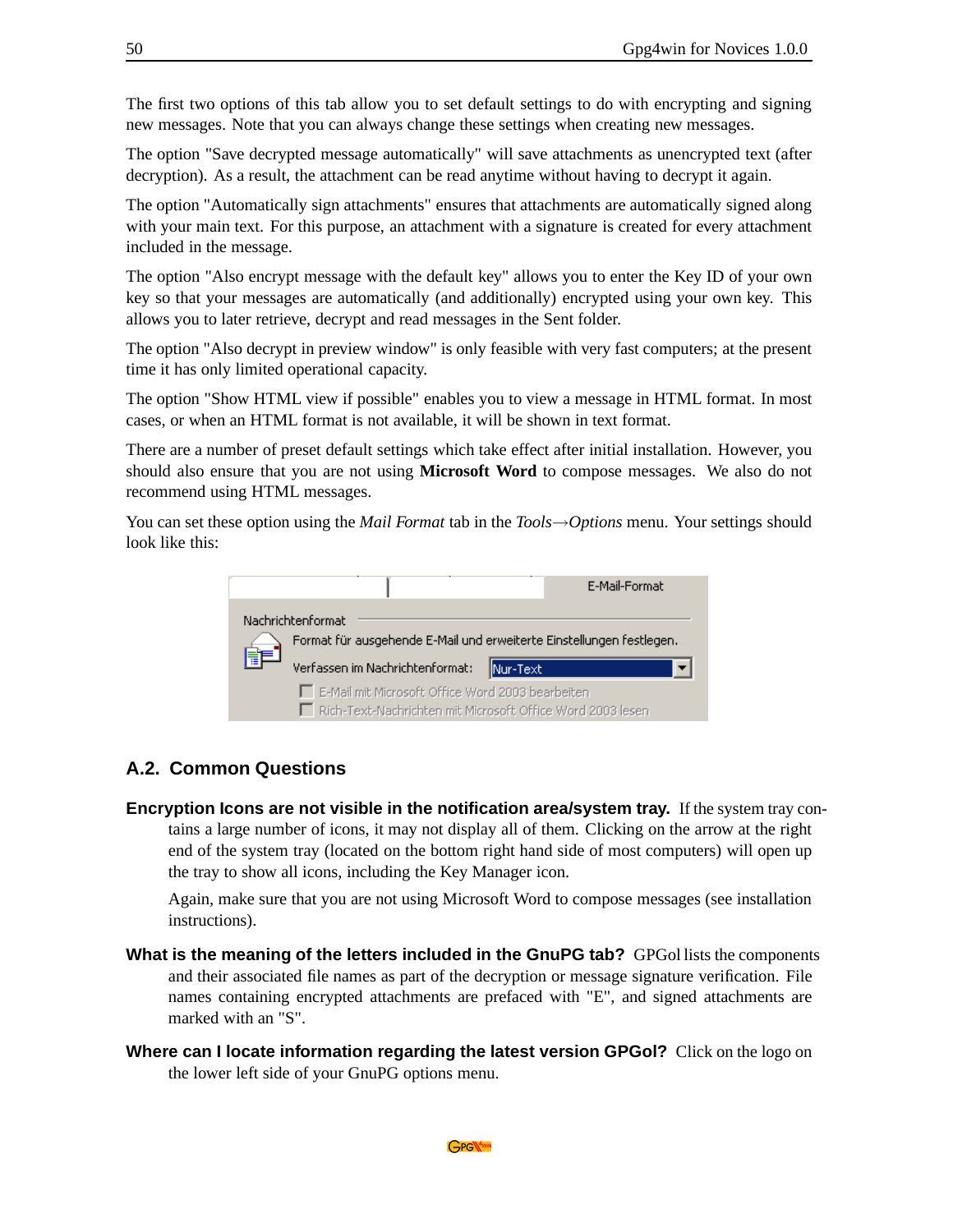**Why is it not possible to cancel an encryption process?** GPGol begins the encryption process as soon as you press the Send button. An error contained in Outlook prevents you from interrupting or cancelling this process. To avoid this, we recommend configuring Outlook so that messages are not sent immediately. This gives you the opportunity to cancel the message before it is sent. As a security measure, GPGol will try to erase the contents of the message if the encryption process is interrupted, but this is not always successful.

#### **Why does the confirmation window appear when accessing certain emails?** If

GPGol is not installed as a trusted plugin, Outlook assumes that it is trying to access internal information without authorization. GPGol attempts to prevent this from happening, but sometimes it is necessary in order to properly display encrypted or signed emails.

GPGol is still "in development". One outstanding issue is its registration as a trusted plugin. Future versions of GPGol should be able to solve the issue of needing to confirm some or all emails.

- **How come GPGol cannot create PGP/MIME messages?** At the present, there is no way of telling Outlook that a PGP/MIME message is to be created. Outlook decides on its own which "Content-Type" is to be used, as the plugin is not able to preset a certain type. You may want to contact Microsoft directly to talk about this setting and/or missing documentation regarding this setup.
- **Why are signature verifications not performed automatically?** We are currently working on an automatic signature verification option to be used when opening an email. However, given Outlook's complex technical environment, this is not an easy issue to solve.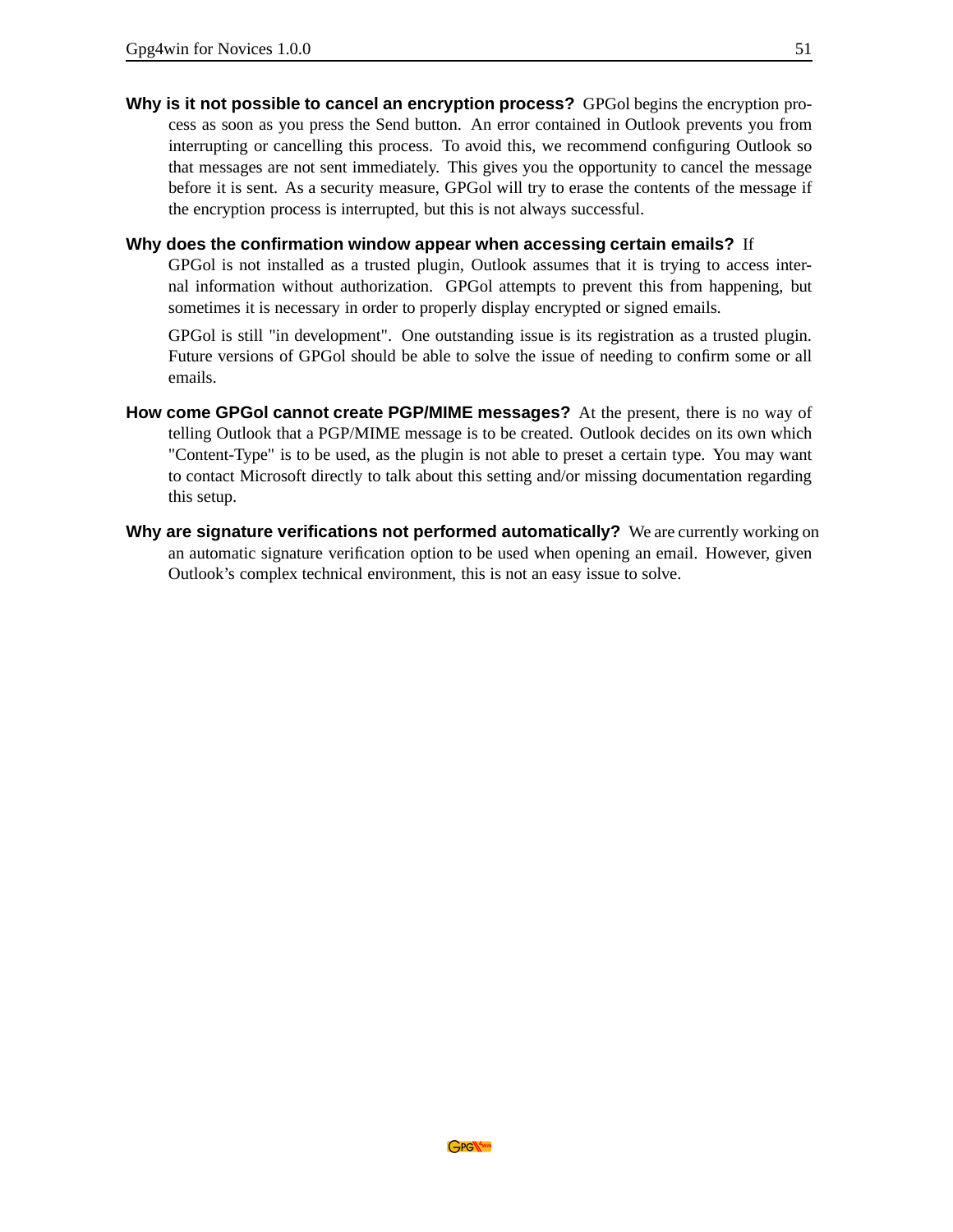### <span id="page-51-0"></span>**B. Transferring from other GnuPG programs**

This section explains how to migrate from out GnuPG-based programs to Gpg4win. The installation program recognizes some of these programs and notifies you if that is the case.

As a general rule it is recommended that existing GnuPG-based programs be removed before installing Gpg4win.

**Always** save a backup of the existing keys. The best way to do this is to use the options in the existing system before installation Gpg4win. Select the option to save any private (secret) keys, as well as all existing public keys. Save these in one or two files.

As soon as Gpg4win is installed, check if your existing keys are listed in the new program (using either GPA or WinPT). If yes, Gpg4win was able to detect the previous key storage and you need take no further action.

If the program does not list the existing keys, you must import them from your backup file(s). For more information on this topic, refer to Chapter 12 in the manual "Gpg4win for Avanced Users".

If your older system also includes GPA, you can use its back-up option, which should be very similar to the operation of GPA in Gpg4win.

If you are not able to locate your existing keys, use the 'Search' function in Windows to find the files named secring.gpg and pubring.gpg an import them per  $GPA<sup>4</sup>$  $GPA<sup>4</sup>$  $GPA<sup>4</sup>$ 

<span id="page-51-1"></span><sup>&</sup>lt;sup>4</sup>This is not the official procedure, but it works with all current versions of GnuPG.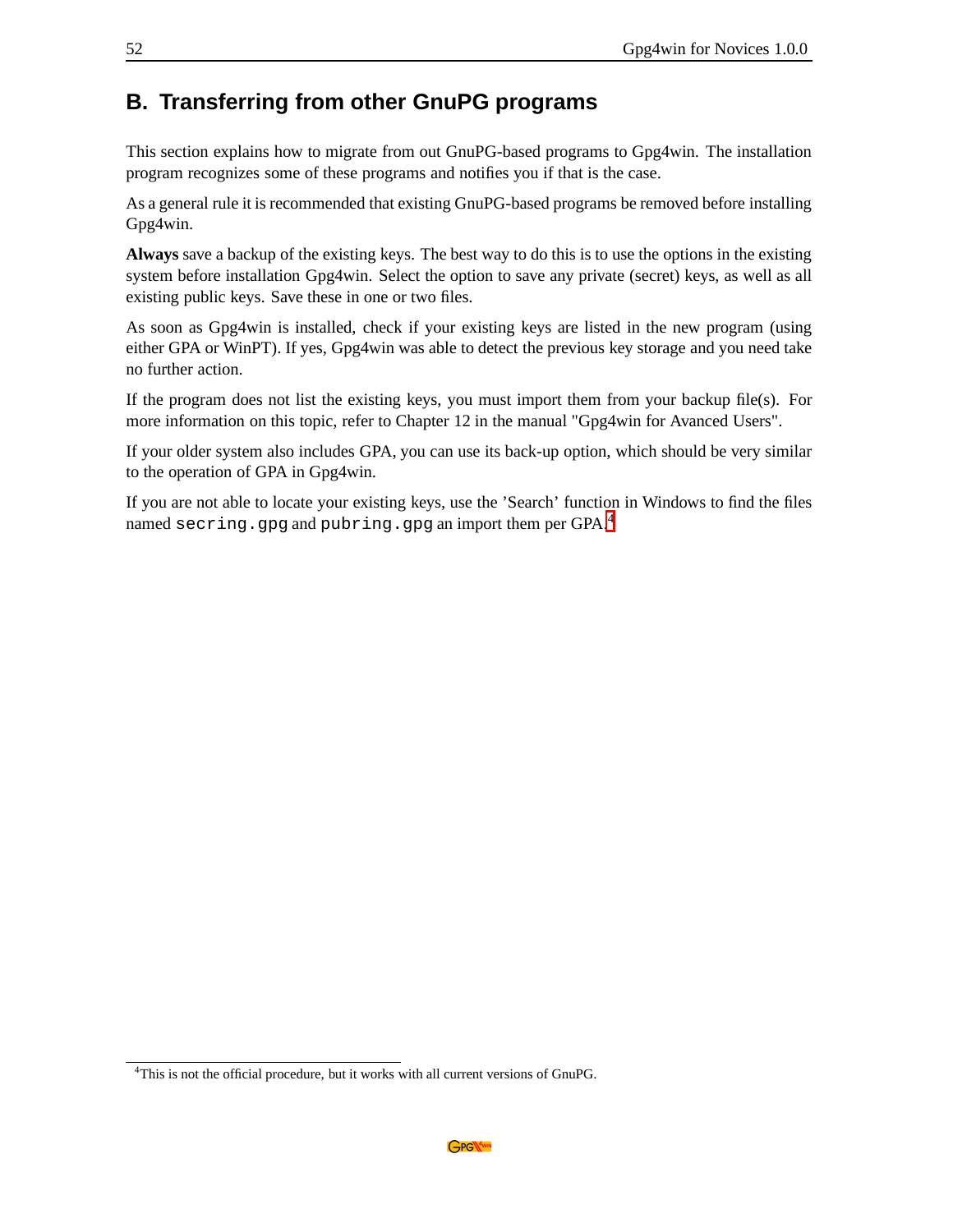# <span id="page-52-0"></span>**C. History**

- "GnuPP for Beginners", First Edition March 2002, Authors: Manfred J. Heinze, TextLab text+media Consulting: Lutz Zolondz, G-N-U GmbH Illustrations: Karl Bihlmeier, Bihlmeier & Kramer GbR Layout: Isabel Kramer, Bihlmeier & Kramer GbR Documentation: Dr. Francis Wray, e-mediate Ltd. Editor: Ute Bahn, TextLab text+media Published by the German Federal Ministry for Industry & Technology. Available at http://www.gnupp.de/pdf/einsteiger.pdf.
- Revised unpublished version by TextLab text+media.
- "Gpg4win für Einsteiger", December 2005 Authors: Werner Koch, g10 Code GmbH Published as part of the Gpg4win project.
- "Gpg4win for Novices", November 2006 Translated by: Brigitte Hamilton Published as part of the Gpg4win project.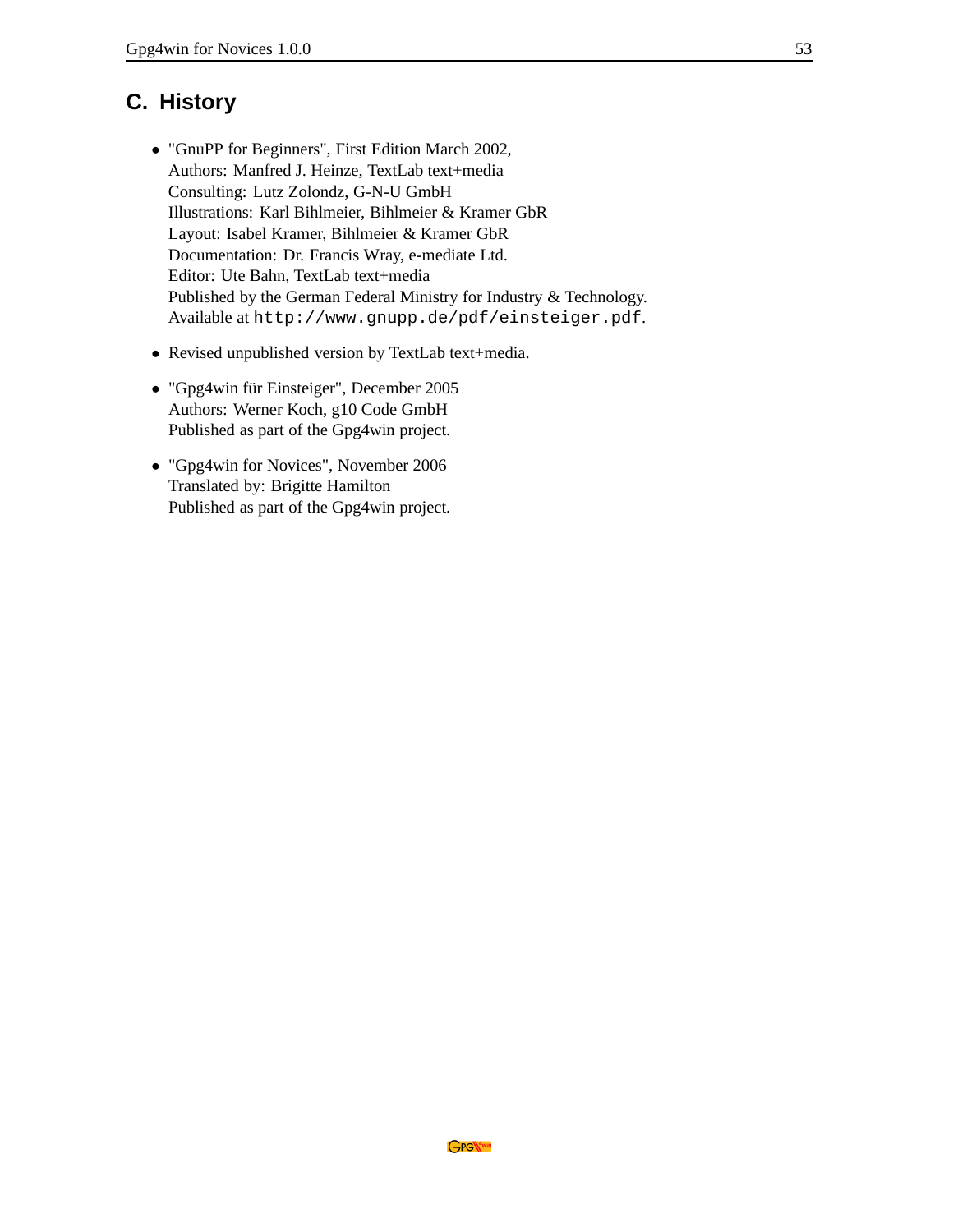### <span id="page-53-0"></span>**D. GNU Free Documentation License**

Version 1.2, November 2002

Copyright ( $C$ )2000,2001,2002 Free Software Foundation, Inc.

51 Franklin St, Fifth Floor, Boston, MA 02110-1301 USA

Everyone is permitted to copy and distribute verbatim copies of this license document, but changing it is not allowed.

#### **Preamble**

The purpose of this License is to make a manual, textbook, or other functional and useful document "free" in the sense of freedom: to assure everyone the effective freedom to copy and redistribute it, with or without modifying it, either commercially or noncommercially. Secondarily, this License preserves for the author and publisher a way to get credit for their work, while not being considered responsible for modifications made by others.

This License is a kind of "copyleft", which means that derivative works of the document must themselves be free in the same sense. It complements the GNU General Public License, which is a copyleft license designed for free software.

We have designed this License in order to use it for manuals for free software, because free software needs free documentation: a free program should come with manuals providing the same freedoms that the software does. But this License is not limited to software manuals; it can be used for any textual work, regardless of subject matter or whether it is published as a printed book. We recommend this License principally for works whose purpose is instruction or reference.

### **1. APPLICABILITY AND DEFINITIONS**

This License applies to any manual or other work, in any medium, that contains a notice placed by the copyright holder saying it can be distributed under the terms of this License. Such a notice grants a world-wide, royalty-free license, unlimited in duration, to use that work under the conditions stated herein. The **"Document"**, below, refers to any such manual or work. Any member of the public is a licensee, and is addressed as **"you"**. You accept the license if you copy, modify or distribute the work in a way requiring permission under copyright law.

A **"Modified Version"** of the Document means any work containing the Document or a portion of it, either copied verbatim, or with modifications and/or translated into another language.

A **"Secondary Section"** is a named appendix or a front-matter section of the Document that deals exclusively with the relationship of the publishers or authors of the Document to the Document's overall subject (or to related matters) and contains nothing that could fall directly within that overall subject. (Thus, if the Document is in part a textbook of mathematics, a Secondary Section may not explain any mathematics.) The relationship could be a matter of historical connection with the subject or with related matters, or of legal, commercial, philosophical, ethical or political position regarding them.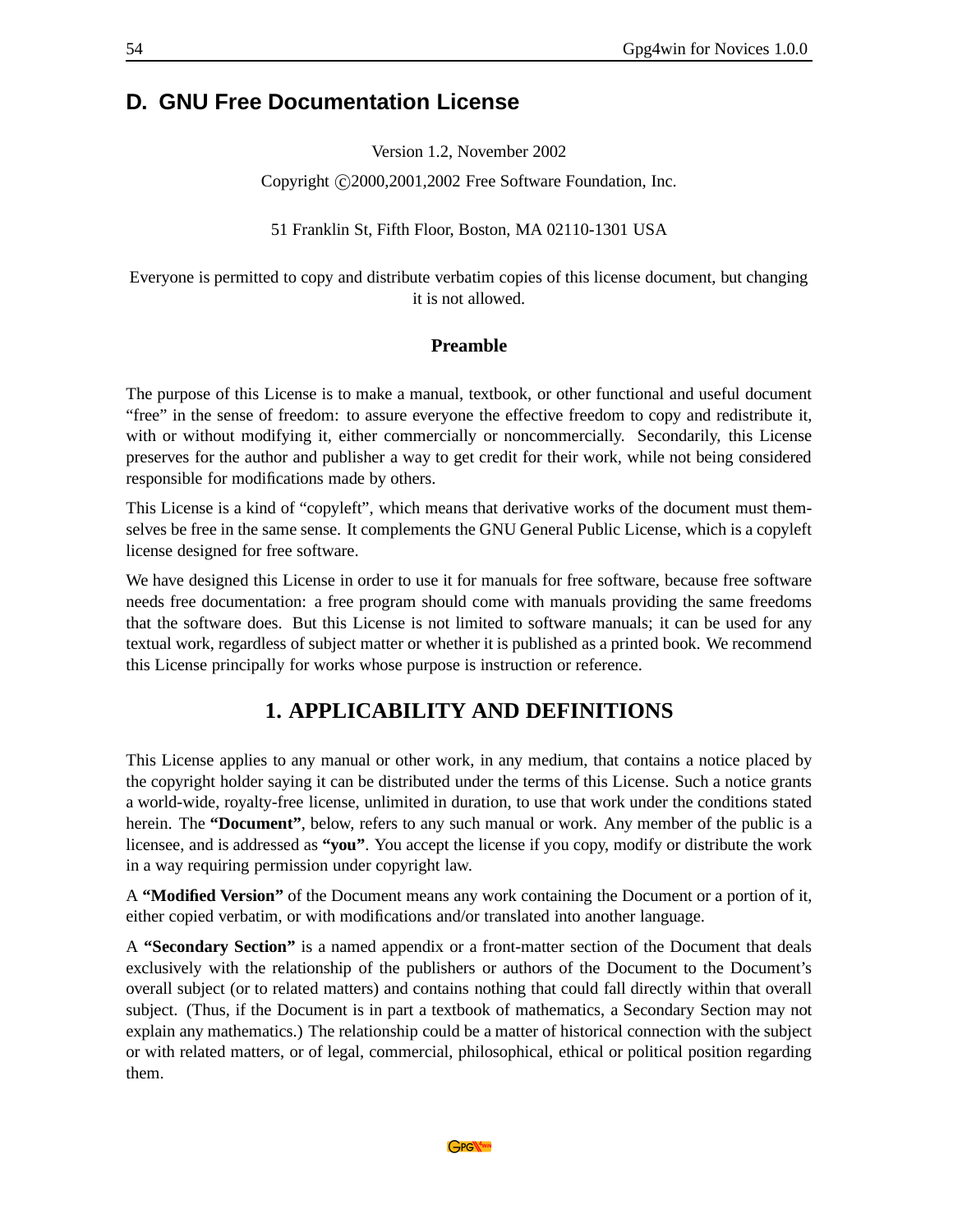The **"Invariant Sections"** are certain Secondary Sections whose titles are designated, as being those of Invariant Sections, in the notice that says that the Document is released under this License. If a section does not fit the above definition of Secondary then it is not allowed to be designated as Invariant. The Document may contain zero Invariant Sections. If the Document does not identify any Invariant Sections then there are none.

The **"Cover Texts"** are certain short passages of text that are listed, as Front-Cover Texts or Back-Cover Texts, in the notice that says that the Document is released under this License. A Front-Cover Text may be at most 5 words, and a Back-Cover Text may be at most 25 words.

A **"Transparent"** copy of the Document means a machine-readable copy, represented in a format whose specification is available to the general public, that is suitable for revising the document straightforwardly with generic text editors or (for images composed of pixels) generic paint programs or (for drawings) some widely available drawing editor, and that is suitable for input to text formatters or for automatic translation to a variety of formats suitable for input to text formatters. A copy made in an otherwise Transparent file format whose markup, or absence of markup, has been arranged to thwart or discourage subsequent modification by readers is not Transparent. An image format is not Transparent if used for any substantial amount of text. A copy that is not "Transparent" is called **"Opaque"**.

Examples of suitable formats for Transparent copies include plain ASCII without markup, Texinfo input format, LaTeX input format, SGML or XML using a publicly available DTD, and standardconforming simple HTML, PostScript or PDF designed for human modification. Examples of transparent image formats include PNG, XCF and JPG. Opaque formats include proprietary formats that can be read and edited only by proprietary word processors, SGML or XML for which the DTD and/or processing tools are not generally available, and the machine-generated HTML, PostScript or PDF produced by some word processors for output purposes only.

The **"Title Page"** means, for a printed book, the title page itself, plus such following pages as are needed to hold, legibly, the material this License requires to appear in the title page. For works in formats which do not have any title page as such, "Title Page" means the text near the most prominent appearance of the work's title, preceding the beginning of the body of the text.

A section **"Entitled XYZ"** means a named subunit of the Document whose title either is precisely XYZ or contains XYZ in parentheses following text that translates XYZ in another language. (Here XYZ stands for a specific section name mentioned below, such as **"Acknowledgements"**, **"Dedications"**, **"Endorsements"**, or **"History"**.) To **"Preserve the Title"** of such a section when you modify the Document means that it remains a section "Entitled XYZ" according to this definition.

The Document may include Warranty Disclaimers next to the notice which states that this License applies to the Document. These Warranty Disclaimers are considered to be included by reference in this License, but only as regards disclaiming warranties: any other implication that these Warranty Disclaimers may have is void and has no effect on the meaning of this License.

### **2. VERBATIM COPYING**

You may copy and distribute the Document in any medium, either commercially or noncommercially, provided that this License, the copyright notices, and the license notice saying this License applies to the Document are reproduced in all copies, and that you add no other conditions whatsoever to those of this License. You may not use technical measures to obstruct or control the reading or further

GPG\\4with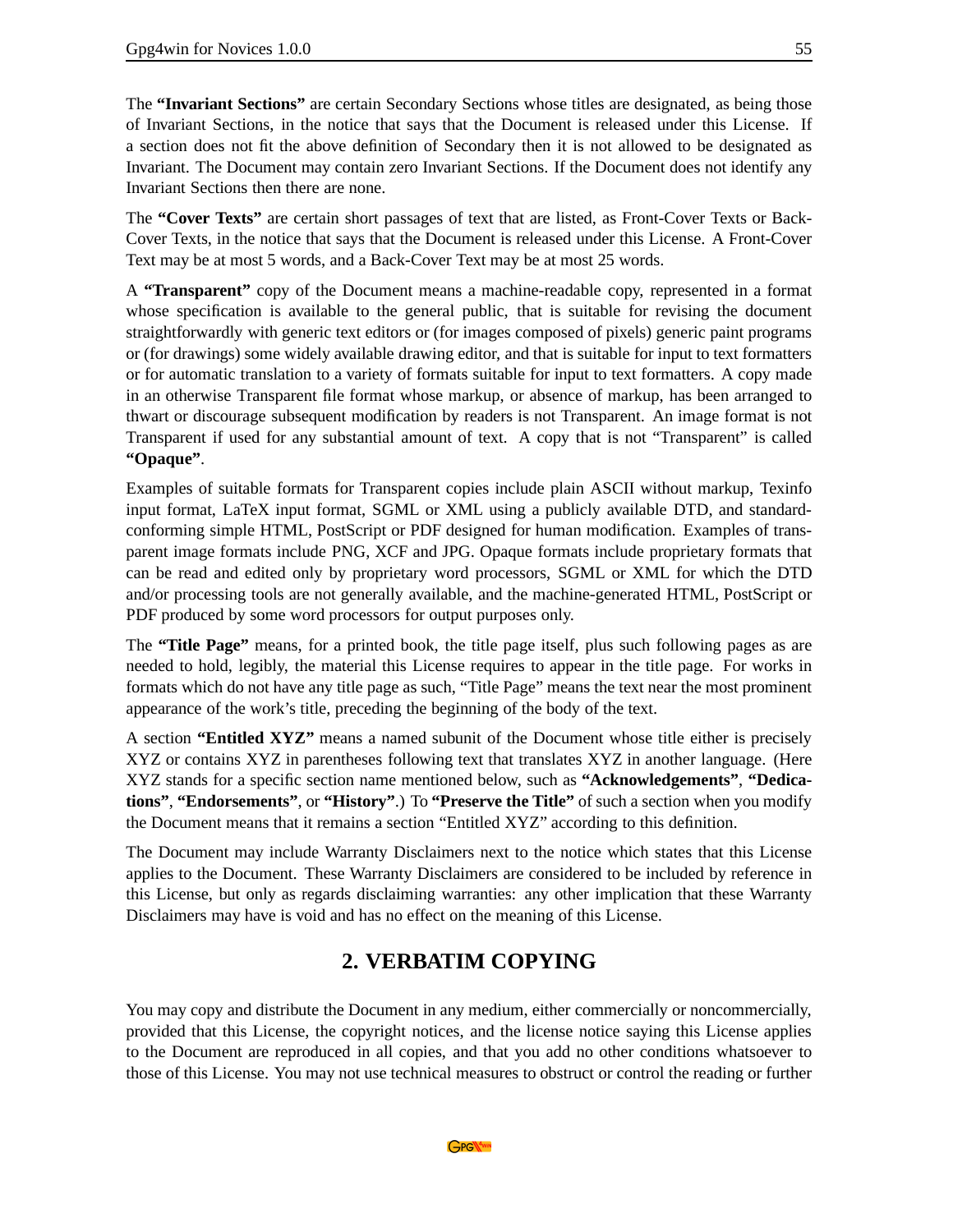copying of the copies you make or distribute. However, you may accept compensation in exchange for copies. If you distribute a large enough number of copies you must also follow the conditions in section 3.

You may also lend copies, under the same conditions stated above, and you may publicly display copies.

### **3. COPYING IN QUANTITY**

If you publish printed copies (or copies in media that commonly have printed covers) of the Document, numbering more than 100, and the Document's license notice requires Cover Texts, you must enclose the copies in covers that carry, clearly and legibly, all these Cover Texts: Front-Cover Texts on the front cover, and Back-Cover Texts on the back cover. Both covers must also clearly and legibly identify you as the publisher of these copies. The front cover must present the full title with all words of the title equally prominent and visible. You may add other material on the covers in addition. Copying with changes limited to the covers, as long as they preserve the title of the Document and satisfy these conditions, can be treated as verbatim copying in other respects.

If the required texts for either cover are too voluminous to fit legibly, you should put the first ones listed (as many as fit reasonably) on the actual cover, and continue the rest onto adjacent pages.

If you publish or distribute Opaque copies of the Document numbering more than 100, you must either include a machine-readable Transparent copy along with each Opaque copy, or state in or with each Opaque copy a computer-network location from which the general network-using public has access to download using public-standard network protocols a complete Transparent copy of the Document, free of added material. If you use the latter option, you must take reasonably prudent steps, when you begin distribution of Opaque copies in quantity, to ensure that this Transparent copy will remain thus accessible at the stated location until at least one year after the last time you distribute an Opaque copy (directly or through your agents or retailers) of that edition to the public.

It is requested, but not required, that you contact the authors of the Document well before redistributing any large number of copies, to give them a chance to provide you with an updated version of the Document.

### **4. MODIFICATIONS**

You may copy and distribute a Modified Version of the Document under the conditions of sections 2 and 3 above, provided that you release the Modified Version under precisely this License, with the Modified Version filling the role of the Document, thus licensing distribution and modification of the Modified Version to whoever possesses a copy of it. In addition, you must do these things in the Modified Version:

A. Use in the Title Page (and on the covers, if any) a title distinct from that of the Document, and from those of previous versions (which should, if there were any, be listed in the History section of the Document). You may use the same title as a previous version if the original publisher of that version gives permission.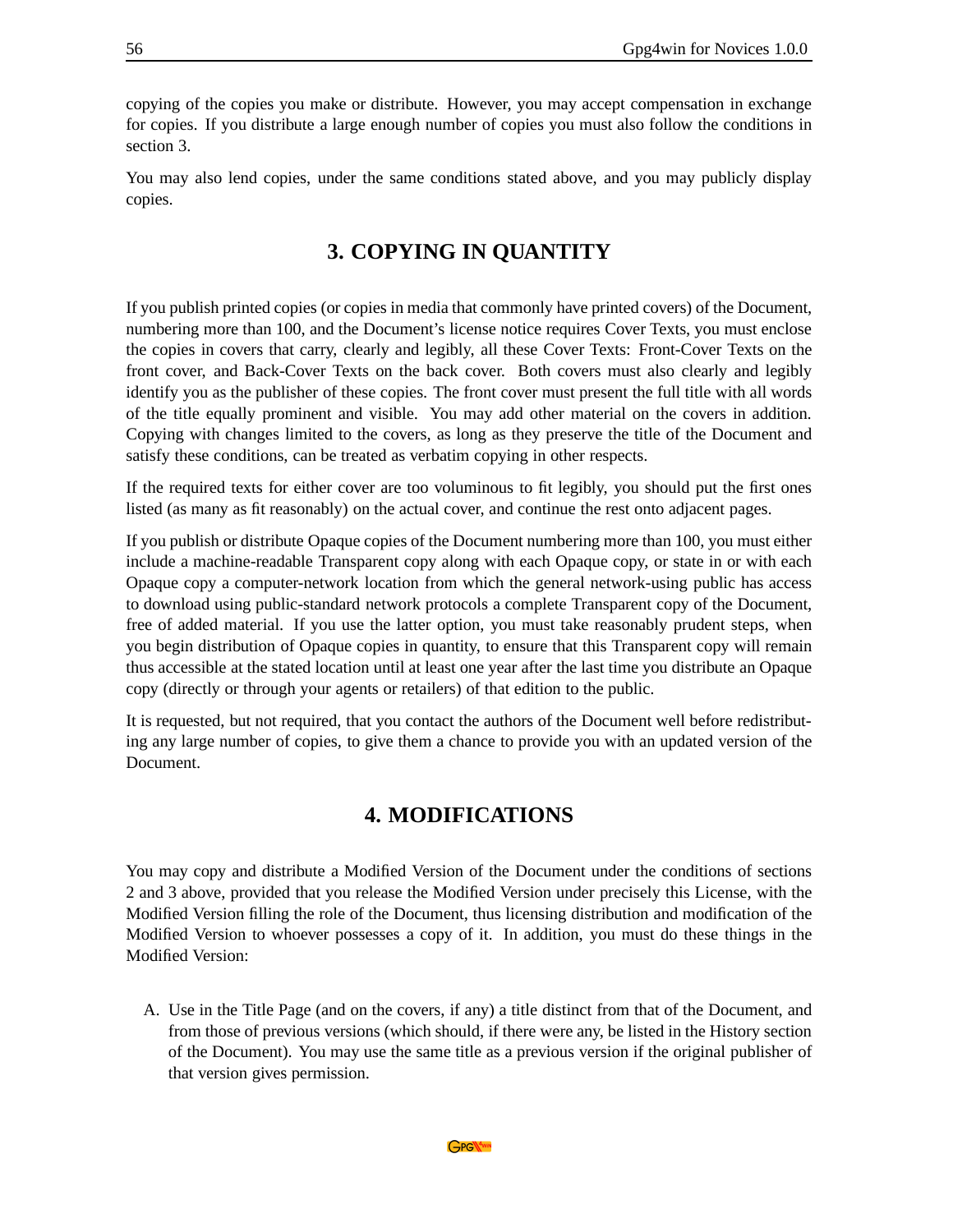- B. List on the Title Page, as authors, one or more persons or entities responsible for authorship of the modifications in the Modified Version, together with at least five of the principal authors of the Document (all of its principal authors, if it has fewer than five), unless they release you from this requirement.
- C. State on the Title page the name of the publisher of the Modified Version, as the publisher.
- D. Preserve all the copyright notices of the Document.
- E. Add an appropriate copyright notice for your modifications adjacent to the other copyright notices.
- F. Include, immediately after the copyright notices, a license notice giving the public permission to use the Modified Version under the terms of this License, in the form shown in the Addendum below.
- G. Preserve in that license notice the full lists of Invariant Sections and required Cover Texts given in the Document's license notice.
- H. Include an unaltered copy of this License.
- I. Preserve the section Entitled "History", Preserve its Title, and add to it an item stating at least the title, year, new authors, and publisher of the Modified Version as given on the Title Page. If there is no section Entitled "History" in the Document, create one stating the title, year, authors, and publisher of the Document as given on its Title Page, then add an item describing the Modified Version as stated in the previous sentence.
- J. Preserve the network location, if any, given in the Document for public access to a Transparent copy of the Document, and likewise the network locations given in the Document for previous versions it was based on. These may be placed in the "History" section. You may omit a network location for a work that was published at least four years before the Document itself, or if the original publisher of the version it refers to gives permission.
- K. For any section Entitled "Acknowledgements" or "Dedications", Preserve the Title of the section, and preserve in the section all the substance and tone of each of the contributor acknowledgements and/or dedications given therein.
- L. Preserve all the Invariant Sections of the Document, unaltered in their text and in their titles. Section numbers or the equivalent are not considered part of the section titles.
- M. Delete any section Entitled "Endorsements". Such a section may not be included in the Modified Version.
- N. Do not retitle any existing section to be Entitled "Endorsements" or to conflict in title with any Invariant Section.
- O. Preserve any Warranty Disclaimers.

If the Modified Version includes new front-matter sections or appendices that qualify as Secondary Sections and contain no material copied from the Document, you may at your option designate some

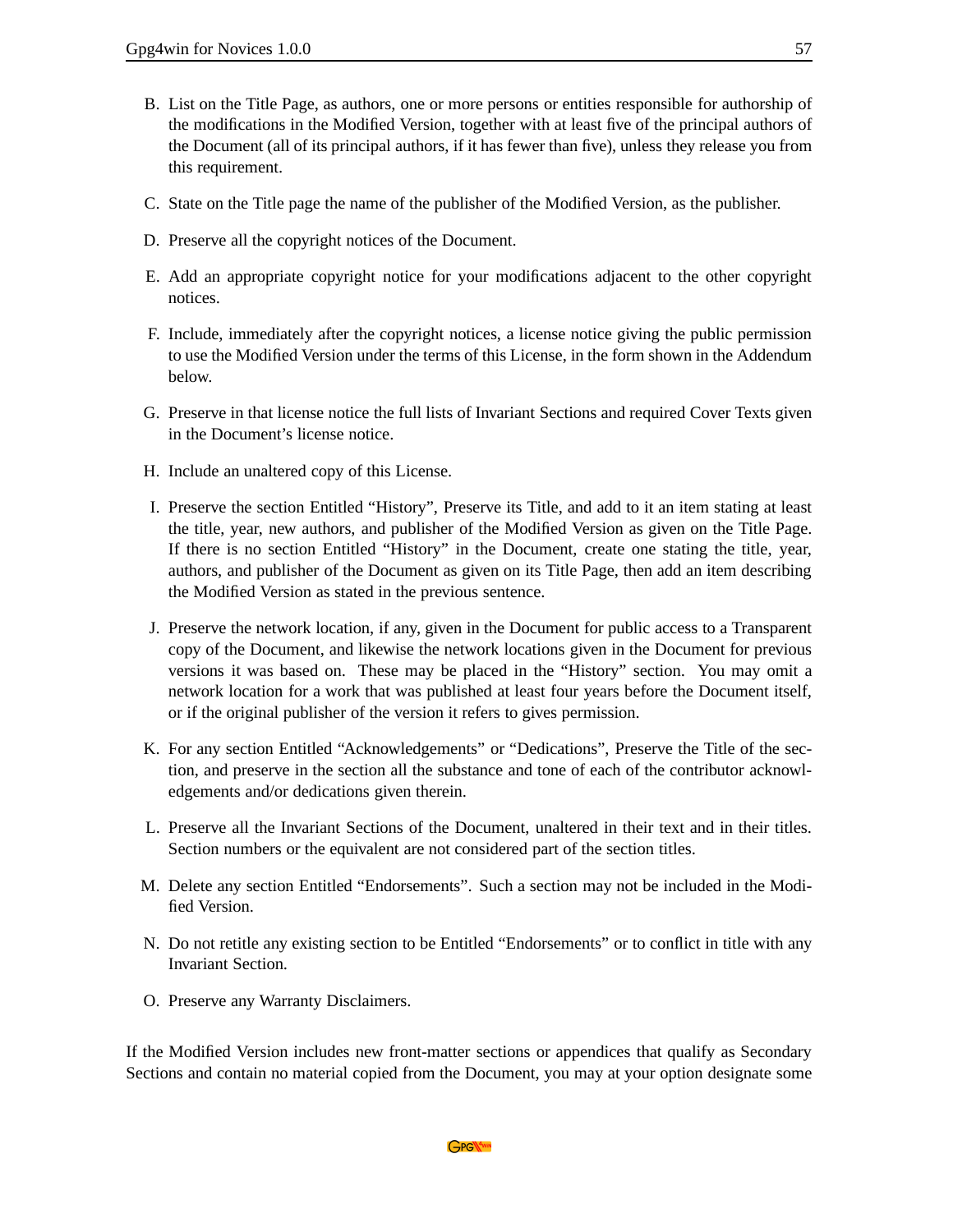or all of these sections as invariant. To do this, add their titles to the list of Invariant Sections in the Modified Version's license notice. These titles must be distinct from any other section titles.

You may add a section Entitled "Endorsements", provided it contains nothing but endorsements of your Modified Version by various parties–for example, statements of peer review or that the text has been approved by an organization as the authoritative definition of a standard.

You may add a passage of up to five words as a Front-Cover Text, and a passage of up to 25 words as a Back-Cover Text, to the end of the list of Cover Texts in the Modified Version. Only one passage of Front-Cover Text and one of Back-Cover Text may be added by (or through arrangements made by) any one entity. If the Document already includes a cover text for the same cover, previously added by you or by arrangement made by the same entity you are acting on behalf of, you may not add another; but you may replace the old one, on explicit permission from the previous publisher that added the old one.

The author(s) and publisher(s) of the Document do not by this License give permission to use their names for publicity for or to assert or imply endorsement of any Modified Version.

#### **5. COMBINING DOCUMENTS**

You may combine the Document with other documents released under this License, under the terms defined in section 4 above for modified versions, provided that you include in the combination all of the Invariant Sections of all of the original documents, unmodified, and list them all as Invariant Sections of your combined work in its license notice, and that you preserve all their Warranty Disclaimers.

The combined work need only contain one copy of this License, and multiple identical Invariant Sections may be replaced with a single copy. If there are multiple Invariant Sections with the same name but different contents, make the title of each such section unique by adding at the end of it, in parentheses, the name of the original author or publisher of that section if known, or else a unique number. Make the same adjustment to the section titles in the list of Invariant Sections in the license notice of the combined work.

In the combination, you must combine any sections Entitled "History" in the various original documents, forming one section Entitled "History"; likewise combine any sections Entitled "Acknowledgements", and any sections Entitled "Dedications". You must delete all sections Entitled "Endorsements".

### **6. COLLECTIONS OF DOCUMENTS**

You may make a collection consisting of the Document and other documents released under this License, and replace the individual copies of this License in the various documents with a single copy that is included in the collection, provided that you follow the rules of this License for verbatim copying of each of the documents in all other respects.

You may extract a single document from such a collection, and distribute it individually under this License, provided you insert a copy of this License into the extracted document, and follow this License in all other respects regarding verbatim copying of that document.

### **7. AGGREGATION WITH INDEPENDENT WORKS**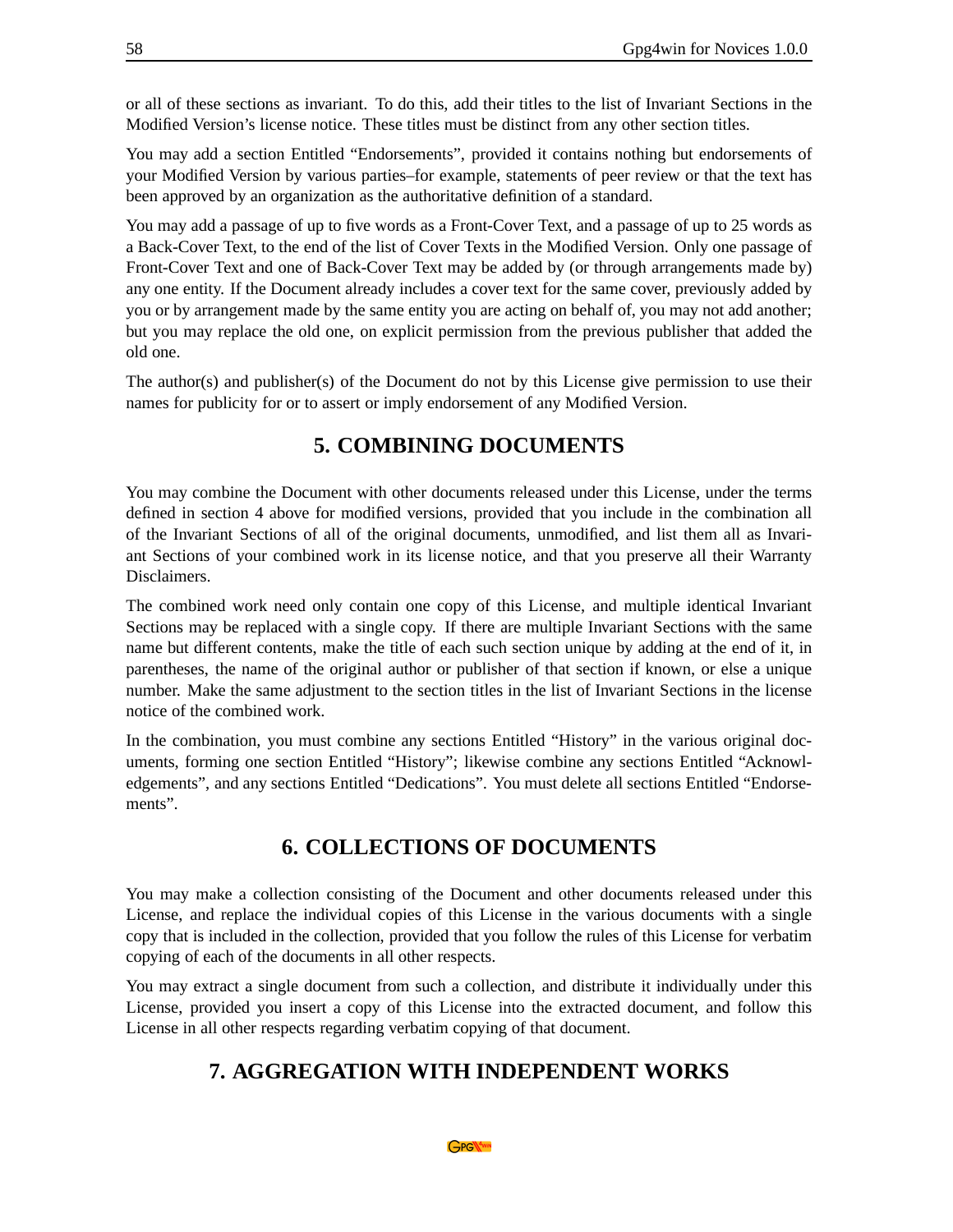A compilation of the Document or its derivatives with other separate and independent documents or works, in or on a volume of a storage or distribution medium, is called an "aggregate" if the copyright resulting from the compilation is not used to limit the legal rights of the compilation's users beyond what the individual works permit. When the Document is included in an aggregate, this License does not apply to the other works in the aggregate which are not themselves derivative works of the Document.

If the Cover Text requirement of section 3 is applicable to these copies of the Document, then if the Document is less than one half of the entire aggregate, the Document's Cover Texts may be placed on covers that bracket the Document within the aggregate, or the electronic equivalent of covers if the Document is in electronic form. Otherwise they must appear on printed covers that bracket the whole aggregate.

#### **8. TRANSLATION**

Translation is considered a kind of modification, so you may distribute translations of the Document under the terms of section 4. Replacing Invariant Sections with translations requires special permission from their copyright holders, but you may include translations of some or all Invariant Sections in addition to the original versions of these Invariant Sections. You may include a translation of this License, and all the license notices in the Document, and any Warranty Disclaimers, provided that you also include the original English version of this License and the original versions of those notices and disclaimers. In case of a disagreement between the translation and the original version of this License or a notice or disclaimer, the original version will prevail.

If a section in the Document is Entitled "Acknowledgements", "Dedications", or "History", the requirement (section 4) to Preserve its Title (section 1) will typically require changing the actual title.

#### **9. TERMINATION**

You may not copy, modify, sublicense, or distribute the Document except as expressly provided for under this License. Any other attempt to copy, modify, sublicense or distribute the Document is void, and will automatically terminate your rights under this License. However, parties who have received copies, or rights, from you under this License will not have their licenses terminated so long as such parties remain in full compliance.

#### **10. FUTURE REVISIONS OF THIS LICENSE**

The Free Software Foundation may publish new, revised versions of the GNU Free Documentation License from time to time. Such new versions will be similar in spirit to the present version, but may differ in detail to address new problems or concerns. See http://www.gnu.org/copyleft/.

Each version of the License is given a distinguishing version number. If the Document specifies that a particular numbered version of this License "or any later version" applies to it, you have the option of following the terms and conditions either of that specified version or of any later version that has been published (not as a draft) by the Free Software Foundation. If the Document does not specify a version number of this License, you may choose any version ever published (not as a draft) by the Free Software Foundation.

GPG\\4with